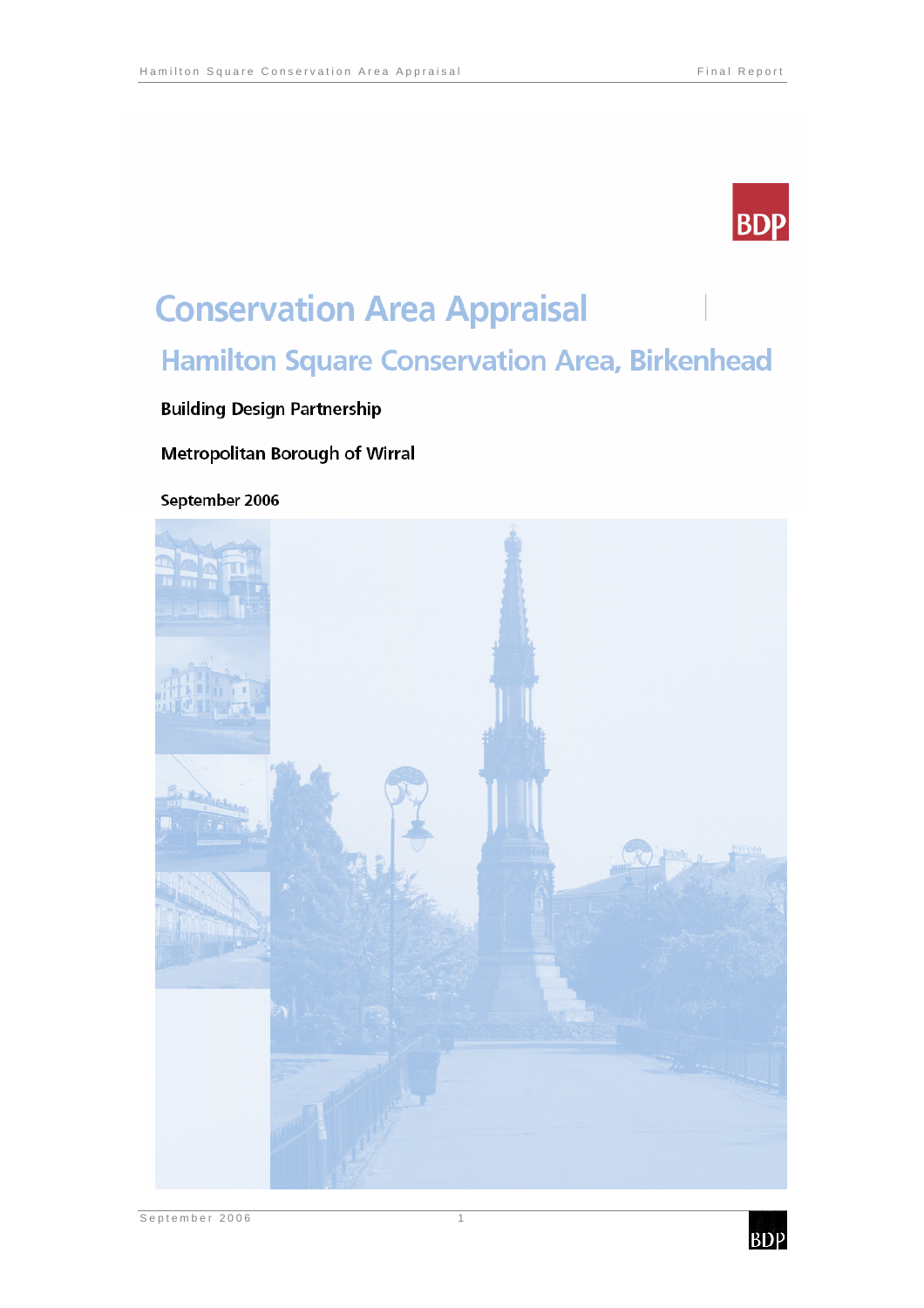# **Wirral Metropolitan Borough Council**

# **Conservation Area Appraisal**

# **Hamilton Square Conservation Area, Birkenhead**

# **September 2006**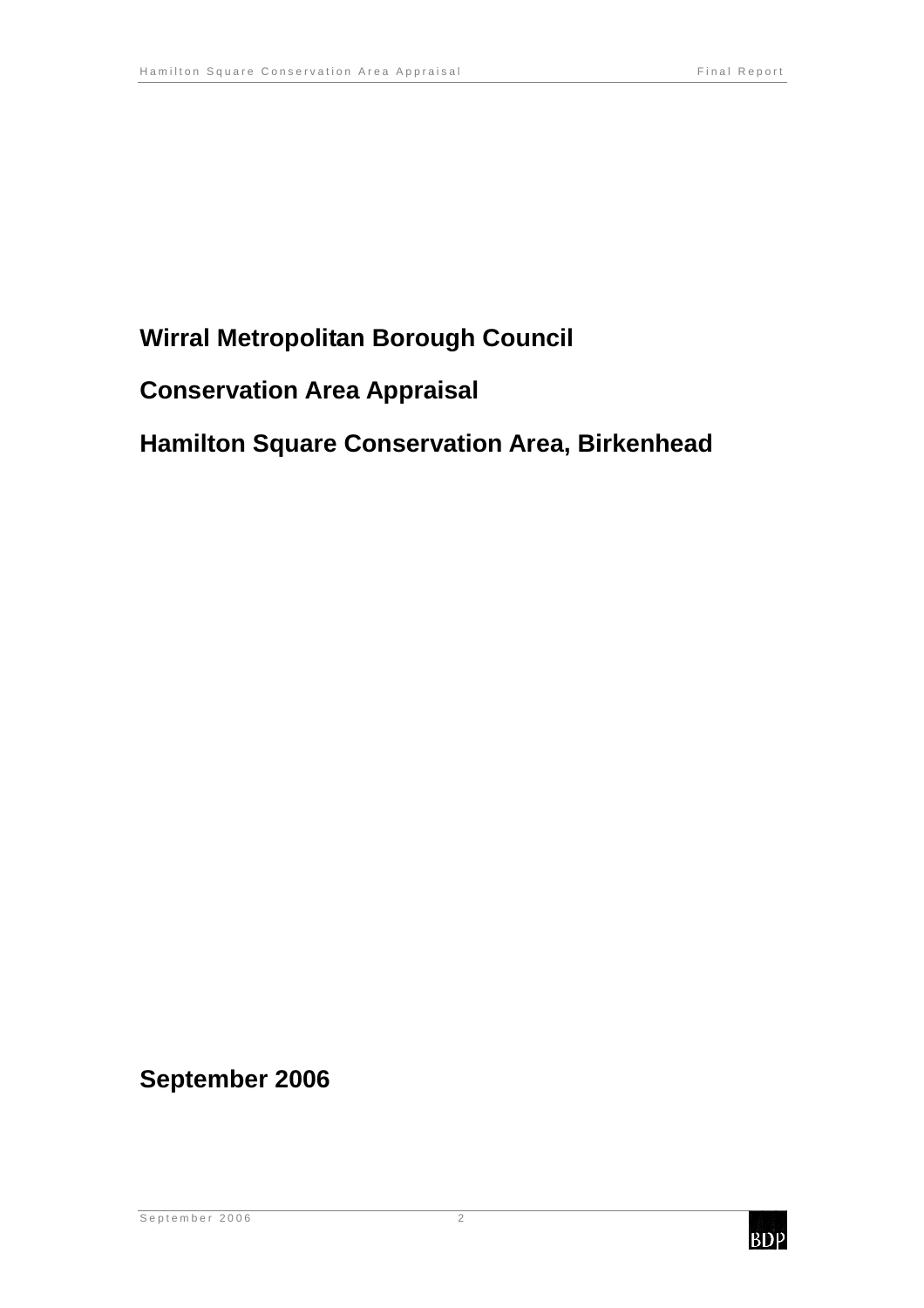# **Contents**

|    | a. | Location and setting                  |  |  |
|----|----|---------------------------------------|--|--|
|    | b. | Historic development                  |  |  |
|    | C. | Layout and plan form                  |  |  |
|    | d. | Architectural and townscape character |  |  |
| 5. |    |                                       |  |  |

### **Appendices**

- A. Wirral Metropolitan Borough Council UDP Policy Summary
- B. Schedule of Buildings and Structures with Special Interest
- C. Historic Maps

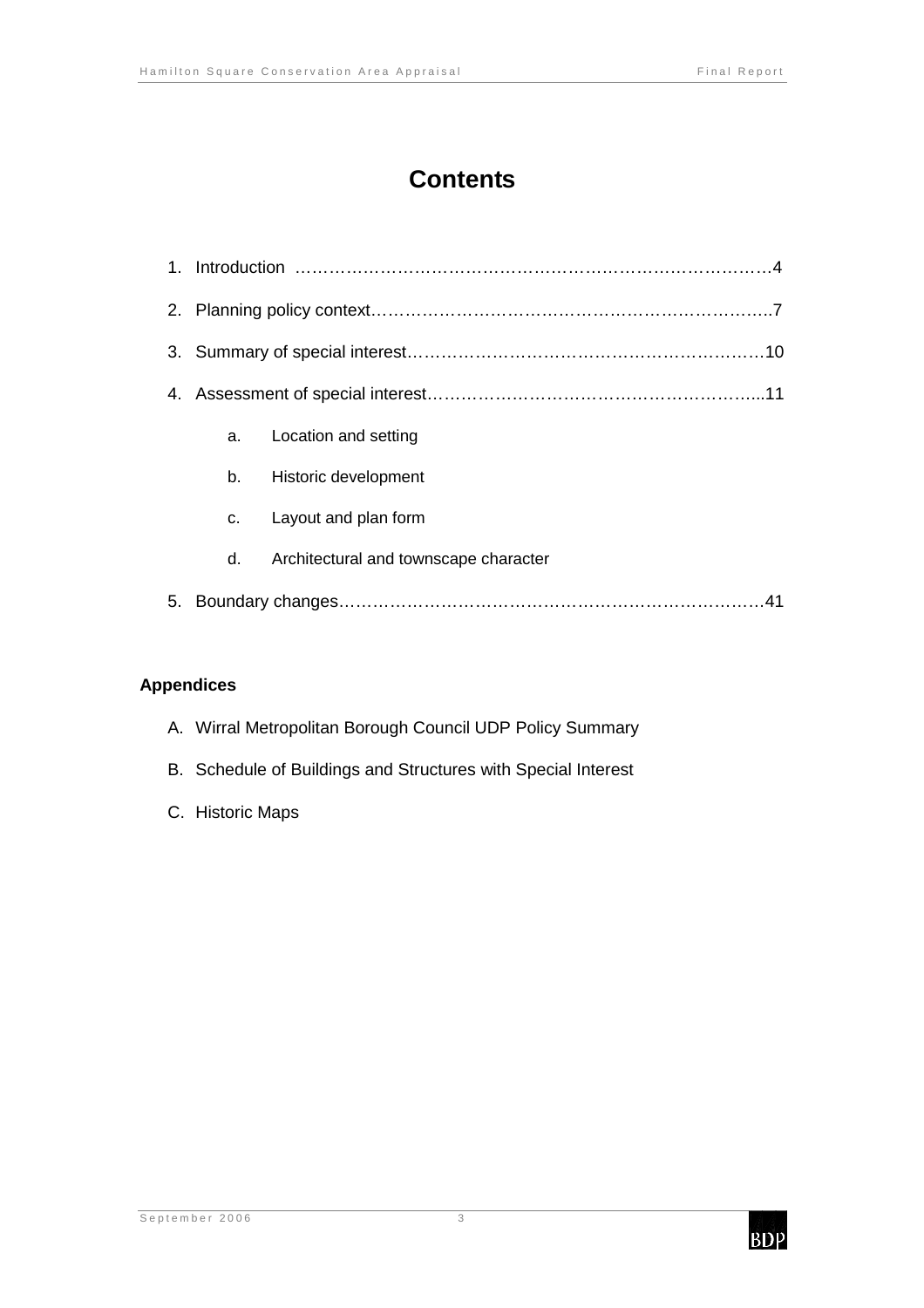### **Figures**

Figure 1 Location and Setting

Figure 2 Layout and Plan Form

Figure 3 Character and Interrelationship Between Spaces

Figure 4 Strategic Views and Local Vistas

Figure 5 Character Components

Figure 6 Hamilton Square and Gardens Character Area and Visual Envelope

Figure 7 Listed and Important Local Buildings

Figure 8 Chester Street/Bridge Street/Hamilton Street Character Area

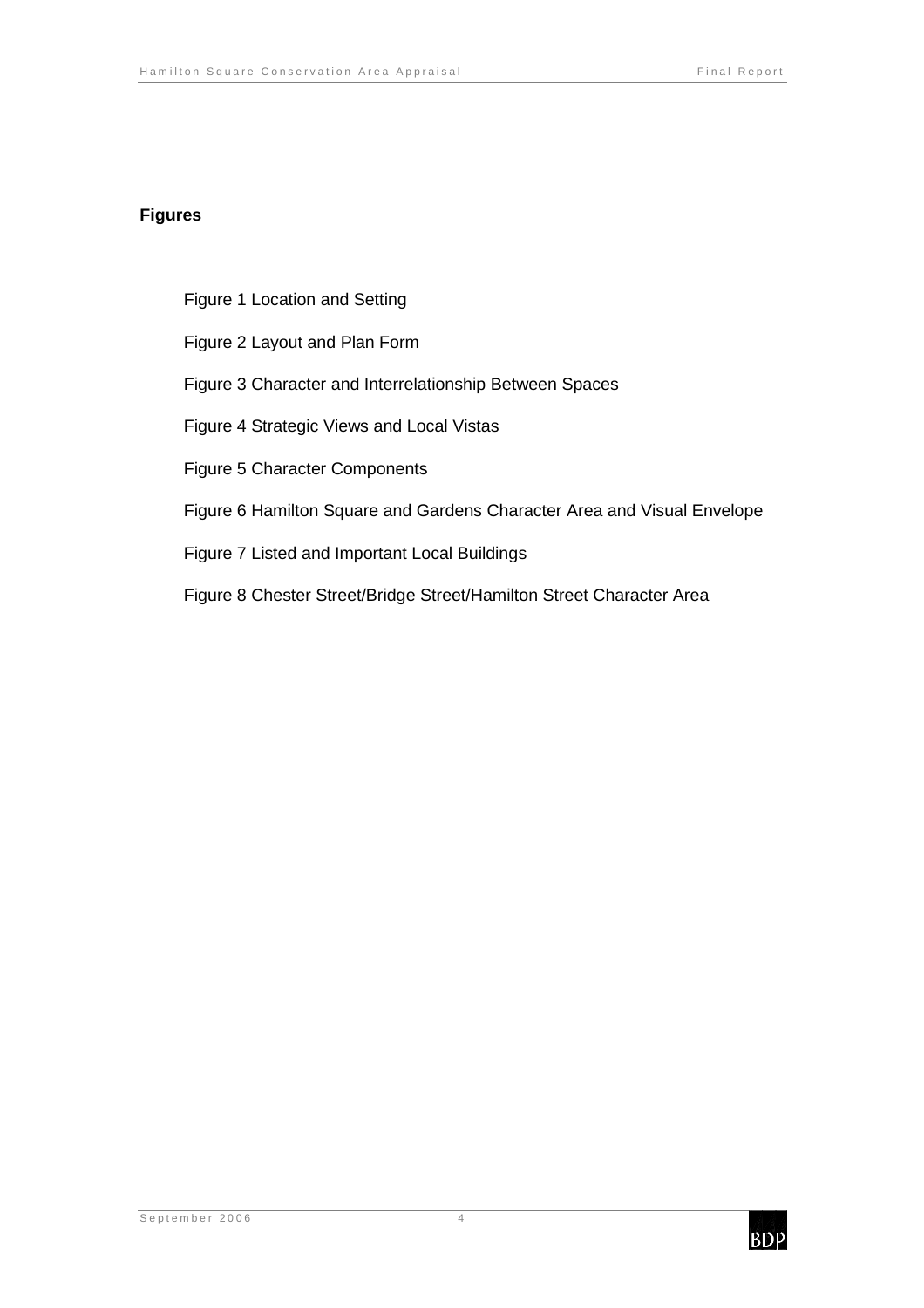# **1.0 Introduction**

### **Introduction**

- 1.1 Hamilton Square Conservation Area is a distinct urban area in Birkenhead, Wirral. It is located to the north east of the town centre. The Conservation Area is centred on Hamilton Square and its surrounding streets and also includes an area leading north east towards Woodside Ferry Terminal, which lies on the Mersey waterfront. The Ferry Terminal and its approach are outside of the Conservation Area boundary.
- 1.2 The purpose of this document is to provide a detailed appraisal of the townscape features, buildings and spaces that give Hamilton Square its distinctive character and appearance and which have resulted in its designation as a Conservation Area. The appraisal outlines the historical development of the area and defines the special interest, character and appearance of the built and natural environment within the Conservation Area. The appraisal is intended to provide a basis for considering the impact of development proposals on Hamilton Square and the ongoing management of the Conservation Area.
- 1.3 This Conservation Area appraisal has not been the subject of public consultation nor does it comprise a management plan.

### **Conservation Areas**

- 1.4 A Conservation Area is an area of special architectural or historic interest, the character or appearance of which it is desirable to preserve or enhance. Wirral Metropolitan Borough Council (WMBC), under Section 69 of the Planning (Listed Buildings and Conservation Areas) Act 1990, designated the Hamilton Square Conservation Area in July 1977. It was extended to include the environment surrounding the Woodside Hotel, a further stretch of Argyle Street to the junction with Conway Street and the west side of Chester Street to the junction with Ivy Street. This was in June 1994.
- 1.5 The special character of an area derives from a combination of many things, such as buildings, groups of buildings, spaces, and their relationship to one another and the way they are arranged. In the case of the Hamilton Square Conservation Area, designation is recognition of the architectural qualities and historic significance of the realised portion of the grand Georgian development.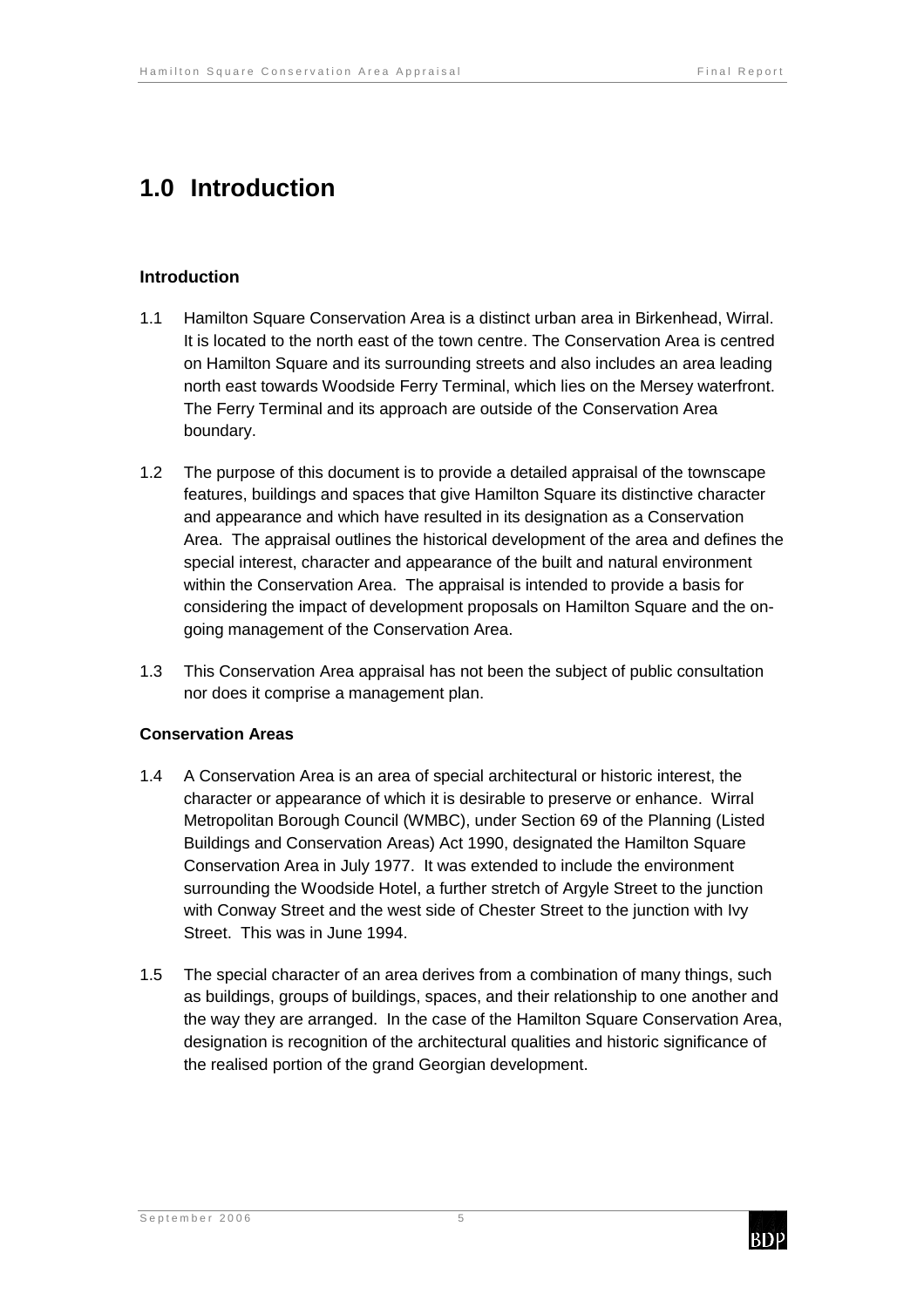

### **July 1977 Boundary**

**June 1994 Boundary** 

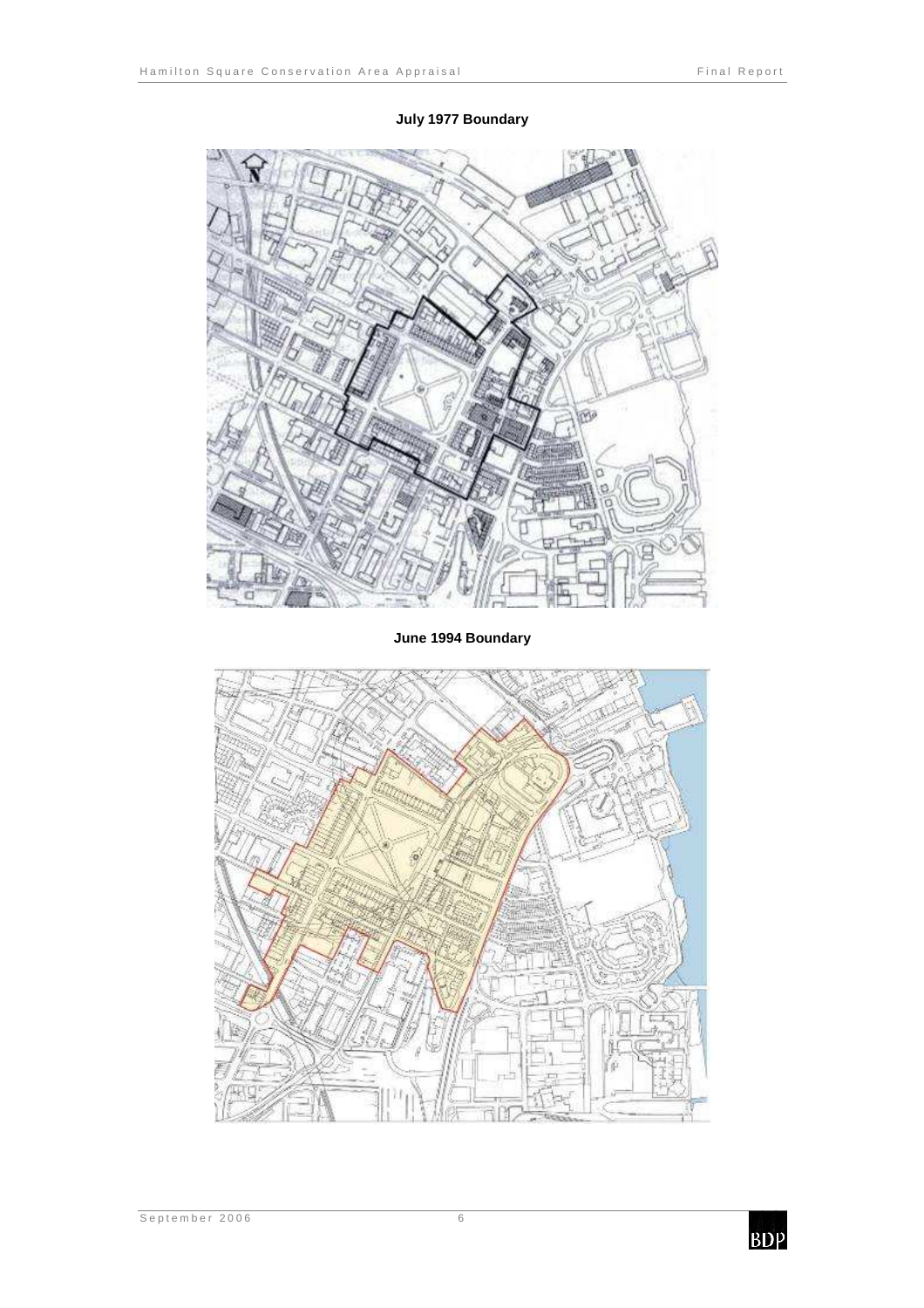1.6 In producing this appraisal extensive use has been made of the recently issued draft guidance from English Heritage Guidance on Conservation Area Appraisals, August 2005.

#### **Information Sources**

- 1.7 This appraisal has been compiled through site survey, discussion with WMBC officers, and with reference to the following key sources:
	- a. Wirral Metropolitan Borough Local Plan (adopted February 2000);
	- b. Historic Towns and Cities in England's Northwest;
	- c. Pevsner Architectural Guides Liverpool, Joseph Sharples;
	- d. Hamilton Square Design Guide;
	- e. Birkenhead An Illustrated History; and
	- f. Conservation of European Cities Birkenhead European Commission Studies.
- 1.8 A full bibliography of sources is included as an Appendix to this report.

#### **Structure of Appraisal**

- 1.9 The appraisal is structured according to draft English Heritage guidance, as follows:
	- a. Planning policy context;
	- b. Summary of special interest;
	- c. Assessment of special interest; and
	- d. Boundary changes.
- 1.10 Appendices are attached, to cover:
	- a. Wirral Borough Council UDP Policy Summary; and
	- b. Schedule of Buildings and Structures with Special Interest.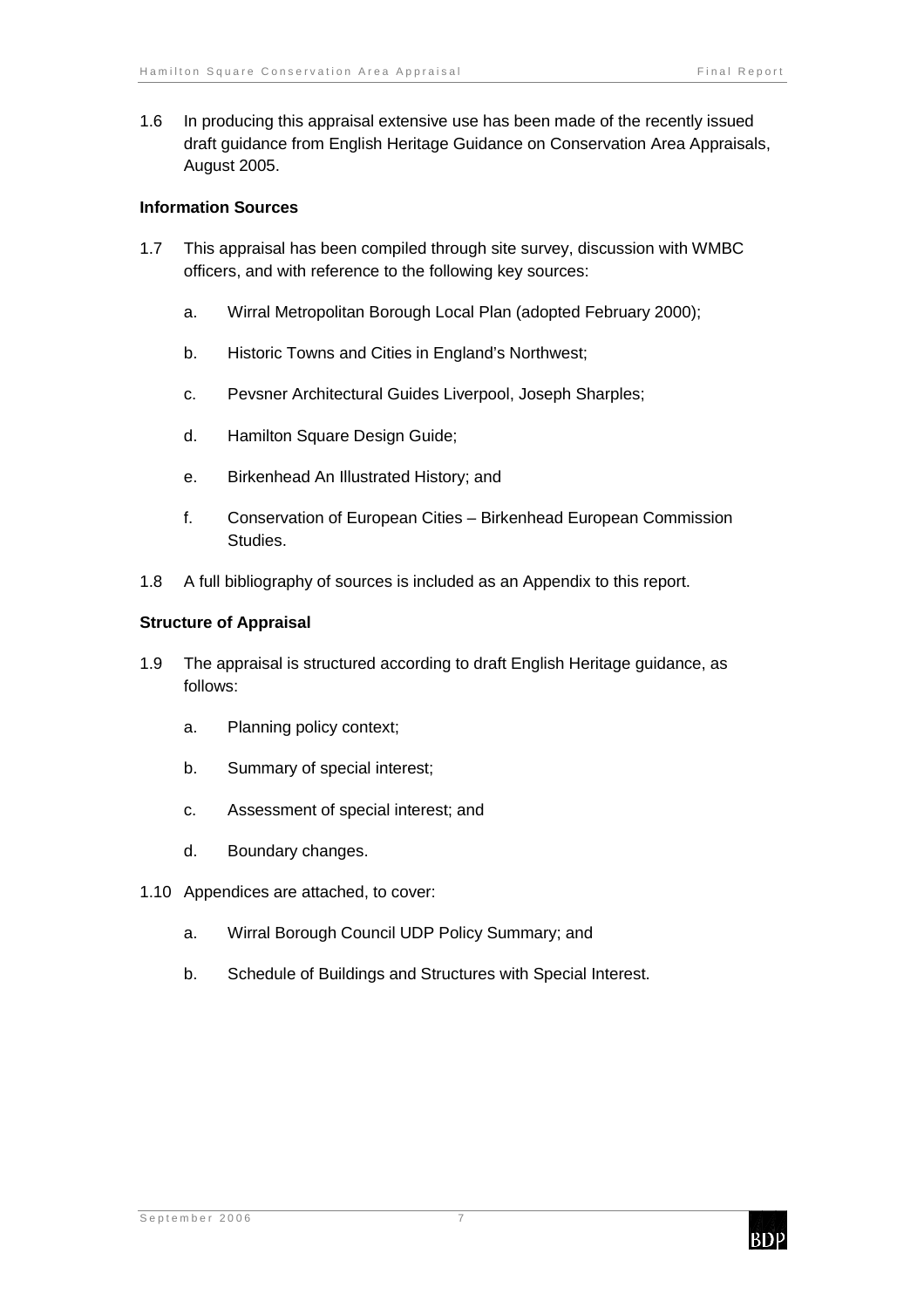# **2.0 Planning Policy Context**

#### **Introduction**

- 2.1 WMBC has a duty to pay special attention to preserving and enhancing the character and appearance of conservation areas in exercising its planning powers. This appraisal will, therefore, provide a consistent and sound basis upon which to determine the impact of proposals on the character of the Conservation Area.
- 2.2 This appraisal also identifies the elements that contribute towards the special character of the conservation area. Negative or neutral features are also identified. This provides the basis from which to develop proposals for the preservation and enhancement of the conservation area.
- 2.3 Every effort has been taken to include or analyse those elements that are key to the special character of the Conservation Area. Where buildings, structures or features have not been specifically highlighted, it does not necessarily follow that they are of no visual or historic value to the Conservation Area. The document is intended to be an overall framework and guide, within which decisions can be made on a site-specific basis.
- 2.4 This appraisal should be read in conjunction with the following policy documents, which provide information on local and national policy relating to conservation areas:
	- a. National planning policy, including Planning Policy Guidance Note 15: Planning and the Historic Environment;
	- b. Local policy, including the adopted Wirral Unitary Development Plan (adopted February 2000).

#### **National Policy**

- 2.5 The Appraisal has been produced in line with the following Acts and guidance:
	- a. The Planning (Listed Buildings and Conservation Areas) Act 1990:
		- i. Section 71 places the local authority under a duty to "formulate and publish proposals for the preservation and enhancement of conservation areas";
		- ii. Section 69 imposes a duty on loc al planning authorities to designate as conservation areas any "areas of special architectural or historic interest the character or appearance of which it is desirable to

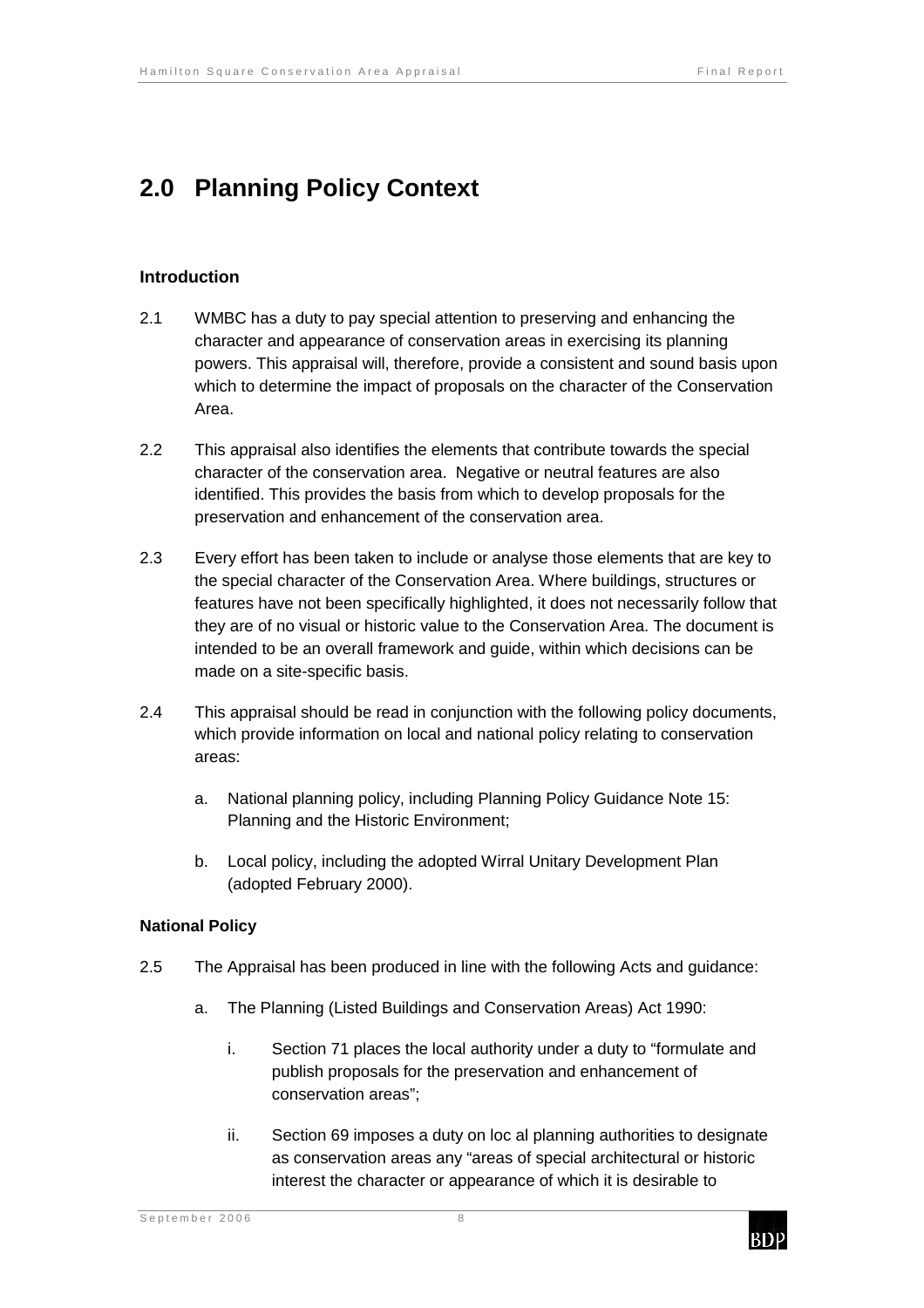preserve or enhance". The designation of a conservation area introduces additional planning controls that are intended to ensure that any alterations do not detract from an area's character or appearance and to conserve or improve the "special interest" of an area.

- b. Planning Policy Guidance 15: Planning and the Historic Environment (1994) of which Section 4 relates specifically to conservation areas;
- c. The Planning and Compulsory Purchase Act 2004;
- d. Planning Policy Statement 1: Delivering Sustainable Development (ODPM, 2005);
- e. Draft Guidance on Conservation Area Appraisals (English Heritage, August 2005);
- f. Draft Guidance on the Management of Conservation Areas (English Heritage, August 2005).

#### **Local Policy**

- 2.6 The Statutory Development Plan for Wirral currently comprises:
	- The Unitary Development Plan for Wirral (adopted February 2000); and
	- The Initial Regional Spatial Strategy for the North West (RPG13, March 2003).

Wirral Metropolitan Borough Unitary Development Plan (adopted) contains a comprehensive set of conservation policies. The following policies are of relevance.

- Policy CH1 Development Affecting Listed Buildings and Structures
- Policy CH2 Development Affecting Conservation Areas
- Policy CH3 Demolition Control in Conservation Areas
- Policy CH5 Hamilton Square Conservation Area
- Policy GR1 The Protection of Urban Greenspace
- Policy GR2 Land Designated as Urban Greenspace
- Policy TR1 Protection of Urban Tourist Resources
- 2.7 A summary of relevant policies is provided in Appendix A: Wirral Metropolitan Borough Council UDP Policy Summary.
- 2.8 The appraisal is a material consideration in determining development decisions and supports the relevant development plan policies.

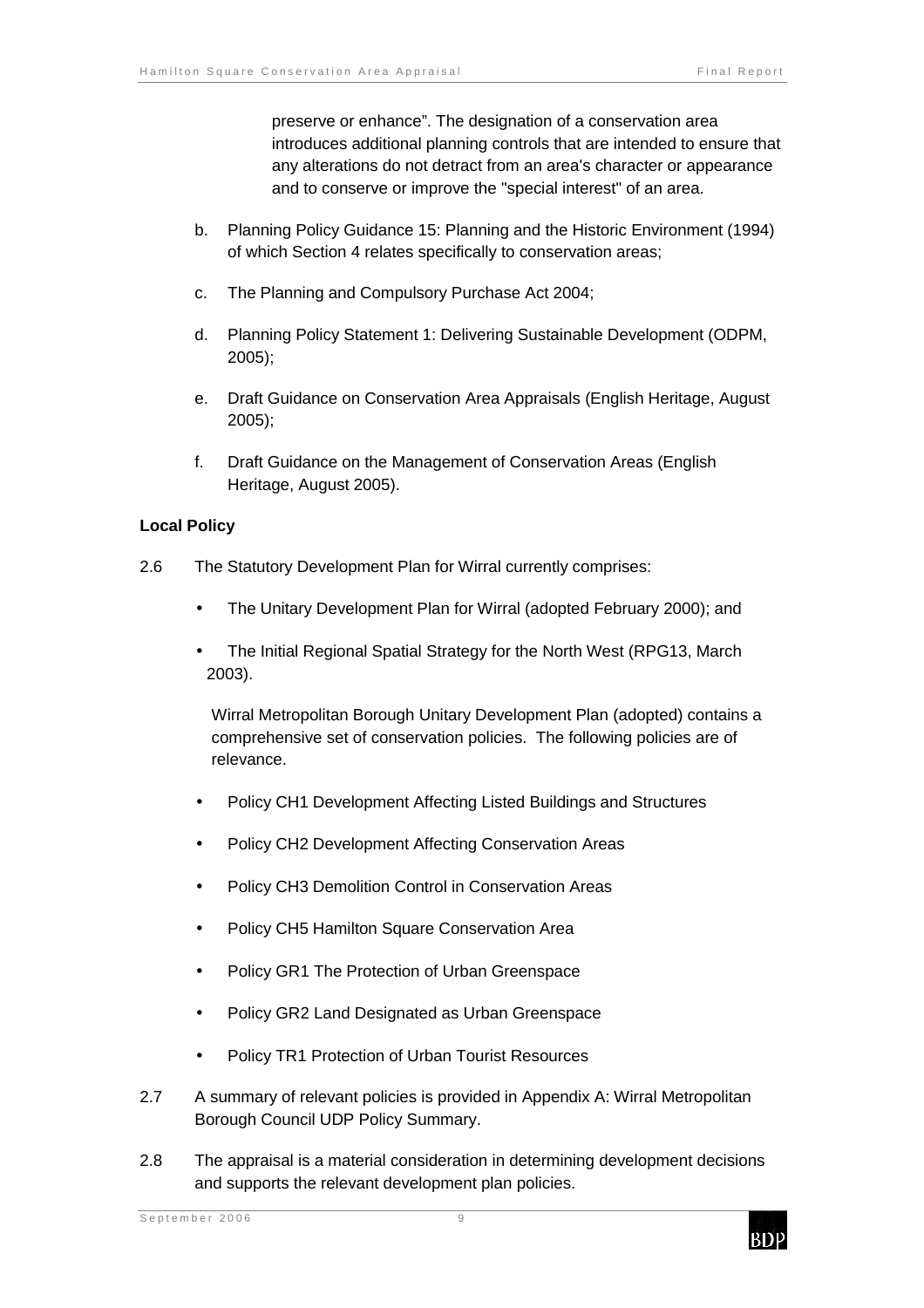- 2.9 Work is underway to prepare a Local Development Framework (LDF) for the Borough, which will replace the existing Wirral Metropolitan Borough UDP. The Core Strategy DPD sets the vision, objectives and spatial strategy for the Borough, for a period of up to ten years. The Core Strategy DPD is not sitespecific but may include a Key Diagram. Other Local Development Documents must be prepared in line with the Core Strategy DPD.
- 2.10 "Initial consultation on the Core Strategy began in October 2005, with consultation on strengths, weaknesses, opportunities, threats and local needs. Consultation on objectives, the scope of the strategic environmental assessment, and the potential targets for the Core Strategy, will be completed during 2006. The target date for adoption is April 2009".

#### **Development Control: Effects on Owners & Residents**

2.11 Designation of a conservation area is not intended to prevent future development. Most historic areas have evolved over the centuries and must continue to do so, but in a sensitive manner. All development proposals however are expected to make a positive contribution to the area.

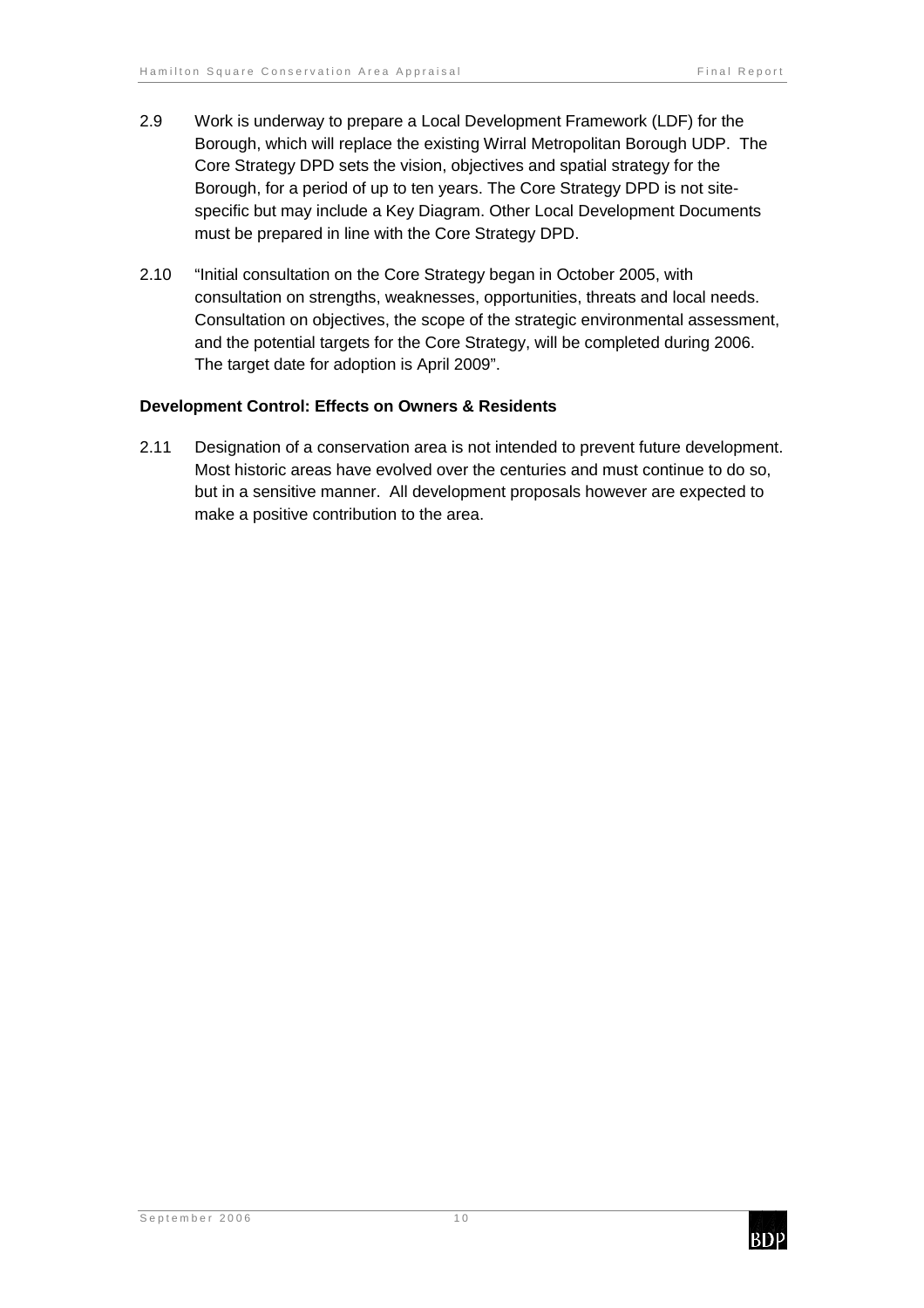# **3.0 Summary of Special Interest**

### **Summary of Special Interest**

- 3.1 The layout of Hamilton Square is based on a formal street grid and is the only surviving realised portion of a grand design for Birkenhead set out in 1825 by James Gillespie Graham.
- 3.2 The architectural lineage of this scheme links the area to another important example of Georgian classical town planning and architecture, notably the Edinburgh new town, where Gillespie Graham was also the architect.
- 3.3 The plan of Hamilton Square is laid out to utilise the topography of the site to maximum effect. The Town Hall was located and designed to make it visible from Liverpool's waterfront on the Eastern shore of the Mersey, emphasising Birkenhead's civic pride to their neighbour across the Mersey and when standing within the square creating a sense of enclosure broken only by the tower of Hamilton Square Station and the dome of the Town Hall.
- 3.4 The Conservation Area also contains an area to the north of the square centred on Chester Road, which contains structures (and probably archaeology) relating to the various phases of transport development and early communications across the river, ferry (and associated Royal Mail Hotel), road, rail and tram, which converge at a point just beyond the Conservation Area boundary and linked to the ferry terminus, where the Grade II Listed ferry terminal building is situated close to the waters edge.
- 3.5 The following chapter looks in more detail at the elements that make up the special interest of the Hamilton Square Conservation Area.

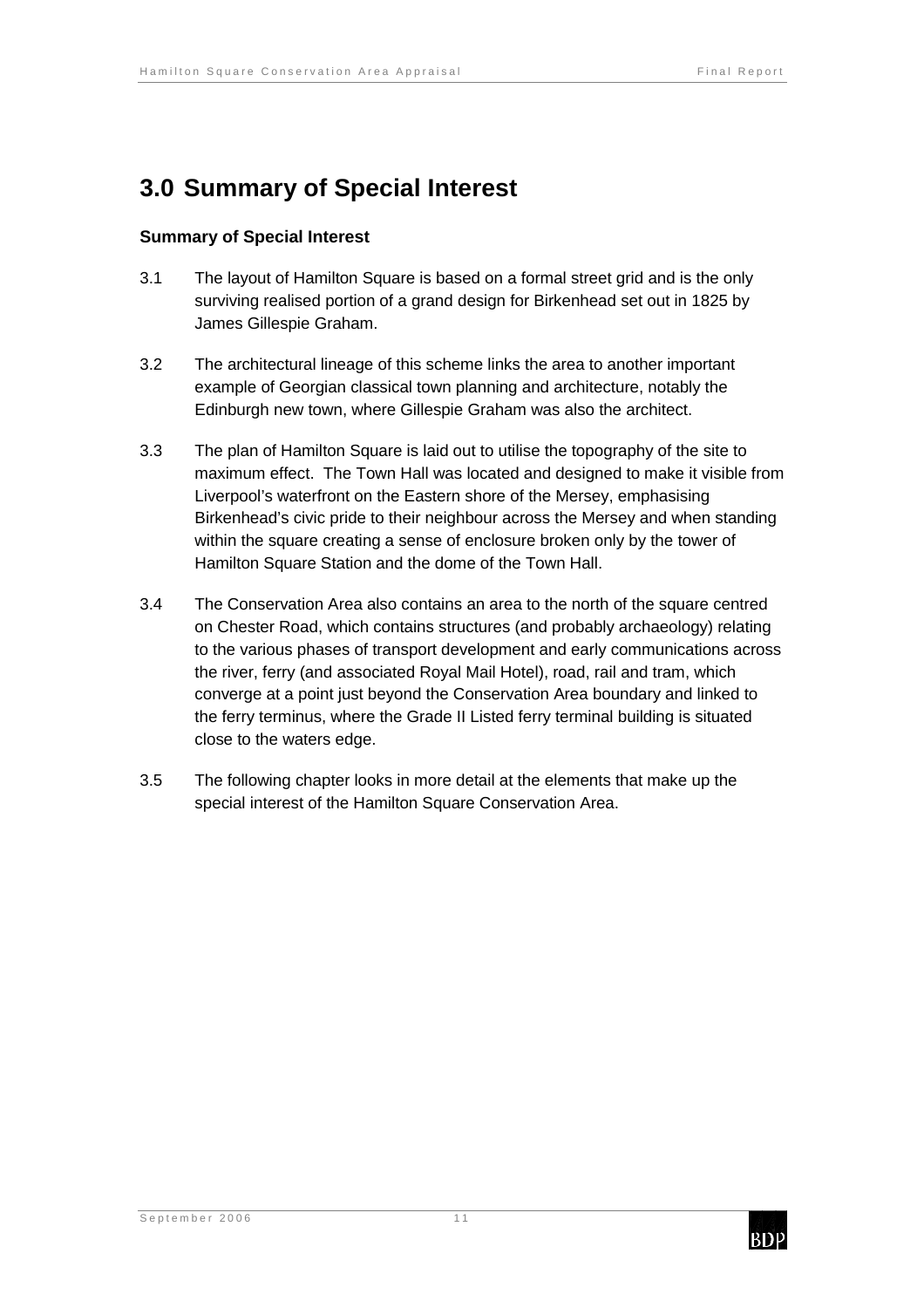# **4.0 Assessment of Special Interest**

### **Introduction**

- 4.1 The distinctive character of the Hamilton Square Conservation Area is created by a number of different elements that can be summarised as:
	- a. The formal grid of the Gillespie Graham plan;
	- b. The grand scale and general uniformity of design and elevational treatment, particularly within Hamilton Square itself;
	- c. The spacious character and formal arrangement of the central garden area of Hamilton Square;
	- d. The complementary 'visual envelope' to the main Hamilton Square by Argyle Street, Hamilton Street and Market Street;
	- e. The historic Chester Street/Bridge Street/Hamilton Street environment relating to the various phases of transport development focused on the ferry, hotel, road links, rail links and the street tram; and
	- f. The Chester Street eastern boundary environment.
- 4.2 This section contains a detailed assessment of these elements as well as the other features and structures that when combined provide the special interest and special character of the Conservation Area. The section is therefore structured as follows:
	- a. Location and setting;
	- b. Layout and plan form;
	- c. Historic development and archaeology;
	- d. Spatial analysis; and
	- e. Character analysis (architectural and townscape).

#### **A: Location and Setting**

- 4.3 Hamilton Square is located within the town of Birkenhead, Merseyside and is situated on the Cheshire bank of the River Mersey opposite Pier Head on the waterfront of Liverpool.
- 4.4 Figure 1 sets it in its regional and local context.

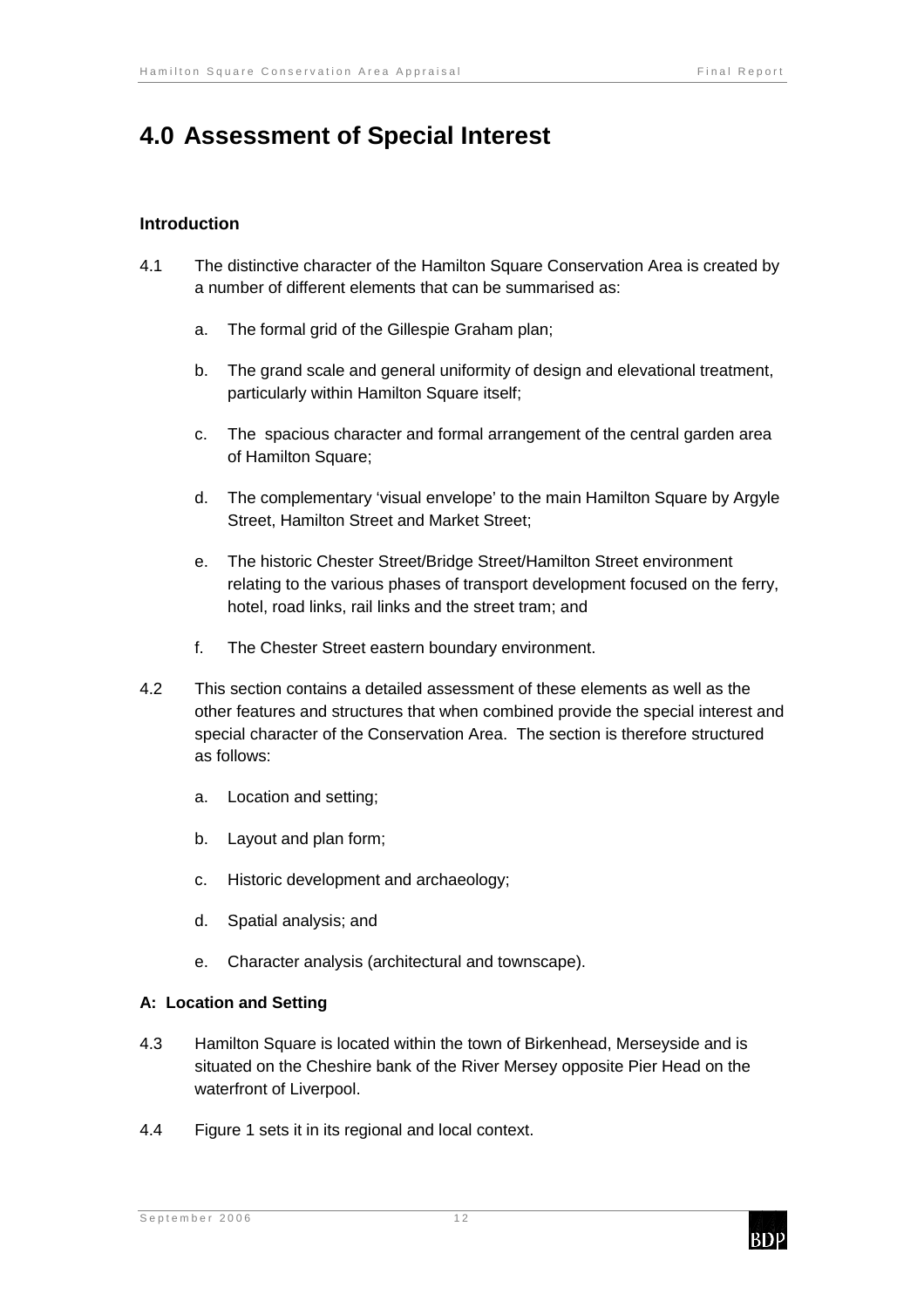- 4.5 Hamilton Square is a distinct urban area of Birkenhead, and located between Birkenhead town centre, to the south west, and the Woodside Ferry Terminal to the north east.
- 4.6 To the south is the entrance to the Queensway Tunnel completed in July 1934 as a road link between Liverpool and Birkenhead, which emerges at Kings Square in Birkenhead and on Byrom Street in Liverpool.
- 4.7 To the west and north, the formal Georgian grid of Gillespie Graham's plan for Birkenhead continues, but lacks any buildings from the time period, or any buildings of architectural quality.

### **B: Layout and plan form (including landscape setting)**

- 4.8 The layout of Hamilton Square is defined by the rigid street grid designed to create a new town measuring 1 mile by 0.25 miles. The new town was to be developed south of and parallel to Wallasey Pool.
- 4.9 Remnants of the planned long, straight streets that were to be characteristic of the new town still provide a sense of the rigid street grid beyond Hamilton Square itself, particularly along Argyle Street, Hamilton Street and Market Street and provide a visual envelope for the square.
- 4.10 Hamilton Square therefore is the focal point of the Conservation Area, with streets and vistas running from and into its central gardens. The central gardens provide relief and a sense of openness when moving from the street grid beyond. This creates a sense of the gardens being the core of the Conservation Area and once within them, the definition of this garden space by the four impressive stone terraces, provides enclosure and a special character that is contained within the square.
- 4.11 The layout and plan form (figure 2) of the Conservation Area is also defined by topography. Hamilton Square and Birkenhead Town Hall are located on the upper most point of a ridge overlooking the River Mersey, placing them at the most prominent and visible point of the town singling them out as landmarks. From here the land slopes away from the square down to the River Mersey and the Woodside Ferry Terminal. There is a marked change in topography towards the river characteristic of the riverside landscape along the Wirral and Liverpool riverside. Rising by approximately 15 metres from the Ferry Terminal to Hamilton Square Station the site is on a incline, which is especially steep around the Woodside Hotel which rises from 6 metres at Shore Road in front of the hotel to 9 metres at Canning Street and up to 12 metres at Church Road. This change in levels alters the layout and plan form of the Conservation Area.
- 4.12 Historic maps (Appendix C.) of the site show that as at 1850 the Woodside Hotel was located on the banks of the Mersey. The land in front of the Woodside Hotel down to the present Ferry Terminal is likely to be reclaimed land.

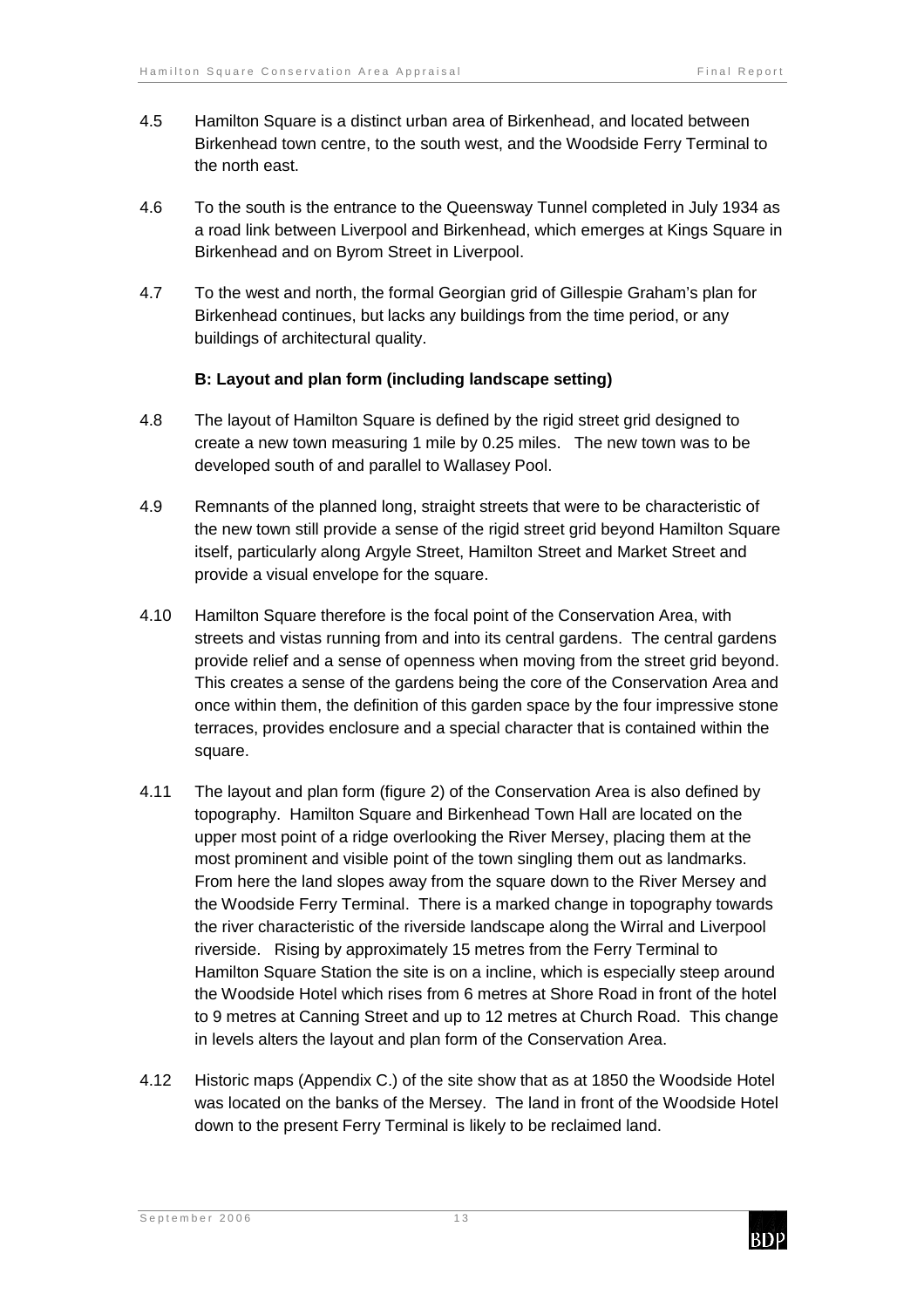- 4.13 There are four main strategic gateways to the Conservation Area and four local gateways within the Conservation Area that specifically mark the entrances to Hamilton Square itself (figure 2).
- 4.14 The strategic gateways are defined as entrances from:
	- a. Canning Street (the A41) as the main vehicular access route into and through the area;
	- b. the south west along Chester Street;
	- c. from the Woodside ferry terminal on the waterfront; and
	- d. the junction of Argyle Street with Argyle Street.
- 4.15 The local gateways are defined as:
	- a. Hamilton Square station along Hamilton Street. Hamilton Street forms the main pedestrian route from Hamilton Square and the wider Birkenhead area, including the town centre where important glimpses of the River Mersey can be seen;
	- b. the junction of Market Street and Hamilton Street;
	- c. the junction of Market Street and Argyle Street; and
	- d. the junction of Cleveland Street and Argyle Street where there are important glimpses of Liverpool, especially Queens Dock.
- 4.16 The landscape setting of the Conservation Area gives prominence to the grand architecture planned by Gillespie Graham that was intended to rival its neighbour on the opposite side of the river as well as giving the residential elite impressive views of Liverpool and the river as well as feeling of openness when in and around Hamilton Square.
- 4.17 Birkenhead Town Hall, Hamilton Square and Hamilton Square Station are located on the upper most point of a ridge overlooking the River Mersey, placing them at the most prominent and visible point of the town, maximising the landscape setting that they have been designed to be part of. The computer model and photograph below illustrate the important panorama from the Liverpool bank of the River Mersey and the importance of topography in the landscape setting of the Conservation Area.

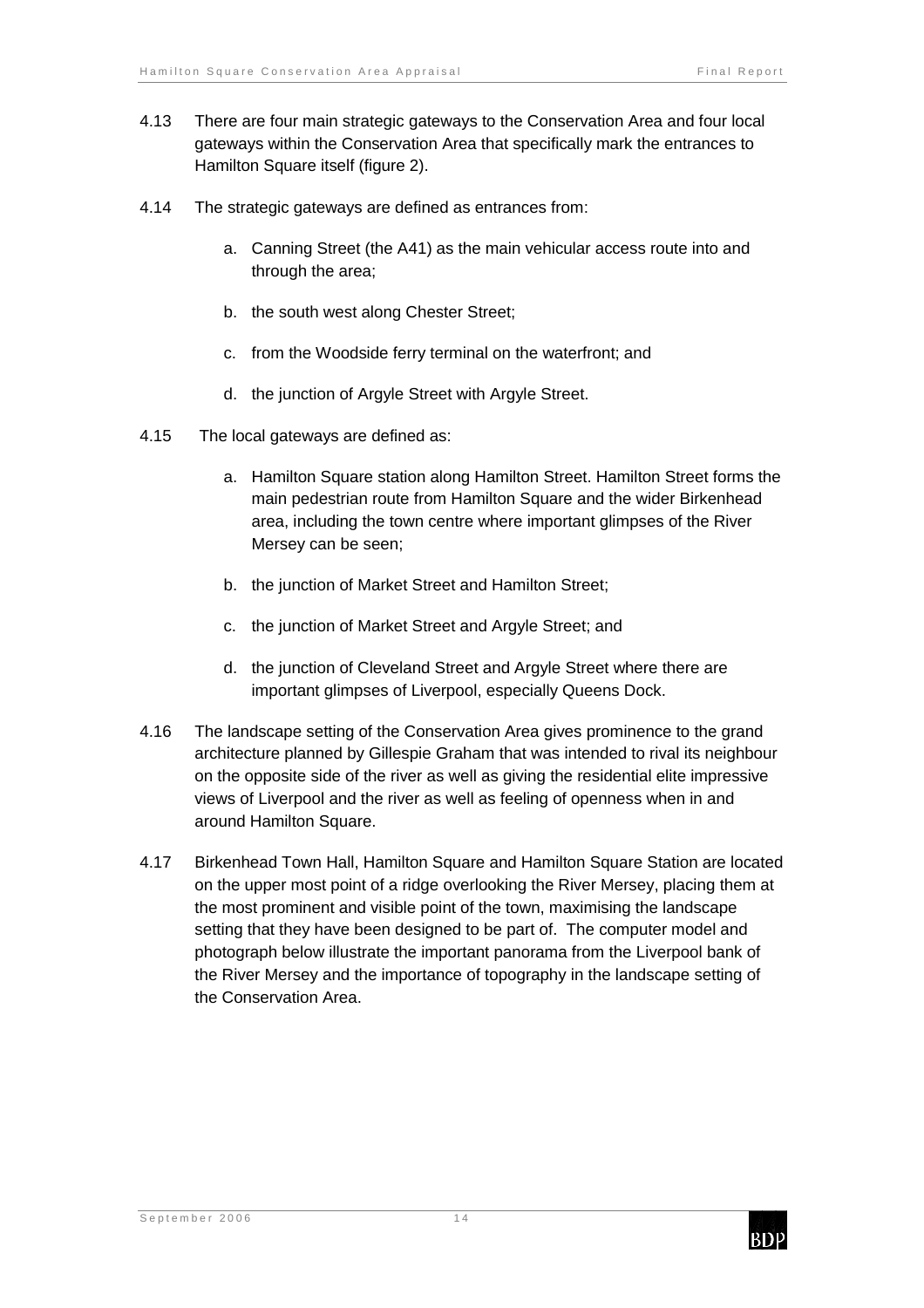

4.18 Likewise the topography also affords important panoramas of the Liverpool waterfront, most notably Pierhead and Queens Dock.



- 4.19 At a local level the Conservation Area is generally a hard landscape defined by imposing architecture, a tight street grid and long views along tightly defined streets with little relief from open space. The only exception to this situation are the central gardens of Hamilton Square that as time has progressed have become softer through greater tree cover, moving away from their original formal character and providing a setting for three structures of local interest:
	- a. the statue of John Laird (1877) on the east side of the square;
	- b. the Cenotaph (1925) opposite the Town Hall; and
	- c. a statue dedicated to Queen Victoria (1905) at the heart of the square.

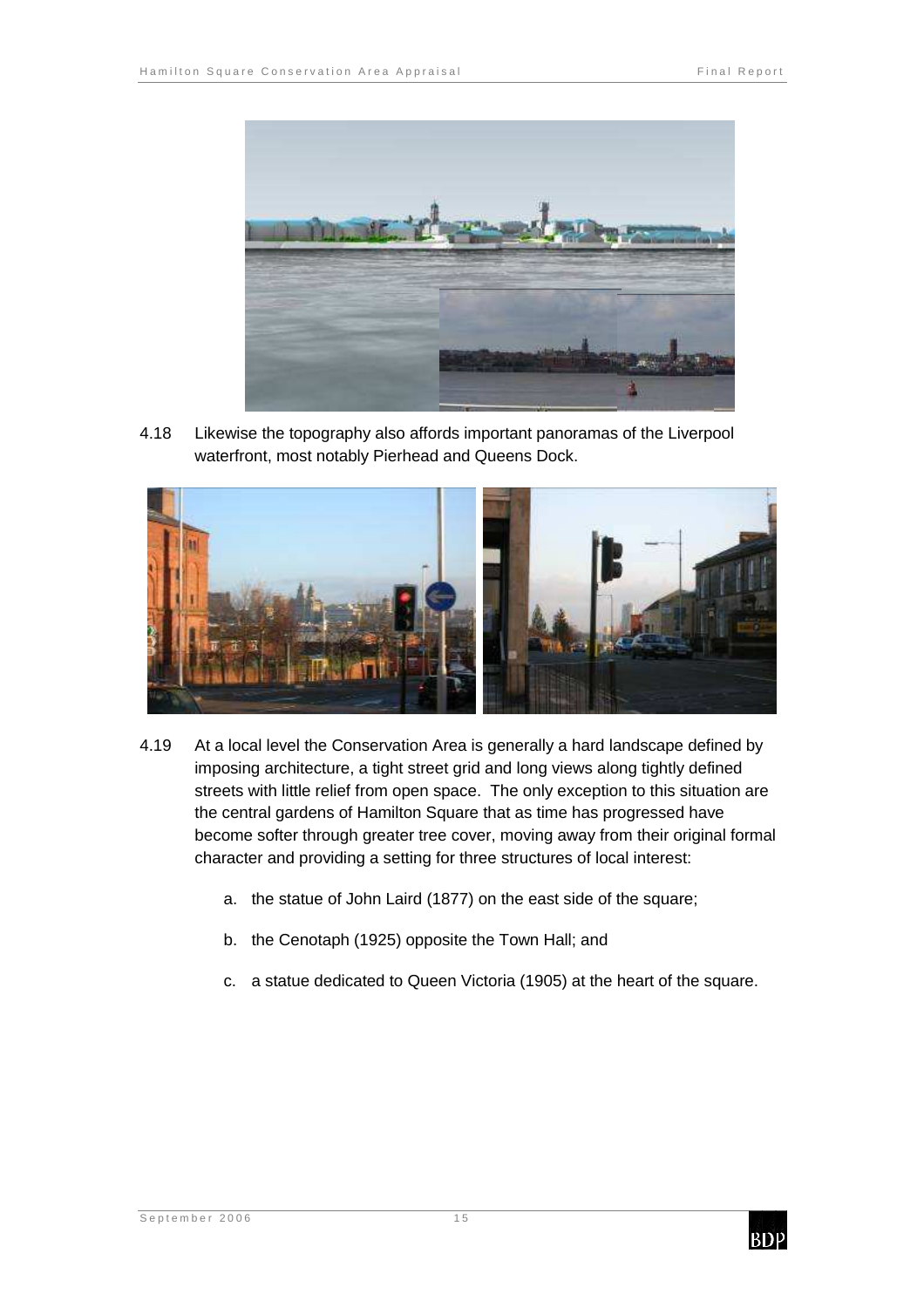

4.20 In summary, the rigid street grid radiating from Hamilton Square and its central gardens, the sloping topography towards the Woodside Ferry Terminal gateway, the landscape setting and the historic transport interchange define the layout and plan form that contributes to the special interest and character of the Hamilton Square Conservation Area.

#### **C: Historic development and archaeology**

- 4.21 The following commentary identifies the important historic and archaeological elements that mark key periods of the Conservation Areas history and that determine the urban form that we see today.
- 4.22 The history of Hamilton Square and Woodside is synonymous with the development of the wider Birkenhead area. It is believed that the Romans first arrived in Birkenhead in approximately AD59.
- 4.23 In the 10th Century Birkenhead became a settlement (haven) for Scandinavian settlers who named the place Bierce Heved meaning 'headland of birch trees' - a mixture of old English and Scandinavian words describing the distinguishing natural landmarks.
- 4.24 In 1150 Bierce Heved was a ferry point across to Liverpool, providing the safest crossing of the Mersey.
- 4.25 Bierce Heved or Birkenhead still remained a small, rural hamlet overshadowed completely by the wealth and power of Liverpool and in 1801 the population was recorded as 110, by 1811 it had risen to 193, and by 1821 it was 310.
- 4.26 In 1824 William Laird established a boiler works in Wallasey Pool to the South of the Woodside site. The boiler works developed into a shipbuilding yard and by 1831 the population of Birkenhead had risen to 2,790. This was almost certainly a direct result of the employment generated by Laird's shipbuilding works.
- 4.27 In 1833 the Woodside Royal Mail Ferry Hotel opened, a relic of Birkenhead's existence as a resort and important mail-coach station serving London and the North of England.

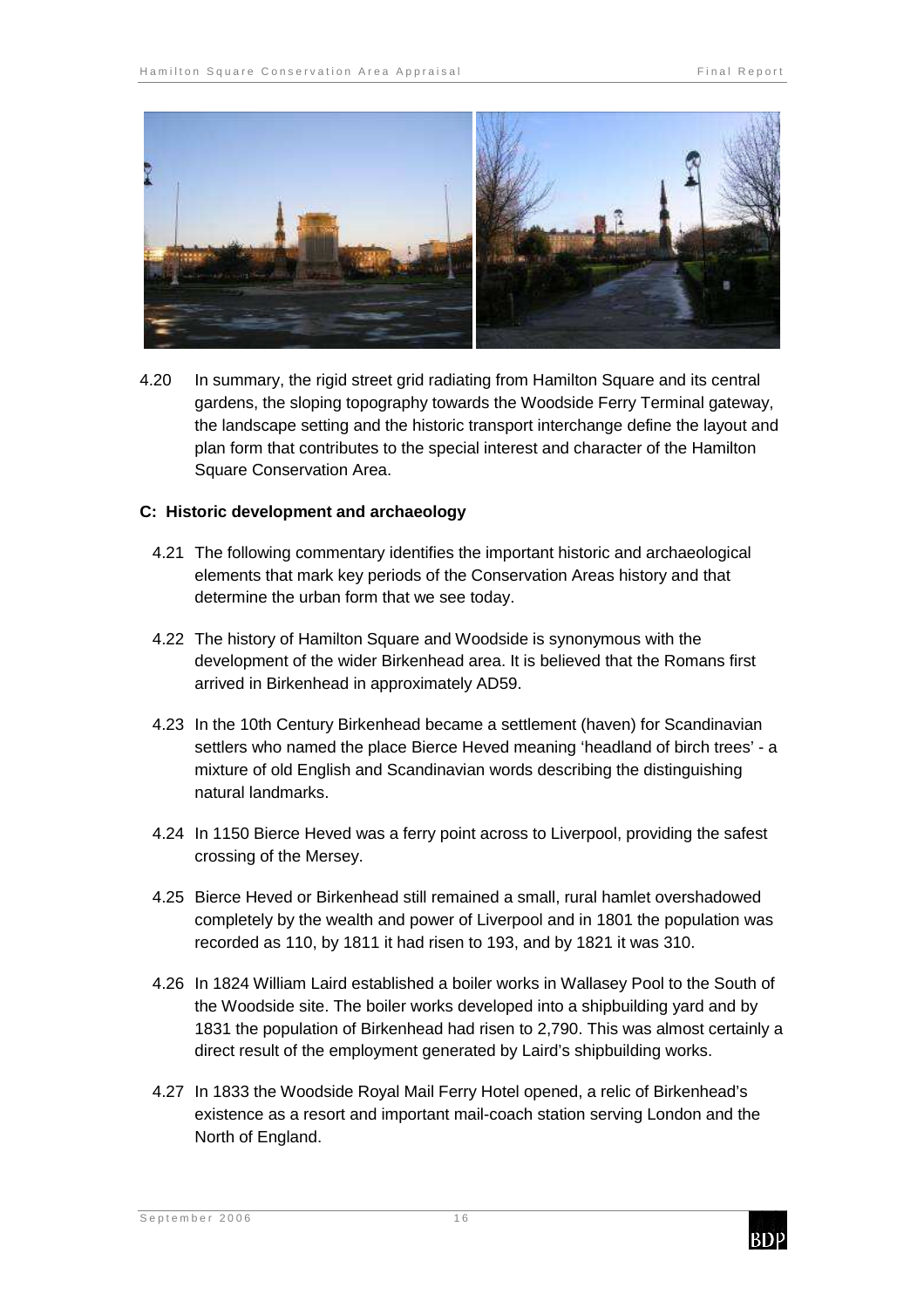4.28 Pevsner and Hubbard in 1971 note similar observations and further identify the Hotel as a historic feature of the area, possibly marking the extent of the river bank prior to the development of the dock complex;

"the Woodside Hotel, 1833, a survival of Birkenhead's existence as a resort. The once symmetrical principal elevation is spoilt by recent alterations and additions. The river was formerly nearer, the present Woodside Ferry Approach being reclaimed land".

- 4.29 Laird had great plans for the town, and commissioned Scottish Architect Gillespie Graham to set out a plan for the town. Graham's plans featured a tight network of streets centred on Hamilton Square.
- 4.30 Hamilton Square was built between 1825 and 1846 with a site reserved for the Town Hall on the east side. This site was not filled until 1883 when construction on the Town Hall begun, finally being completed in 1887.
- 4.31 Construction on Graham's plan began at the east end of the new town centred on Hamilton Square, but the mid nineteenth century depression ensured that this was only element of the Gillespie Graham plan to be fully completed.
- 4.32 The siting of the gas works to the west of Hamilton Square and the proximity to the rapidly growing dock system added to the demise of Laird's great plans for Birkenhead by making the area less desirable with the wealthy. This forced a change in the market and although the development in Birkenhead was still based on Graham's grid format, it consisted of lower quality, smaller terraced housing to be occupied by the massive influx of migrants looking for work in the growing docks.
- 4.33 Civic infrastructure holds a prominent place in the historic development of Hamilton Square and Woodside with the new docks being completed in 1847 spawning many of the world's ground breaking ship designs. The area also incorporated Europe's first street railway and the first rail link to London from Birkenhead in 1878 took place with the opening of a train, tram and ship terminus at Woodside Station. The first underwater railway tunnel was also developed in 1886 serving the current Hamilton Square Station.
- 4.34 One of the last significant elements of civic infrastructure that impacts upon the historic development of Hamilton Square was the construction of the Queensway road tunnel that resulted in the loss of many buildings and a significant residential community.
- 4.35 Not only did a significant element of residential development disappear with the construction of the Queensway tunnel it also led to Conway Street splitting the town centre in two, increasing squalor in the town centre. The Birkenhead Corporation commissioned the "Reilly Plan" in 1946 to address this and more demolition on the Grange Road and Haymarket area took place and the protracted reconstruction over a period of 7 years a lot of custom was lost to the town and the area around Argyle Street and Market Street particularly suffered.

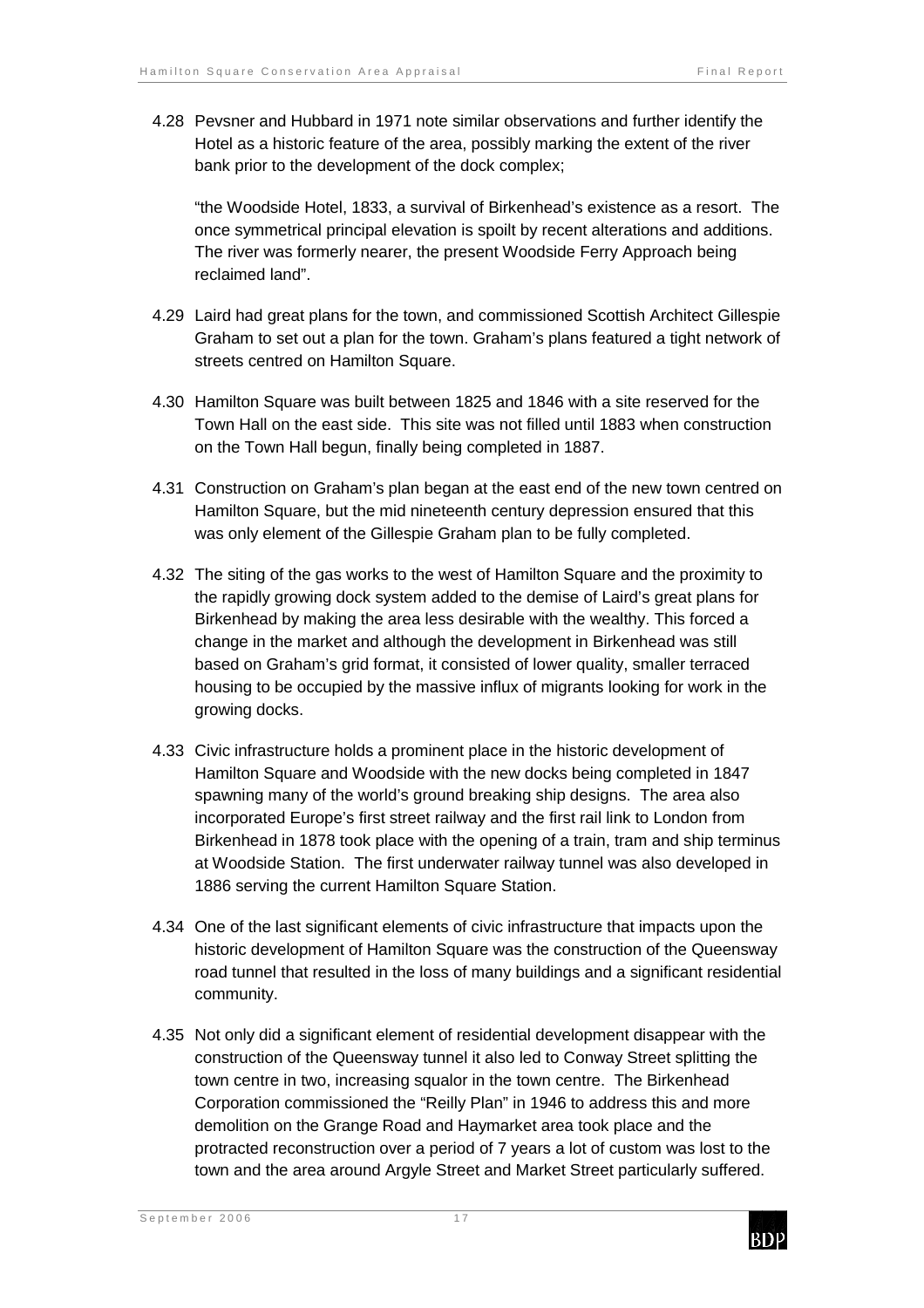This is a legacy that has left a lasting influence on the function and character of these two streets and their contribution to Hamilton Square Conservation Area.

4.36 The "Reilly Plan" was also influential in that it promoted change to address the poor quality waterfront and increasing traffic congestion. Two concepts that are of particular relevance to the history of Hamilton Square Conservation Area are illustrations of a new Woodside Hotel and Woodside Ferry Casino on a site in the approximate location of Great Western House.



**Queensway Tunnel in 1934 Woodside Hotel Redevelopment – 'Reilly Plan'** 

- 4.37 One of the latest phase of development to have a significant influence on the Conservation Area came in the 1980's and early 1990's when the Woodside Business Park was built by the Merseyside Development Corporation. The Business Park was expanded only last year the Phase 3 development creating over 26,000 sq ft in 14 single storey industrial/workshop units (from 750 sq ft upwards to 2,000 sq ft) and 12 two storey office units (from 750 sq ft to 1,300 sq ft).
- 4.38 Great Western House (currently occupied by the Child Support Agency) and Rose Brae Court (currently occupied by the Land Registry) were also built around the same time as part of a Private Finance Initiative (PFI) Initiative. Both of these buildings were built on the site of the former Woodside (Birkenhead) Railway Station.
- 4.39 Also, during 1987/1988, Wirral Borough Council undertook the 'enveloping' of the Grade I Listed Buildings that define the central Hamilton Square gardens, including cleaning and repair of stonework, re-roofing, reconstruction of chimneys, the repair and replacement of windows, the reinstatement of rainwater goods and other ironwork.
- 4.40 Over £80 million was invested in the Hamilton Quarter between 1995 and 2002 facilitated through Single Regeneration Budget funding. The Hamilton Quarter included the Conservation Area and the funding was used to develop attractions, support arts and culture, refurbish historic buildings, improve traffic and the environment and enhance security. The following investment had a direct influence on the Conservation Area:

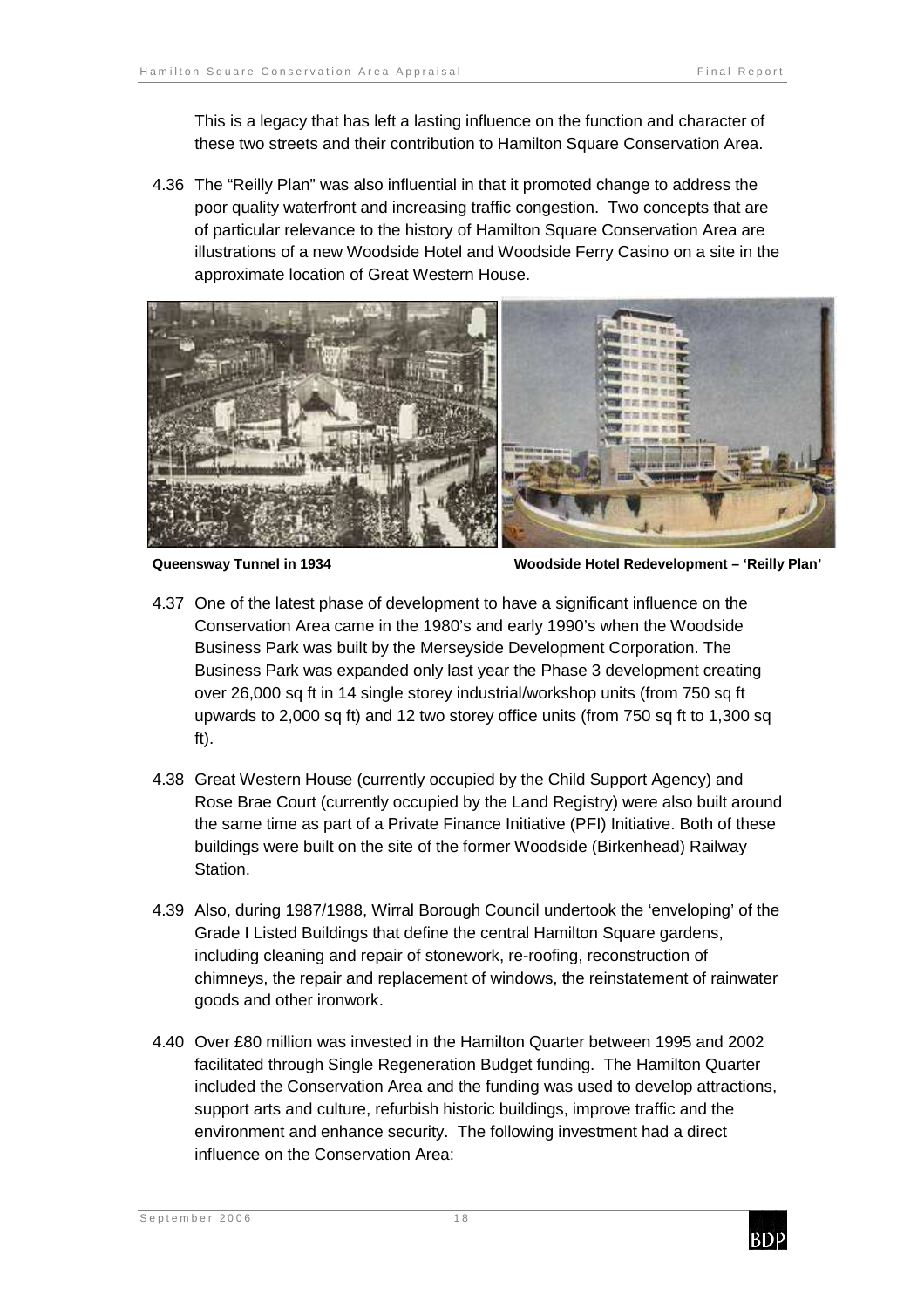- a. Pedestrianisation of areas of Hamilton Square, particularly in front of Birkenhead Town Hall
- b. Facelifts, refurbishment of commercial properties and 'Living Over the Shop' Scheme along Market Street;
- c. Refurbishment of commercial properties and 'Living Over the Shop' Scheme focused along Argyle Street;
- d. Restoration of the Town Hall, housing Wirral Museum;
- e. Birkenhead Heritage Tramway from Woodside to Pacific Road;
- f. Total refurbishment of the Antiques Triangle into 52 flats and ground floor commercial units.

#### **D: Spatial Analysis**

#### **The character and interrelationship of spaces within the area**

4.41 Open spaces within (or sometimes immediately beyond) a conservation area, the way they are enclosed, the relationships they have to one another, and the visual contribution they make to the character of a place is an important consideration in defining the special architectural or historic interest of an area. The following paragraphs identify these spaces within the Hamilton Square Conservation Area and are illustrated by figure 3.

#### **Hamilton Square Gardens**

- 4.42 Paragraph 4.9 and 4.18 define the character, enclosure and visual importance of Hamilton Square within the Conservation Area as it provides relief and a sense of openness from the surrounding rigid and tight street grid.
- 4.43 The gardens are also important in that they have been designed to showcase Birkenhead Town Hall as well as providing an appropriate setting for the statue of John Laird (1877) on the east side of the square; the Cenotaph (1925) opposite the Town Hall and a statue dedicated to Queen Victoria (1905) at the heart of the square.





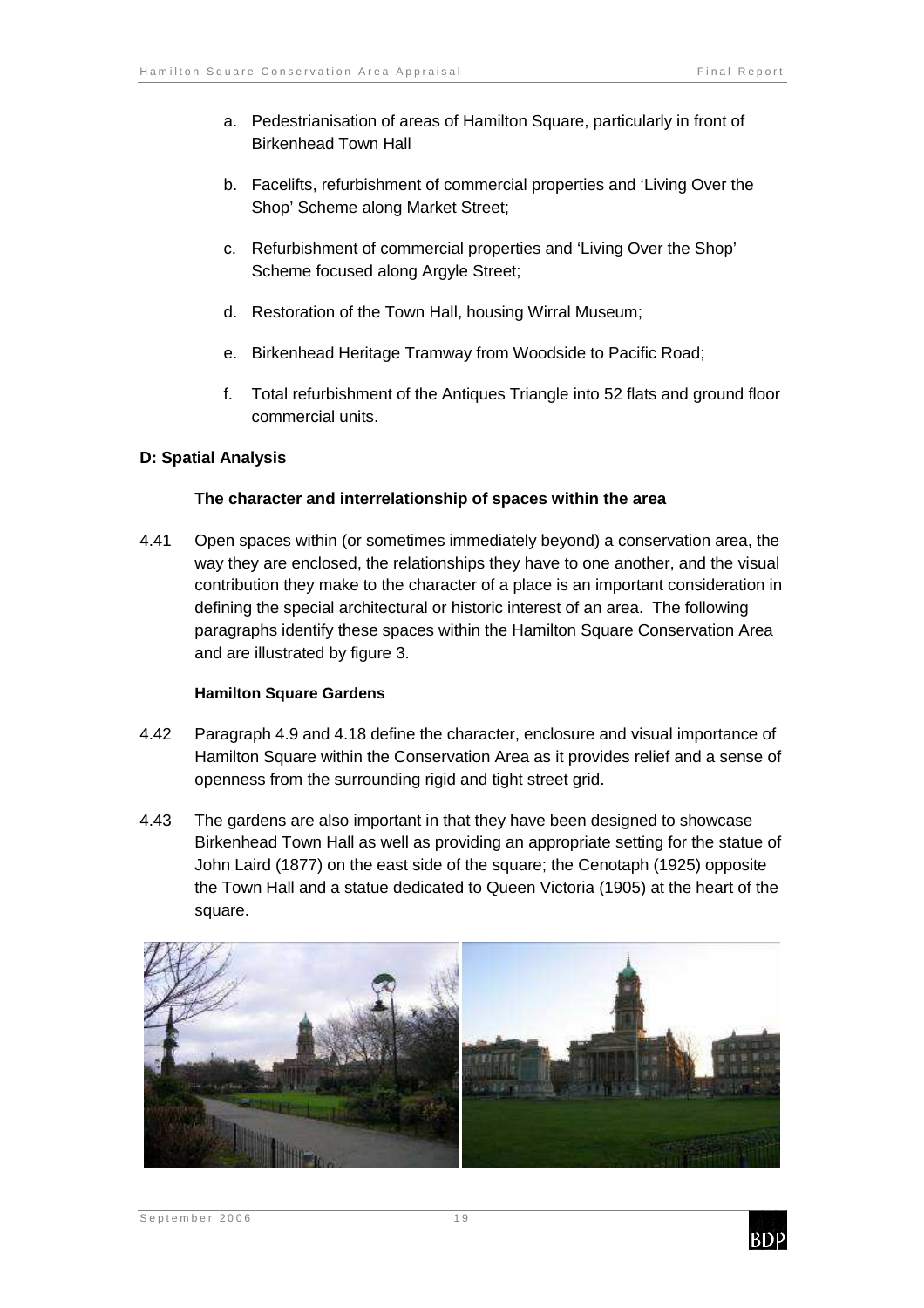4.44 The square only has a relationship with the open space on Duncan Street/Hamilton Street, which currently acts as a surface car park. The relationship is solely one of adjacency and very much visual because Hamilton Square is closed to vehicular traffic from both Hamilton Street and Duncan Street



4.45 Hamilton Square also has an indirect relationship with the open space that surrounds the Woodside Hotel and is defined Chester Street/Bridge Street/Hamilton Street. The relationship is indirect because only glimpses of the south-west corner of the Chester Street/Bridge Street open space can be seen from the square along Argyle Street. Even though this relationship is indirect it is important to the special interest of the Conservation Area because of the views afforded across to Liverpool and into Hamilton Square itself.



#### **Chester Street/Bridge Street/Hamilton Street**

- 4.46 There are two components to this area of open space:
	- a. Bridge Street frontage
	- b. Woodside Hotel
- 4.47 The Bridge Street frontage (below) sits at the top of the space almost on the same level as Hamilton Square and defined by a scale and design of architecture also similar to the square. Its visual quality has been diminished by insensitive modern infill development and bus stands.

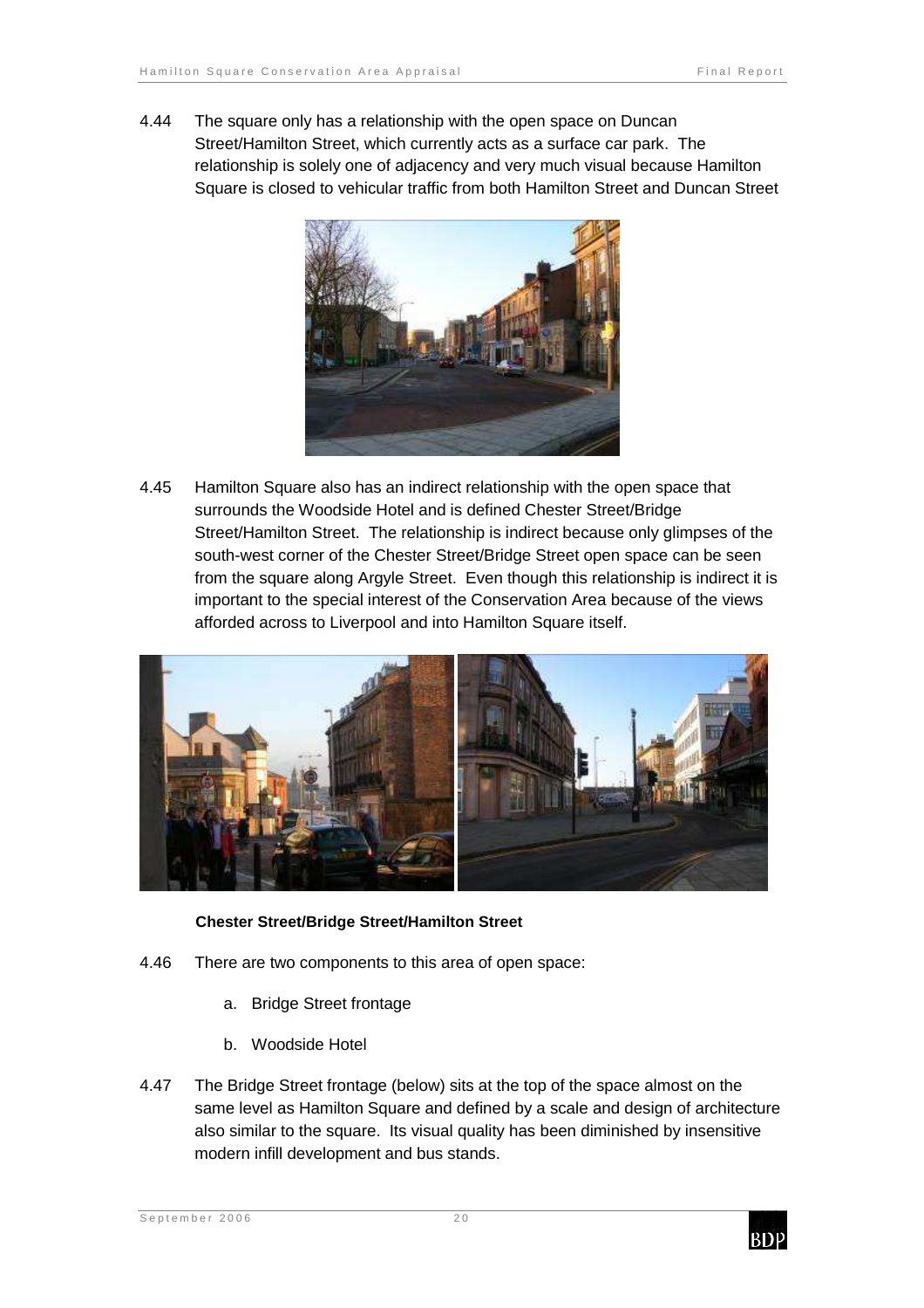

4.48 The space slopes from Bridge Street down towards the river and incorporates the Woodside Hotel that is entirely surrounded on all sides by the public highway (Bridge Street, Hamilton Street, Chester Street). As such as a space it suffers in its usability and visual quality, almost entirely being used for surface car parking.

#### **Ferry Terminal**

- 4.49 Although outside the Conservation Area boundary the space adjacent to the Ferry Terminal building abuts the surface car park at the front of the Woodside Hotel and can therefore be said to have a relationship to one another.
- 4.50 This space is a large, wind swept area, which has been poorly maintained in recent years. The Old Lairage area which holds the submarine vessel is particularly poorly maintained, and has become filled with litter and dirty water.
- 4.51 As well as being underused, and windswept the area is also very cluttered containing railings, lamp posts, a range of different ground levels, seating and street furniture which has been poorly maintained, and a variety of streetscape materials. This area is surrounded by the bus station which also reduces its attractiveness but provides commonality and relationship to the Bridge Street frontage that also incorporates bus stands.

#### **Church Street/Chester Street**

4.52 The open space that falls between Church Street and Chester Street is not within the Conservation Area but directly adjacent. It originated as the Woodside Station railway cutting and provides an important historic reference point to the development of Birkenhead, Woodside and Hamilton Square as an important public transport interchange.

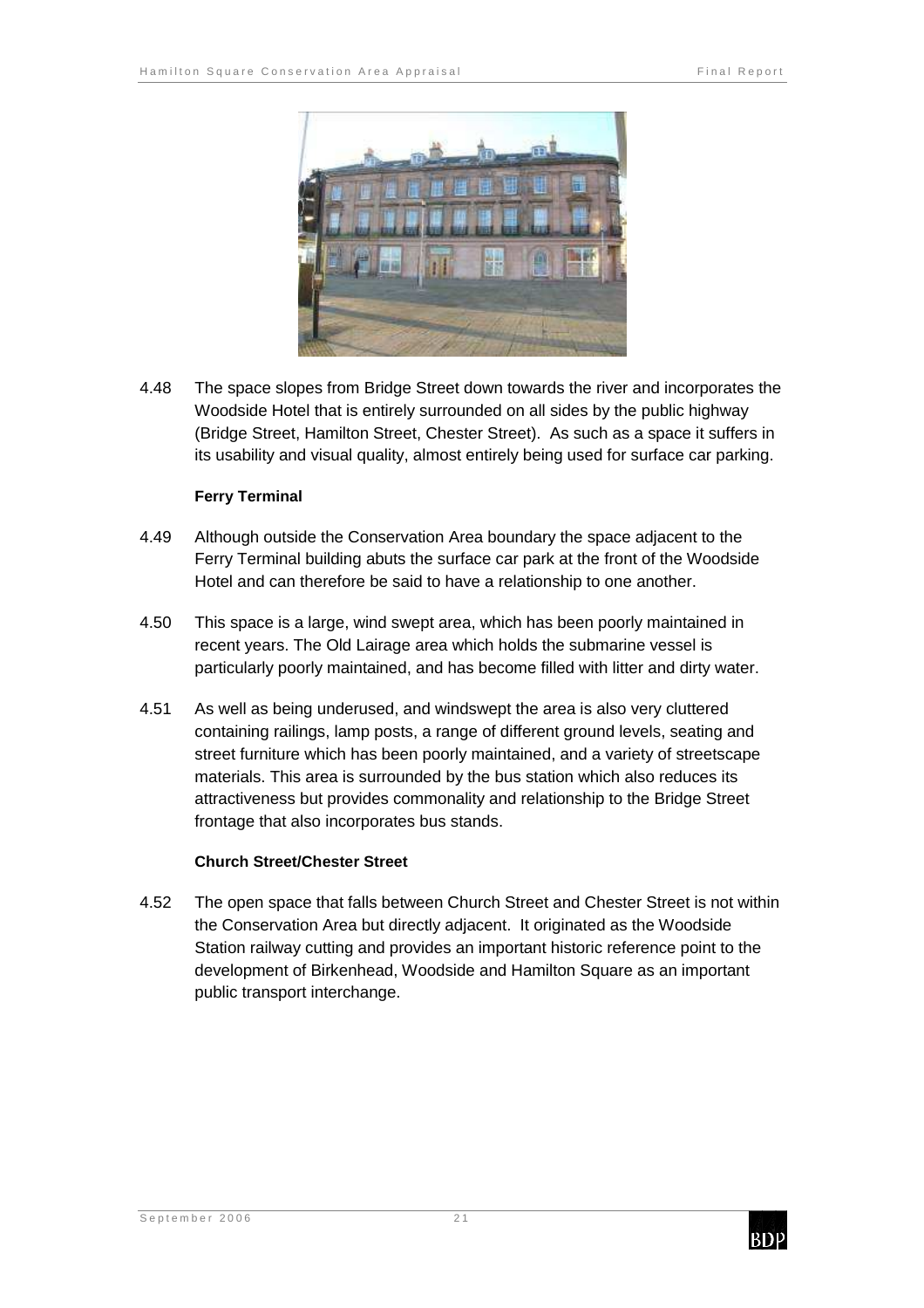

#### **Key views and vistas**

- 4.53 Figure 4 identifies the strategic views into and out of the conservation area as well as important local vistas. These views and vistas should be considered in light of the commentary in paragraphs 4.10, 4.16 and 4.17 that define important panoramas and landmark buildings that can viewed from outside and within the Conservation Area.
- 4.54 A Tall Buildings Study has been carried out for the Woodside Regeneration Area, Birkenhead and should be referred to when considering the key views and vistas from within and outside the Hamilton Square Conservation Area.
- 4.55 There are a number of strategic views from the Conservation Area that are enhanced by the topography of the site.
- 4.56 From points on its eastern and northern edges of the Conservation Area there are impressive views across the River Mersey towards Liverpool. In the opposite direction, the Conservation Area is visible from Liverpool, with the dome of the Town Hall located in line with the eastern side of Hamilton Square providing an important landmark.
- 4.57 View eastwards from the waterfront, north of the ferry terminal building across the Mersey towards Liverpool Pierhead are impressive, although views southwards along the River are significantly restricted by the ferry terminal structure. To the north the view is dominated by the Mersey Tunnel Ventilation Tower.
- 4.58 Views from immediately outside of the ferry terminal building represent important gateway views into the Conservation Area dominated at the lower level by the bus station with the Woodside Hotel is visible in the background. The topography of the site ensures that beyond the Woodside Hotel other buildings are still visible, and notably the towers of Hamilton Square Station, Birkenhead Town Hall and the Shore Road Pumping Station are all visible and act as local landmarks.
- 4.59 The view from the corner of Shore Road and Chester Street, adjacent to the Shore Road Pumping Station is a further important strategic view. The view to the west follows Chester Street, where the tower of Hamilton Square station provides as impressive vista. Views to the north and the east from this point are fairly restricted due to the low level of this point.

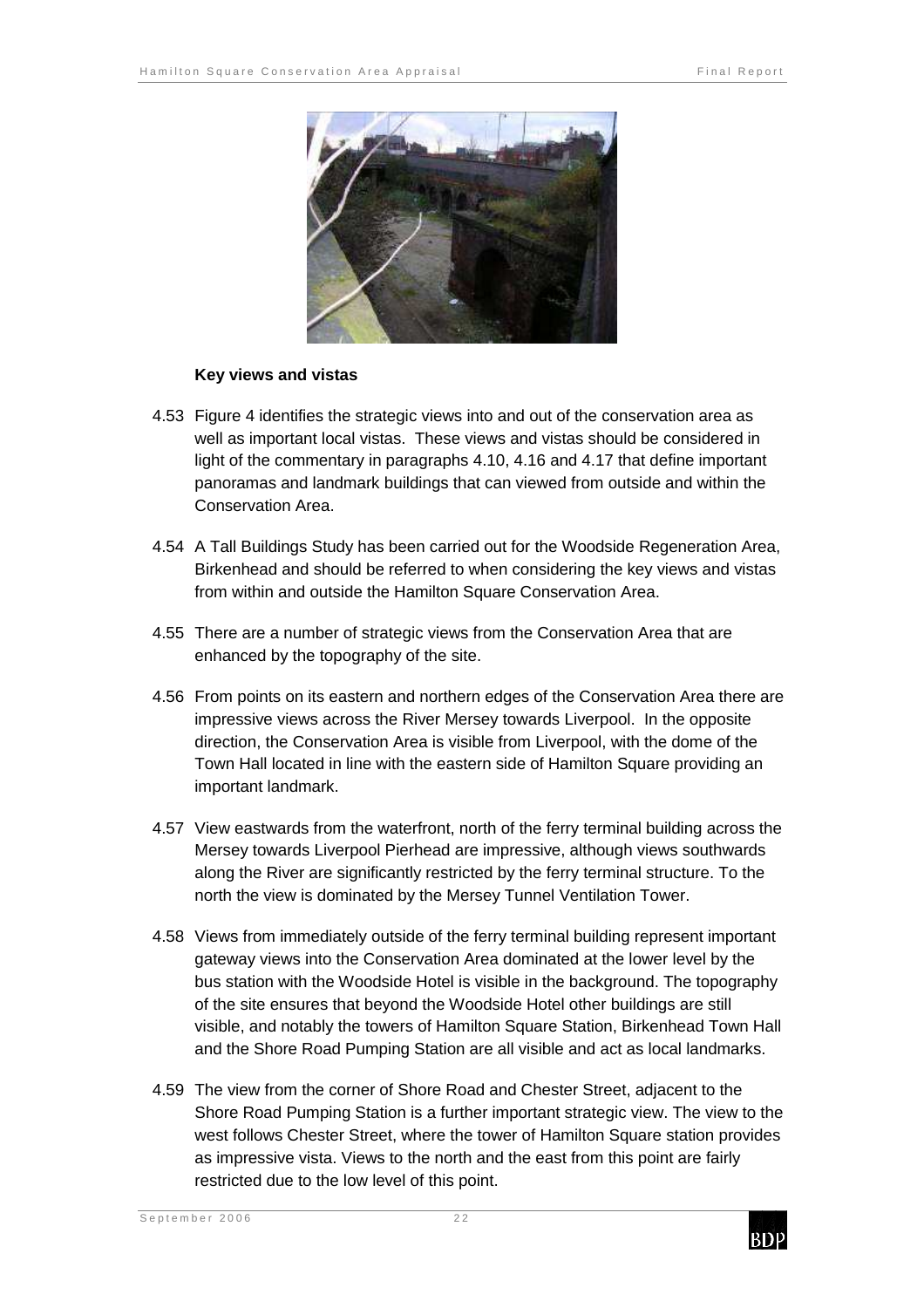- 4.60 The view from immediately outside of Hamilton Square station can be defined as a strategic view and a local vista. As Hamilton Street rises away to the west the tower of Birkenhead Town Hall is clearly visible. The road falls to the east, towards the waterfront although little of the river is visible from this point due to the presence of the buildings on Chester Street adjacent to the Woodside Hotel, and the Woodside Business Park. The road signage in this area also blocks some of the best views from Hamilton Square Station towards the waterfront.
- 4.61 The corner of Bridge Street, where it meets with Chester Street, outside of the Grade II listed Worsely Arms public house, to the rear of the Woodside Hotel provides a further strategic view and local vista. Due to the sloping topography of the site views to the east, north east and south east of this strategic viewpoint are reasonably clear, providing good views across and into Liverpool, and other parts of the study area itself, despite being partially blocked/limited in places by the Woodside Hotel, Great Western House, and some of the other buildings located between this point and the waterfront.
- 4.62 Local vistas are south eastwards along Church Street towards the former Cammell Laird shipyard and south along Chester Street towards the Queensway Mersey Tunnel.
- 4.63 The other important local vistas are:
	- a. From the corner of Hamilton Street/Duncan Street, along Hamilton Street in both directions and into the square.
	- b. From the corner of Argyle Street/Price Street, south along Argyle Street and north east into the square.
	- c. From the corner of Cleveland Street and Argyle Street, south along Argyle Street, south east into the square and north west along Cleveland Street.
	- d. From the Statue of Queen Victoria to Cenotaph and Birkenhead Town Hall.
	- e. From the south west side of Hamilton Square, north east towards Hamilton Square station.
- 4.64 There are three towers within or on the boundary of the Conservation Area and these are significant to the overall character of the area and in particular to strategic views and local vistas into and out of the area as landmarks.
- 4.65 The most significant of the three towers is the Mersey Tunnel Ventilation tower located on Pacific Road. The second tower is located above Hamilton Square station, housing the lift machinery. The third landmark tower is the tower of Birkenhead Town Hall, now Wirral Museum.
- 4.66 The Tunnel Ventilation tower is a significant structure, dominating the Wirral coastline. Designed by Herbert J Rowse in the 1930's, the Art Deco design

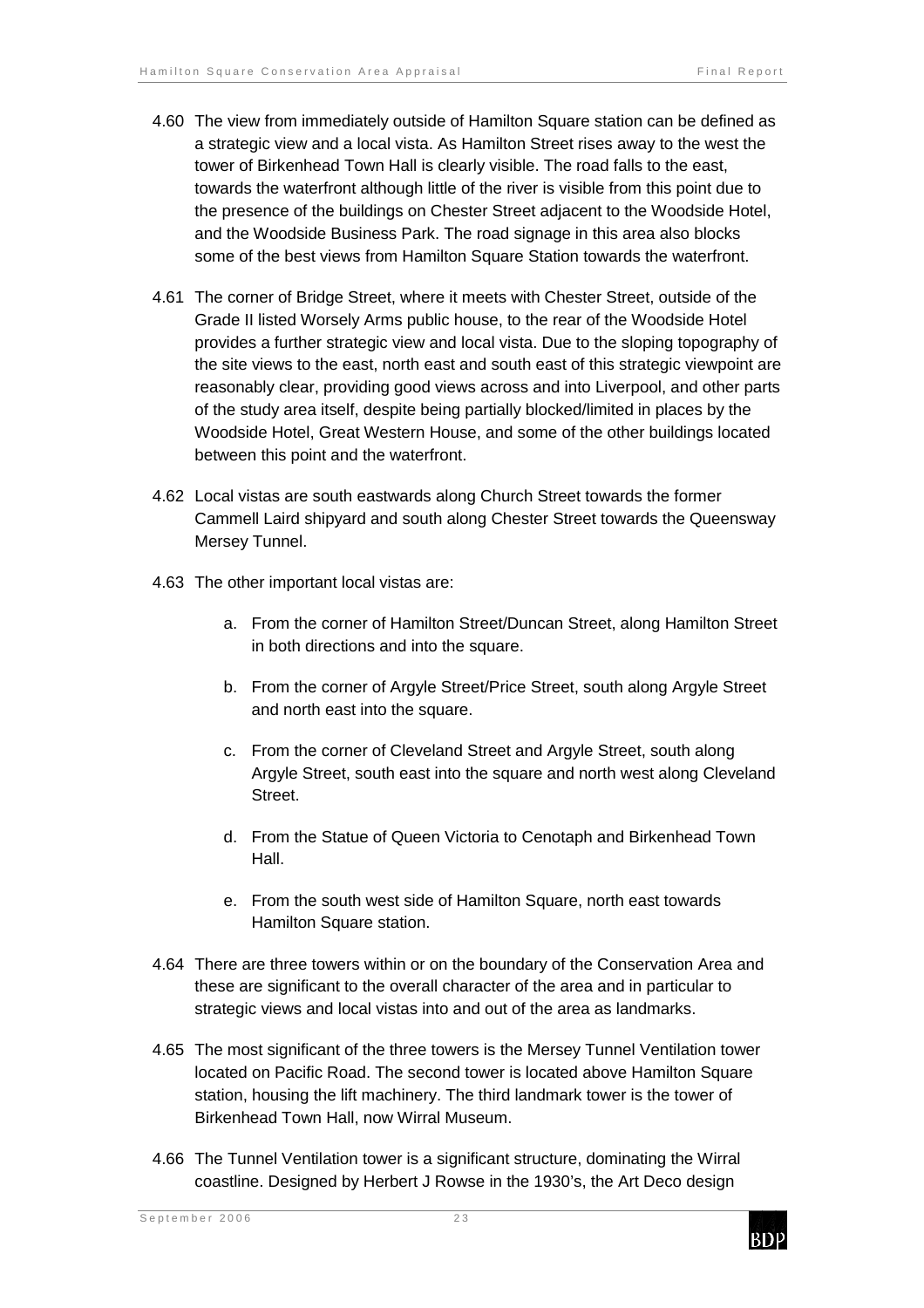characterised by cubic shapes and square towers, mimics the other ventilation towers on either side of the Mersey including those at North John Street, Pierhead and Union Street in Liverpool. It is less elegant than the white ventilation tunnels at North John Street and Liverpool's Pierhead but built of brick has a more gothic appearance, adding to its dominance on the waterfront, and over the Woodside site. There are two further ventilation towers visible at a distance. Although outside of the site, both of these towers are also visible from certain locations within the site.

- 4.67 The tunnel above Hamilton Square station is of a less significant scale but is nevertheless impressive. Its elevated position over the rest of the site make it highly visible from the waterfront, and its Italianate design make it quite unique to this part of Birkenhead. Also constructed from brick this structure is in keeping with other buildings in the area.
- 4.68 The tower of Birkenhead Town Hall, now the Wirral Museum is a classical design partly rebuilt by Henry Hartley after a fire destroyed the original tower (designed by C.O. Ellison & Son) in 1901. The copper dome of the tower is visible from almost all points within the site, and is a significant landmark for Hamilton Square and Birkenhead across Merseyside. The significant scale and grand design of each of the towers ensures that each of the towers act as a key node. Each of the three towers serve as significant major landmarks in this area of Birkenhead, and beyond.

#### **E: Character Analysis (Architectural and Townscape)**

#### **Character components**

- 4.69 Distinct components of Hamilton Square Conservation Area can be defined by activity or prevailing and current land uses as well as the architecture and historic qualities of individual buildings or groups of buildings.
- 4.70 The components of the Hamilton Square Conservation Areas are:
	- a. Hamilton Square and Gardens;
	- b. Argyle Street, Hamilton Street and Market Street Visual Envelope;
	- c. The Chester Street/Bridge Street/Hamilton Street Environment; and
	- d. Chester Street
- 4.71 Figure 5 identifies each of the components of the Hamilton Square Conservation Area.
- 4.72 Each of these components will be examined in turn before presenting the key buildings and structures that also contribute to the character of the Conservation Area.

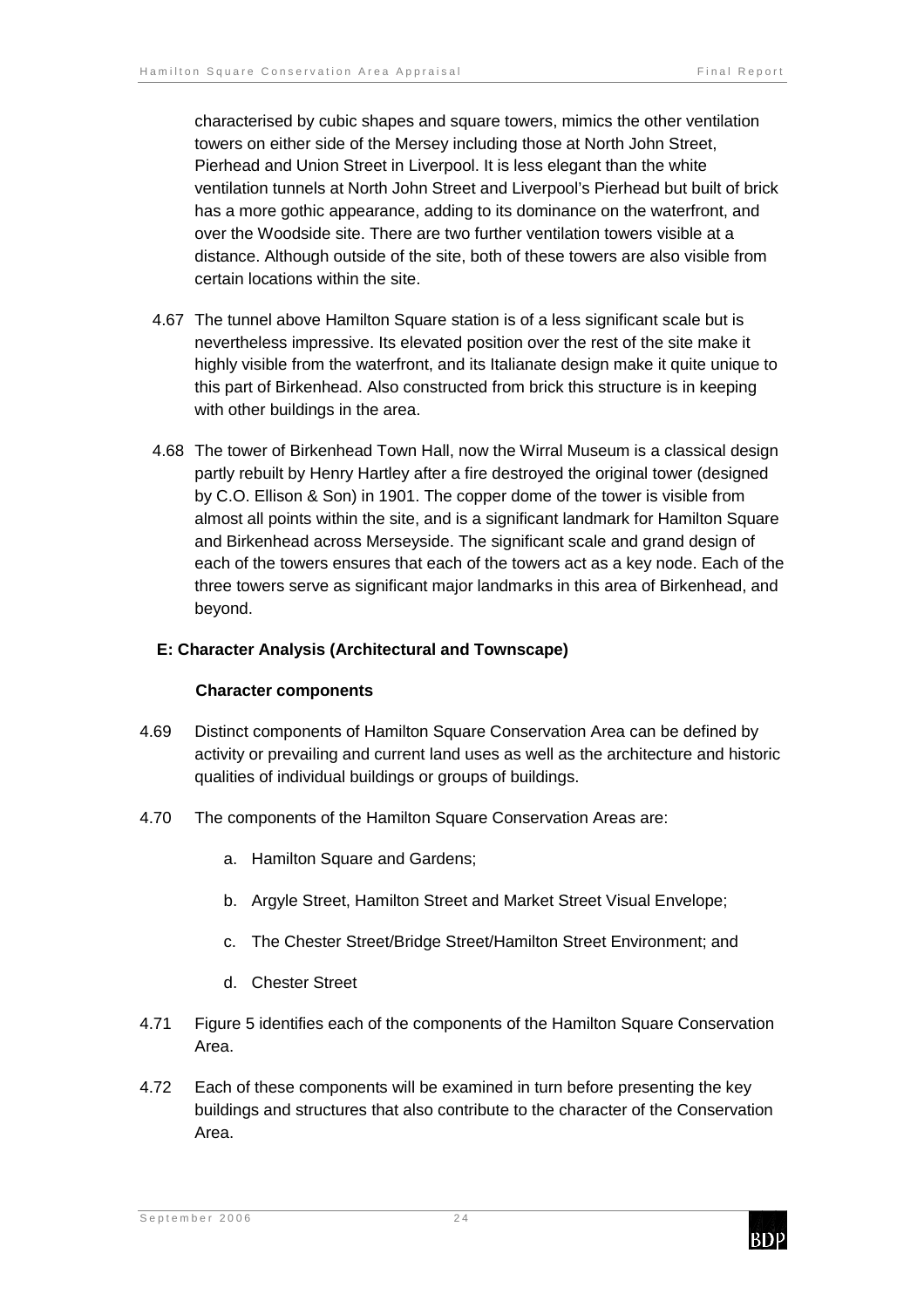#### **Hamilton Square and Gardens**

- 4.73 Hamilton Square (figure 6) is the only surviving realised portion of a grand residential design for Birkenhead set out in 1825 by James Gillespie Graham. The architectural lineage of this scheme links the area to another important example of Georgian classical town planning and architecture, notably the Edinburgh new town, where Gillespie Graham was also the architect.
- 4.74 As such the square is defined on all sides by the grand architecture of the 4 storey stone terraces, which retain their original residential character even though current land uses are associated with the role of Birkenhead Town Hall as the Borough's court of law.
- 4.75 Its plan form and layout is also defined by the original Gillespie Graham design, characterised by a rigid street grid, with remnants of the planned long, straight streets stretching beyond Hamilton Square itself, particularly along Argyle Street, Hamilton Street and Market Street that result in a tight urban form across the majority of the area.
- 4.76 The contribution of Hamilton Square to the special interest of the Conservation Area is not simply related to its plan form and layout. The grand scale of architecture is also important and is defined by; the height of the terraced properties that are predominantly 4 stories; their massing, being predominantly 3 rooms deep; the Neo-Classical detail including intriguing pavilion ends; and their construction in Storeton stone. The importance of these buildings is further iterated by their Grade I Listing (see figure 7).
- 4.77 The special interest is furthered by a sense of uniformity in the design of the terraces and their elevational treatment. Each of the four terraces possess a slightly different architectural style, but Gillespie Graham's original Neo-Classical design and detailing ensures that a sense of uniformity exists and when considered together delivers a clear sense of coherent planning.
- 4.78 The important features of the elevational treatment that provide this sense of uniformity and coherent planning are:
	- i. Chimney stacks;
	- ii. Storeton stone;
	- iii. Black ironwork with gold detailing, specifically balconies and railings and gates at basement level;
	- iv. Pattern, size and proportion of window openings and windows (small pane double-hung sash and a 4, 5, 4, 3 vertical pattern of glazing bars);
	- v. Original stone entrance steps and landings; and
	- vi. Original doors and their distinctive furniture.

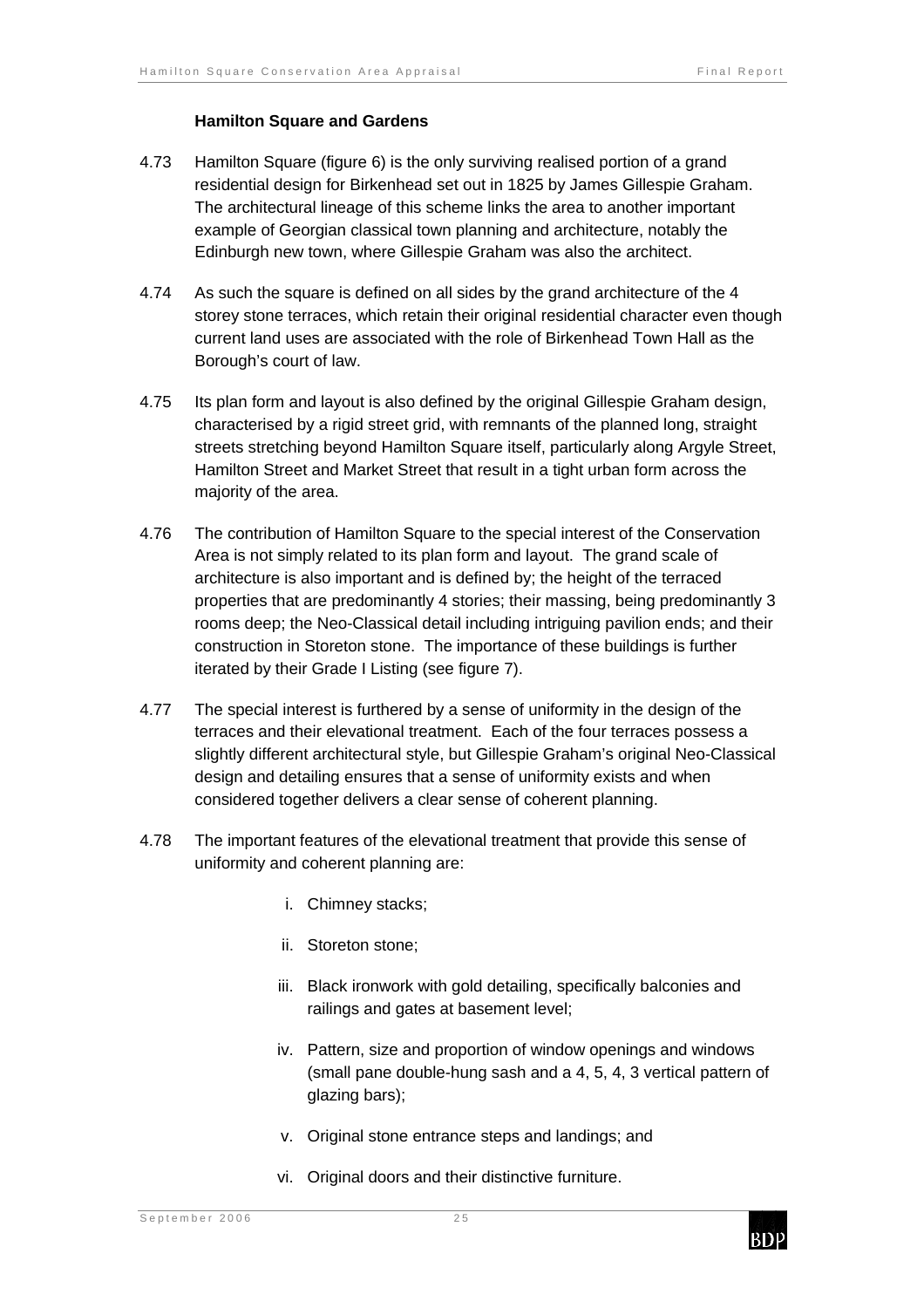- 4.79 The rigid street grid, scale and uniformity of architecture, and elevational treatment also provide Hamilton Square with a distinct sense of enclosure, which is a particularly important characteristic of the special character of the Conservation Area and Hamilton Square itself.
- 4.80 The definition that the height, depth and spacing of the terraces provide results in a very strong sense of enclosure when standing in the square and its central gardens. This is only broken at each corner of the square where roads intersect and enter the square and by the important and strategic landmarks of Birkenhead Town Hall, the tower of Hamilton Square Station and the ventilation shaft of the Queensway Mersey Tunnel.
- 4.81 It is important to note also that these structures that are the only ones to break the sense of enclosure are those that have been built as key components of the areas civic infrastructure as it has developed over time.
- 4.82 Birkenhead Town Hall not only contributes to the special character of the Conservation and particularly Hamilton Square itself, it also stands as an imposing architectural element and the centrepiece of the magnificent cluster of stone terraces contributing individually to the grand scale of architecture.
- 4.83 The central gardens within Hamilton Square also contribute to its distinct character and the special interest of the Conservation Area.
- 4.84 The central garden was designed and enclosed for the exclusive use of the residents of the houses that Gillespie Graham aspired to create. The plan of the Hamilton Square gardens from around the year 1858 demonstrates its open aspect and formal arrangement.



4.85 A quote from the architectural historian Edward Hubbard corroborates the openness and formalness of the original gardens as he regretted their;

"facile formality bereft of large trees which would have offset the grandeur of the square."

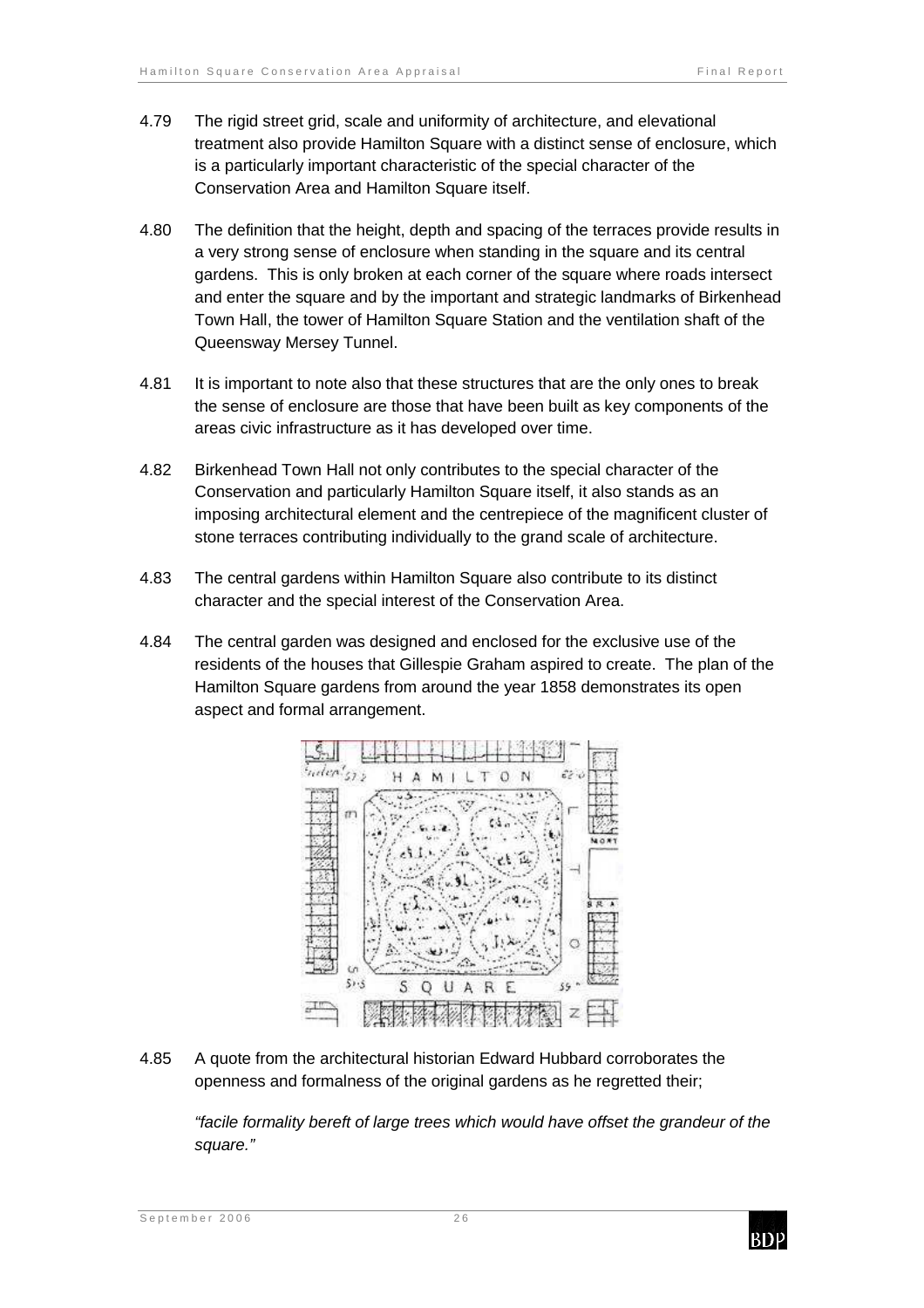- 4.86 The gardens were opened to the public in 1903 and although the gardens have been altered considerably over the years, particularly with the inclusion of areas of semi-mature landscaping that are especially prominent along the south-west and north-west boundaries, they still retain a certain degree of formality and openness, particularly in the area of the gardens that front Birkenhead Town Hall.
- 4.87 The sense of formality is enhanced by the presence of the statue of John Laird (1877) on the east side of the square; the Cenotaph (1925) opposite the Town Hall and a statue dedicated to Queen Victoria (1905) at the heart of the square.

#### **Argyle Street, Hamilton Street and Market Street Visual Envelope**

- 4.88 Although Hamilton Square can be seen as a distinct element of the Conservation Area in its own right, it is set in context by the adjacent streets of Argyle, Hamilton and Market. These streets provide a complementary 'Visual Envelope' for the square and also reflect Gillespie Graham's grid iron plan for Birkenhead based upon the long, wide and seemingly endless streets stretching across the town from West to East. Argyle Street remains the best example as Hamilton and Market Street have had their long views shortened by modern infill development.
- 4.89 The three streets are characterised by a less grand scale of architecture (height, massing and elevational treatment) than the square but the terrace form still dominates the street scene reflecting the terraced form of the square and further defining the original street grid and tight urban form of the area.
- 4.90 When considered together Argyle Street, Hamilton Street and Market Street provide the 'visual envelope' for Hamilton Square, however, they also contribute individually to the special character of the Conservation Area. Both are considered in the following paragraphs.

#### **Argyle Street**

4.91 Argyle Street is defined by its length and the terraced form of its three and four storey properties. The terraced form is only punctuated by intersecting streets, a rail cutting and two large detached buildings (a snooker hall and Indian Restaurant).



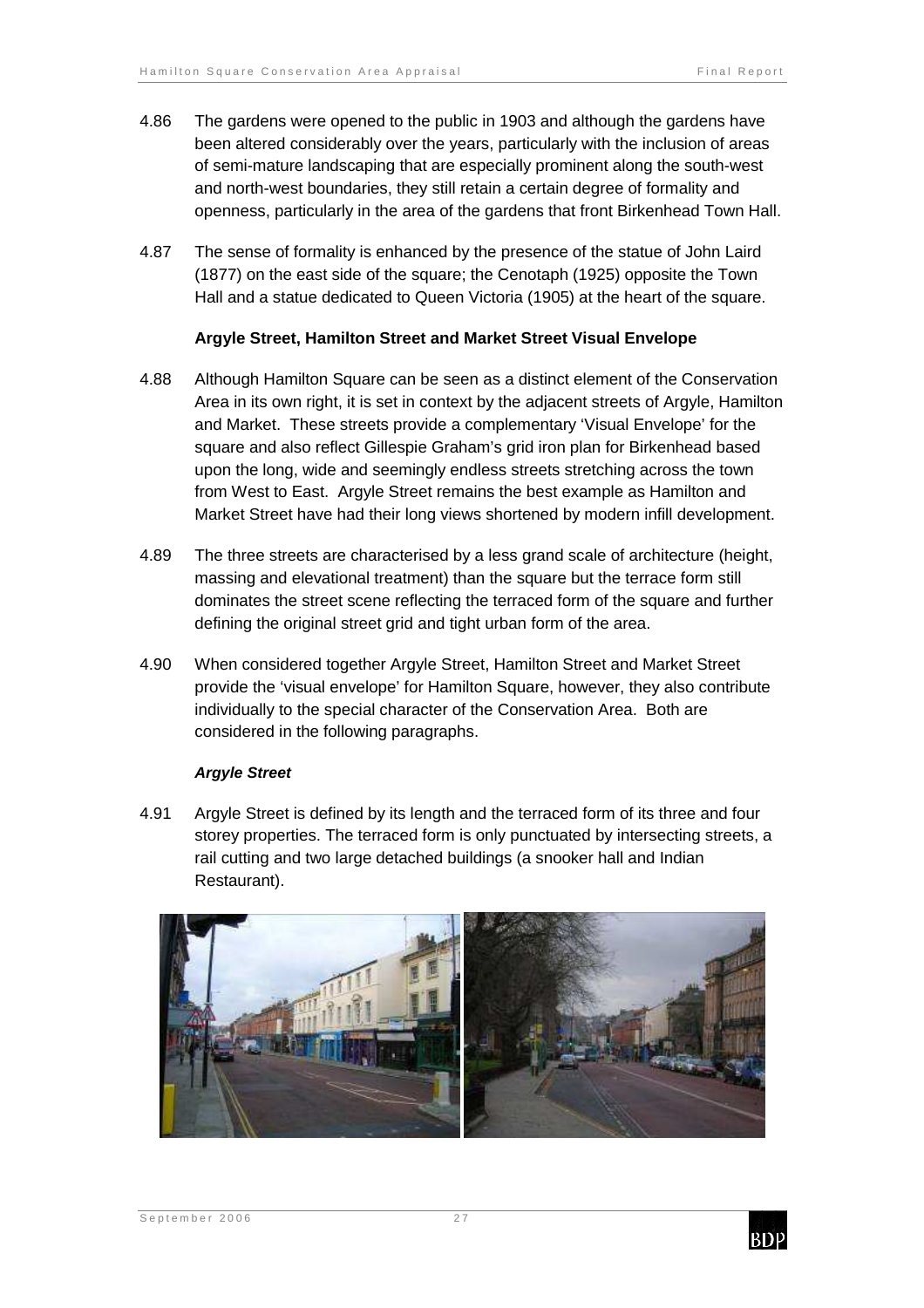- 4.92 Argyle Street is also very much a commercial street with most of the ground floor facades incorporating typical retail or office shop fronts. As a commercial street it is also one of the main trafficked routes in the Conservation Area and as such displays much clutter associated with traffic movement and management.
- 4.93 Topography also defines Argyle Street as an individual component of the Conservation Area. The street slopes north-east to south-west from its highest point at Hamilton Square to its lowest point on the boundary of the Conservation Area at the junction with Conway Street, before rising away again steeply to join Borough Road further to the south-west.
- 4.94 The key components of Argyle Street's can therefore be defined as;
	- a. a seemingly endless street;
	- b. a terrace form that mirrors the Neo-Classical design of Hamilton Square;
	- c. a main trafficked route; and
	- d. a sloping topography.
- 4.95 When considered together they present a sense of uniformity that gives Argyle Street its own character and contribute to the special interest of the Conservation Area.

#### **Hamilton Street**

- 4.96 Hamilton Street is split into two sections by the public open space in front of Birkenhead Town Hall. Both sections act as a visual envelope for Hamilton Square.
- 4.97 Originally these two sections of Hamilton Street would have appeared as an extension of the stone terraces that frame the Town Hall on the east side of the square due to the scale, form and elevational detail of their architecture. Over time however, a block either side of the stone terraces has been cleared and replaced by surface car parking. Although the continuity of the building line has diminished, the open space either side of the stone terraces frames the east side of the square and further accentuates the importance of the setting of the Town Hall.
- 4.98 The continuity of the building line along the east side of the square has not been totally lost. It is still retained visually by the scale, form and detailing of the architecture on the west side of Hamilton Street.
- 4.99 The scale, form and detailing of this architecture is different on the two sections of Hamilton Street and can be differentiated as the northern and southern sections.
- 4.100 The northern section of Hamilton Street is characterised by individual buildings of a scale and design that directly reflects the Neo Classical design of the stone terraces of Hamilton Square with grand three storey stone façades, similar

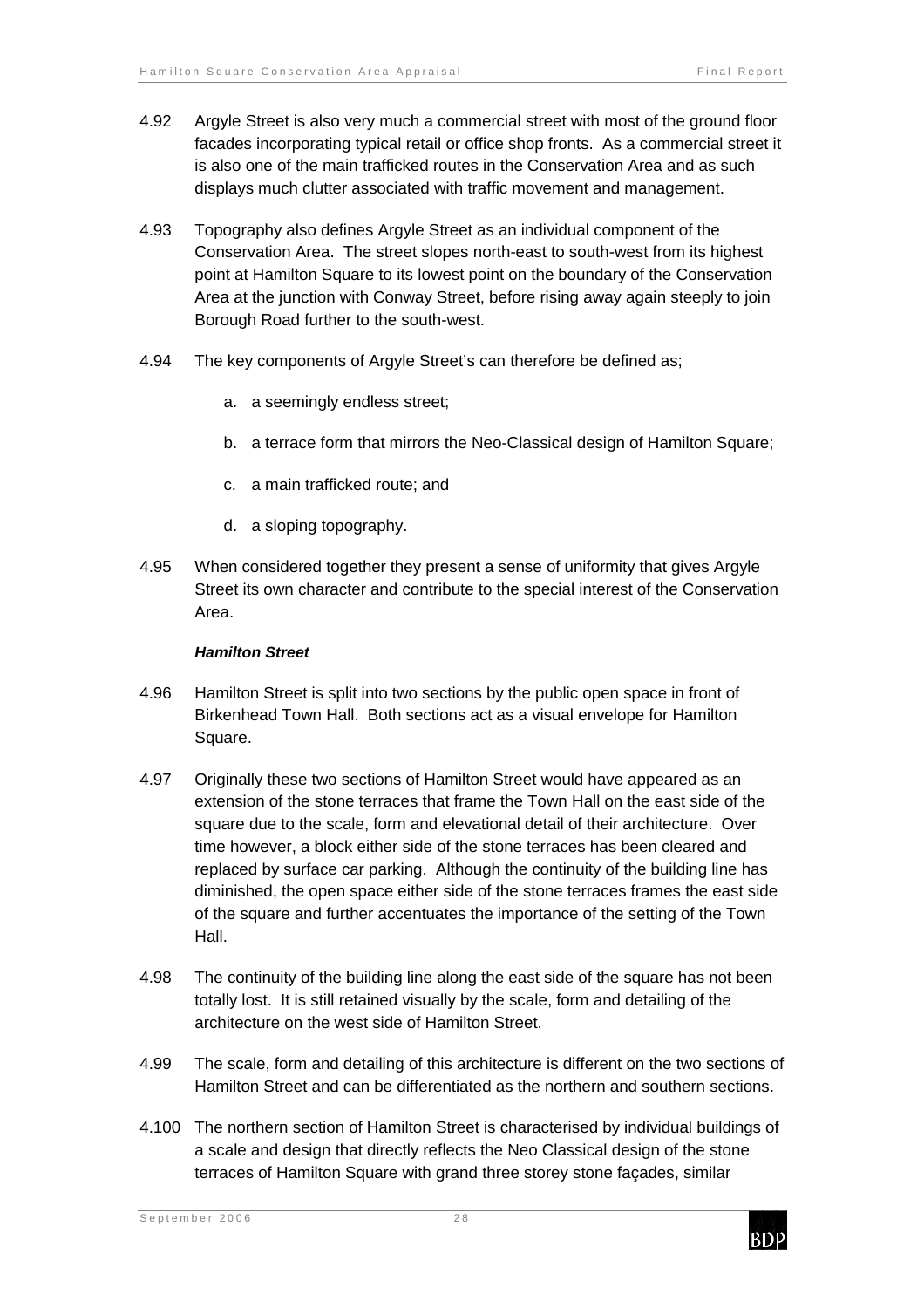patterning, size and proportion of windows and window openings and black iron work detailing. Even the modern infill adjacent to Hamilton Street Station respects the scale, design and window opening/patterning of the adjacent properties.



- 4.101 Hamilton Square Station is located at the northern most end of this section of Hamilton Street and acts as the gateway to Hamilton Square.
- 4.102 The southern section of Hamilton Street is defined by the interesting mix of architectural styles incorporated within the terrace of 3 storey properties that runs along its western side.
- 4.103 The architectural styles range from brick and stone Georgian properties with classical detailing to more ornate detailing in stone and brick to some of the facades.
- 4.104 The height of the buildings and the spacing and proportion of windows/window openings however, give this mixed terrace a sense continuity that provides a visual relationship with Hamilton Square.
- 4.105 The ground floor uses are commercial in their function and the facades reflect this and add to the character of the street.
- 4.106 The continuity and character of the west side of the street is not repeated on the east side of the street as a result of clearance and the only built frontage that remains on the east side of the street bears more of a relationship to Market Street than to Hamilton Street.



September 2006 29

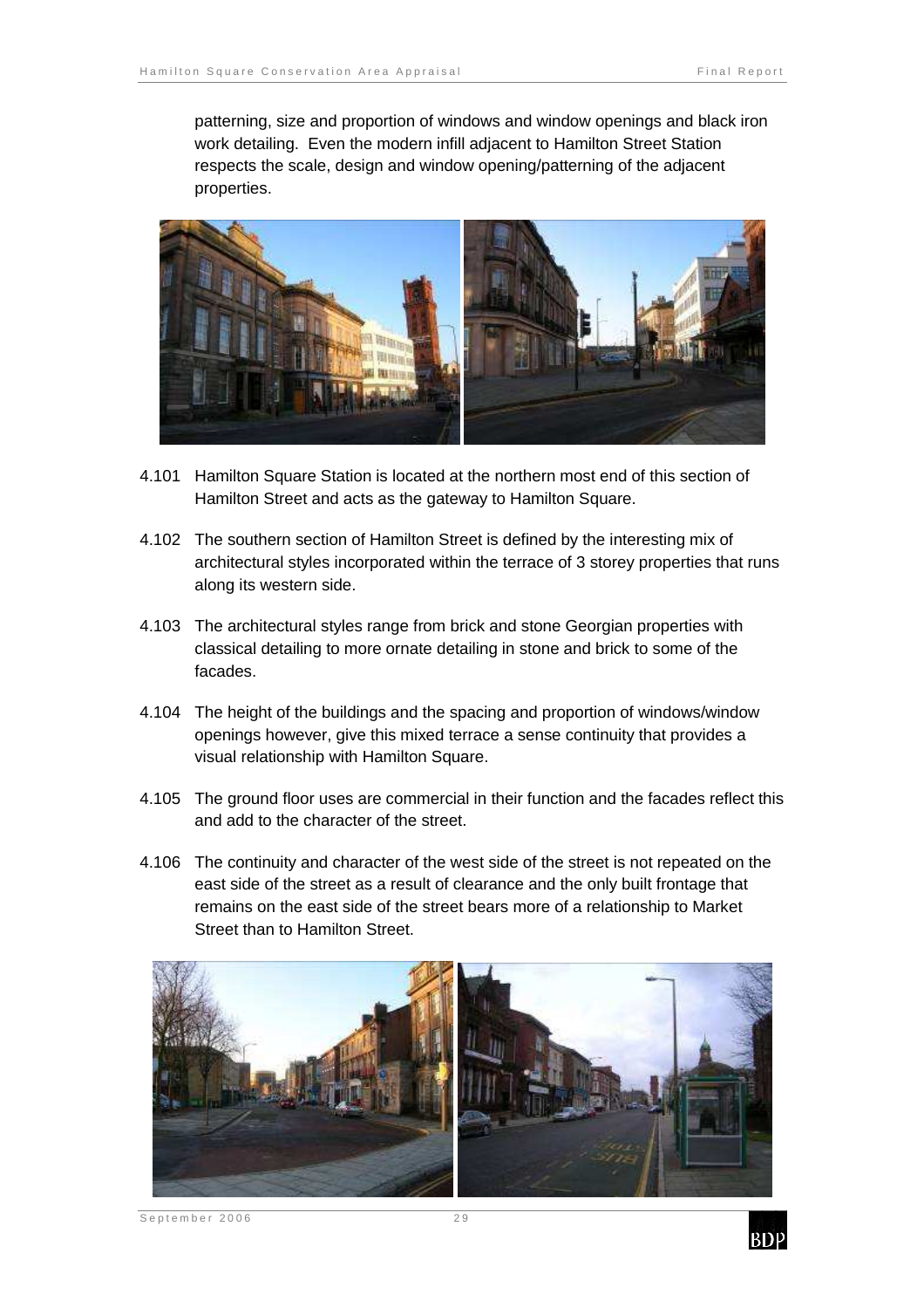#### **Market Street**

- 4.107 Market Street is split into three sections by intersecting roads (Argyle Street and Hamilton Street) each with a slightly different character and function.
- 4.108 The first section is the core of the street defined by the parallel Argyle Street and Hamilton Street. The section is defined by a fine grained architecture that is not evident elsewhere in the Conservation Area. This is accentuated by the narrow width of the street and the narrow three storey properties on both sides of the street that provides a sense of enclosure and tight urban form.
- 4.109 The ground floor uses identify with the name of the street that they are located on, being a mixture of small independent retailers and public houses. Recent refurbishment and new build development has seen residential use introduced to Market Street, particularly at first and second floor.



4.110 The north-west section of Market Street does not have any discerning character that relates to its mix of land uses; retail, commercial and residential, and the style and scale of architecture. Although this is the case, there still remains a feeling of continuity from the central section of Market Street, which dramatically ends at the boundary of the Conservation Area where the scale and built form disappears from the streetscene.



4.111 The north-east section of Market Street lacks any clear definition with row of retail and commercial properties on its northern side that extend the continuity of the core section of Market Street. Beyond this the structure of the street disappears

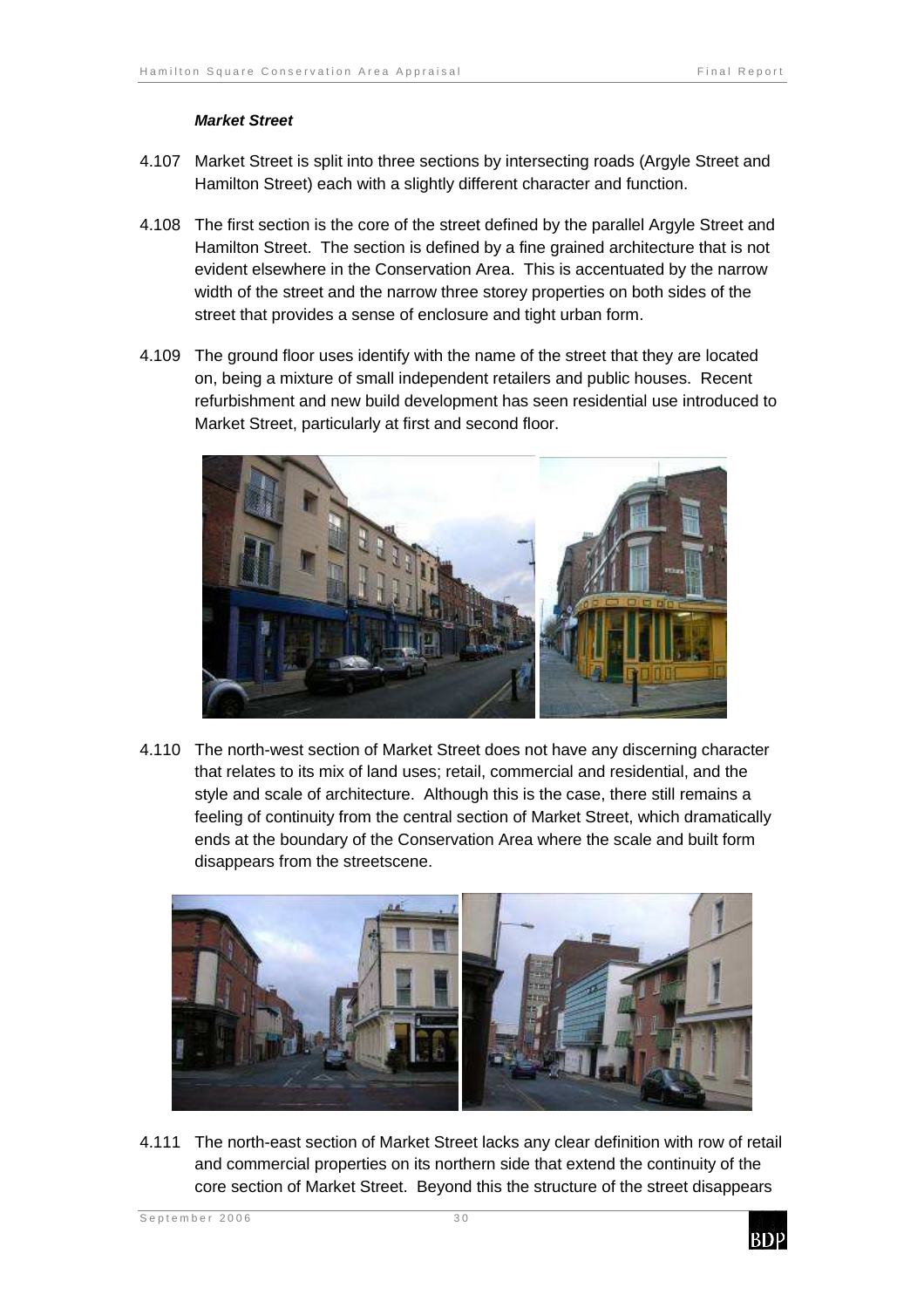with areas of surface car parking, vacant open space and individual buildings standing alone.

4.112 The Antiques Triangle marks an important gateway to the Conservation Area at the south-east end of Market Street. This Antiques Triangle was once an eclectic collection of antique and bric-a-brac shops that as part of the Hamilton Quarter investment was refurbished to provide 52 flats and ground floor commercial and retail units.



#### **Chester Street/Bridge Street/Hamilton Street Environment**

- 4.113 The Chester Street/Bridge Street/Hamilton Street area (figure 8) is important to the Conservation Area for its reference to the historic development of Hamilton Square and Woodside and its archaeology.
- 4.114 Traditionally a transport interchange area, much of the character and configuration of the Chester Road area today derives from this historic function:
	- a. the Woodside Royal Mail Ferry Hotel;
	- b. George Francis Train's street railway;
	- c. Woodside Station train, tram and ship terminus;
	- d. Hamilton Square Station:
	- e. Queensway Mersey Tunnel; and
	- f. Cammel Laird shipyards.
- 4.115 All of these elements still retain a historic reference in the area that include the Woodside Hotel, Hamilton Square Station, the relocated street railway, a remaining wall from Woodside Station (visible from the Merseytravel Bus Layover) and the Shore Road Pumping Station.
- 4.116 Despite the demise in importance of this area as a transport interchange in recent years with the declining role of the commuter service, and the subsequent decline in importance of the bus station, albeit just outside the Conservation Area, the area is still a major transport hub providing a range of public transport options to travel throughout Wirral to Chester and North Wales and to Liverpool. When

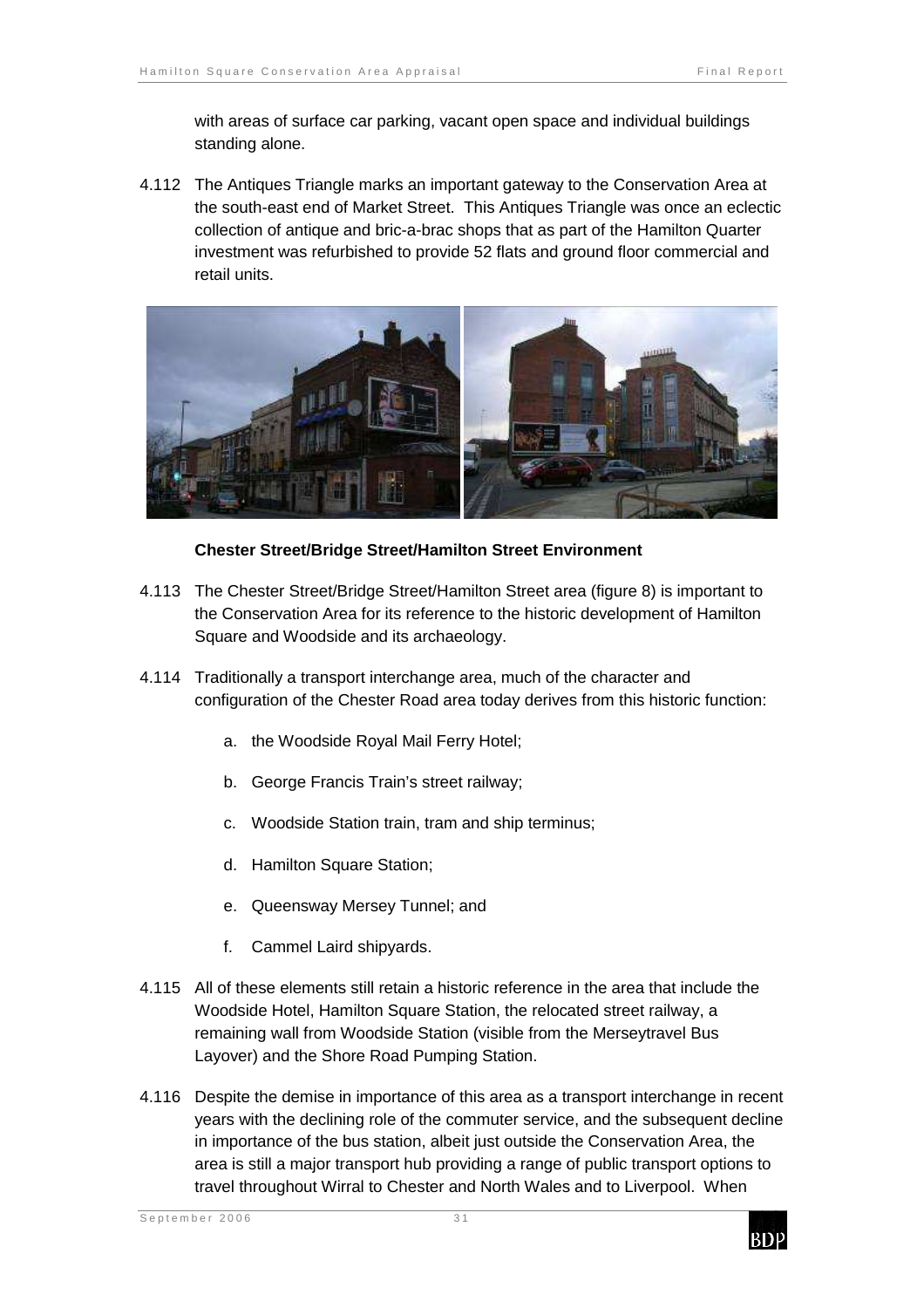considered alongside the adjacent Grade II\* Listed Ferry Terminal and Lairage, the Chester Street/Bridge Street/Hamilton Street retains important historic references to the development of Woodside, Hamilton Square and Birkenhead and will remain so for its future.

- 4.117 Much of the Chester Street/Bridge Street/Hamilton Street area is also characterised by open space, a further legacy of the former use as a transport interchange for trams, trains to Chester, Liverpool and cross country to London and the Mersey Ferry to Liverpool.
- 4.118 Recognition of this open character led to investment in this space as part of the Mersey Development Corporation programme in the 1980's use as performance space, but has seen little use. Ownership and responsibility for this area is not clearly defined resulting in it being poorly maintained. The quality of the public realm has suffered as a result, becoming further degraded.
- 4.119 The remaining spaces within the Chester Street/Bridge Street/Hamilton Street area are used as private car parking areas, and are of low environmental quality, particularly noticeable around the Woodside Hotel. Indeed the general environment around the hotel is poor as it is surrounded on all sides by a busy public highway and large expanses of private surface car parking and low quality ancillary buildings all of which detract from its setting as a building with local interest as well as the overall visual and sensory quality of this environment.
- 4.120 As a structure the Woodside Hotel is the oldest building in this part of the Conservation Area and the north-east extent of its curtilage represents a marker to the original line of the river bank prior to the dock system being developed. As such the Woodside Hotel is one of the first structures in view when exiting the ferry terminal.
- 4.121 Of the other significant buildings within the area, the Waterloo Buildings retain a presence over Bridge Street and provide a visual reference to Hamilton Square beyond and the Worsley Arms Public House and adjacent properties, 27 to 35 Bridge Street, on the corner of Bridge Street with Chester Street exhibit architectural merit, which is unfortunately missing from the modern infill development immediately adjacent.
- 4.122 Number 4 Hamilton Street and the Pier Hotel on the corner of Canning Street also exhibit architectural merit on either side of a poor quality modern commercial infill development that is currently vacant. The Shore Road (Mersey Railway) Pumping Station, constructed in striking red stone, stands in splendid isolation beyond these buildings. The remains of its chimney are noted in the Merseyside Archives as historically important.
- 4.123 The collection of buildings just described provide definition to the south-west and north-west sides of an otherwise open Chester Street/Bridge Street/Hamilton Street area. The space to the front of Bridge Street is particularly well defined and therefore important to the character and special interest of the Conservation Area.

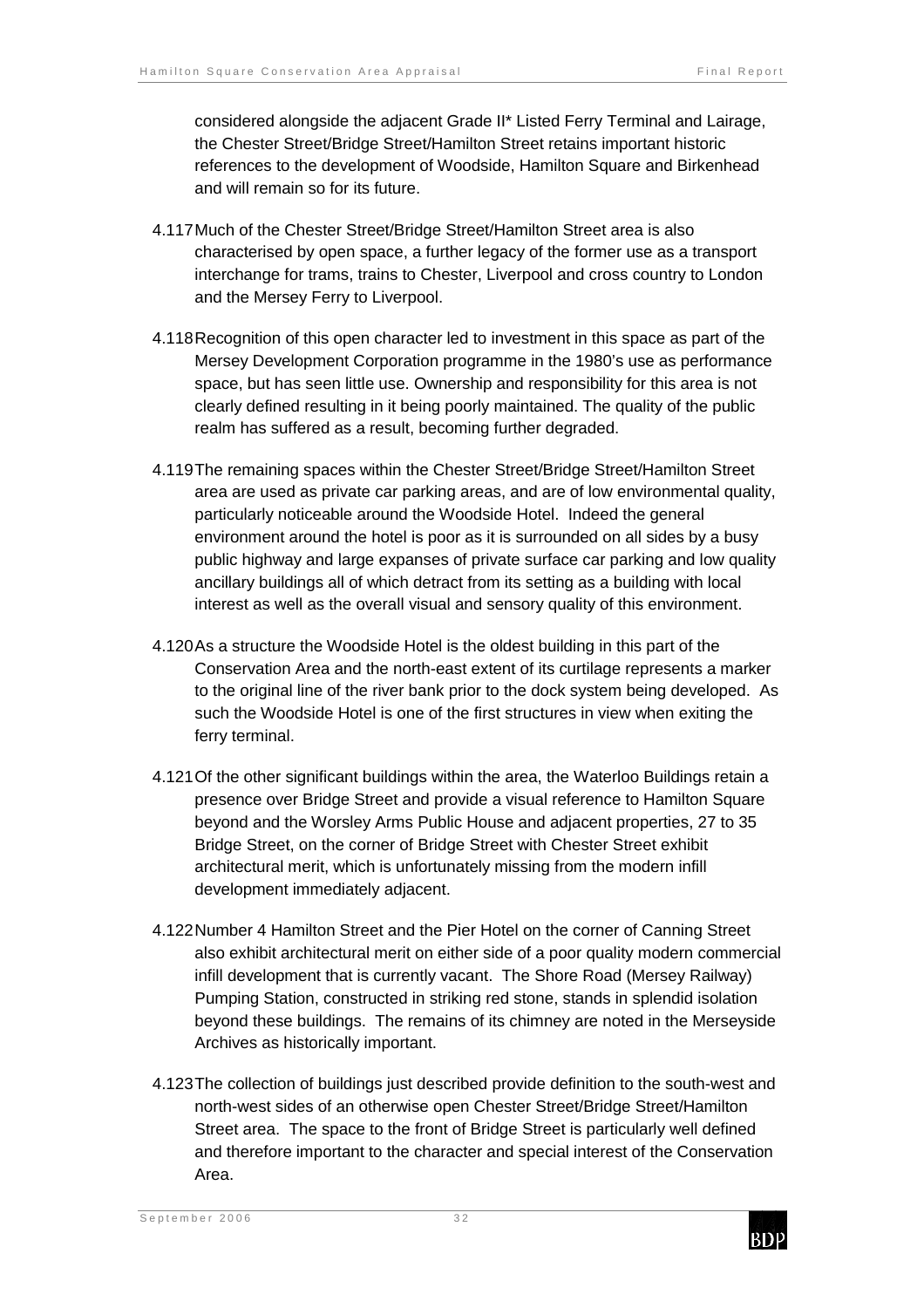#### **Chester Street**

- 4.124 The final component of the Conservation Area is Chester Street that marks its eastern boundary. Only the western side of the street is within the Conservation Area, although there is a visual relationship with development and space on the east side of the street, particularly the residential Mortimer and Brandon Streets that end key vistas either side of Birkenhead Town Hall from within Hamilton Square and the open spaces of the former Woodside Station rail cutting and surface car park at the junction with Church Street.
- 4.125 The Worsley Arms Public House and adjacent buildings mark the gateway to the Chester Road environment from the north and provide some architectural interest although the buildings themselves are in a poor state of repair.
- 4.126 The Police Headquarters stands adjacent to this group of buildings and represents an example of what was at the time considered to be a state of the art police station. It is an interesting modern building situated between a group of more traditional and historic buildings and the important Birkenhead Town Hall.
- 4.127 The Police Headquarters also has a functional relationship with the Town Hall in its role as the Borough's court of law.
- 4.128 The Antiques Triangle marks the edge of the Conservation Area at the end of Chester Street and in between this and the Town Hall stands a row of two-storey red brick terraces that are similar to the terraces fronting Mortimer and Brandon Street and provide an example of the terracing that would have been prevalent in this part of Birkenhead prior to the development of the Queensway tunnel.
- 4.129 A rectangular modern infill residential development completes the western side of Chester Street. This development has not mimicked the adjacent terraces but has attempted to reflect the gable end design and general scale.

### **Key buildings**

4.130 The Hamilton Square Conservation Area includes a number of important buildings many of which are listed and others that are of particular local or architectural interest. The schedule below incorporates those buildings that are listed. Figure 7 illustrates the location of the listed buildings within the Conservation Area. Their main elements of interest are contained within the schedule contained within Appendix B.

| <b>List Reference</b> | <b>Address</b>         | <b>Building</b>   | Grade  |
|-----------------------|------------------------|-------------------|--------|
|                       |                        |                   |        |
| SJ 3489               | <b>Argyle Street</b>   | Nos. 28 and 30    |        |
| <b>SJ 3288NE</b>      | <b>Market Street</b>   | Nos. 3-9          |        |
| <b>SJ3288NW</b>       | <b>Market Street</b>   | No. 29-47         |        |
| <b>SJ3288NE</b>       | <b>Mortimer Street</b> | Nos. 1-6          | ll*    |
| SJ3289                | <b>Hamilton Square</b> | Nos. 1-18         |        |
| SJ3289                | <b>Hamilton Square</b> | Monument to Queen |        |
|                       |                        | Victoria          |        |
| <b>SJ3388NE</b>       | <b>Hamilton Square</b> | Town Hall         | $II^*$ |
| <b>SJ3288NE</b>       | <b>Hamilton Street</b> | Nos. 42 and 44    |        |

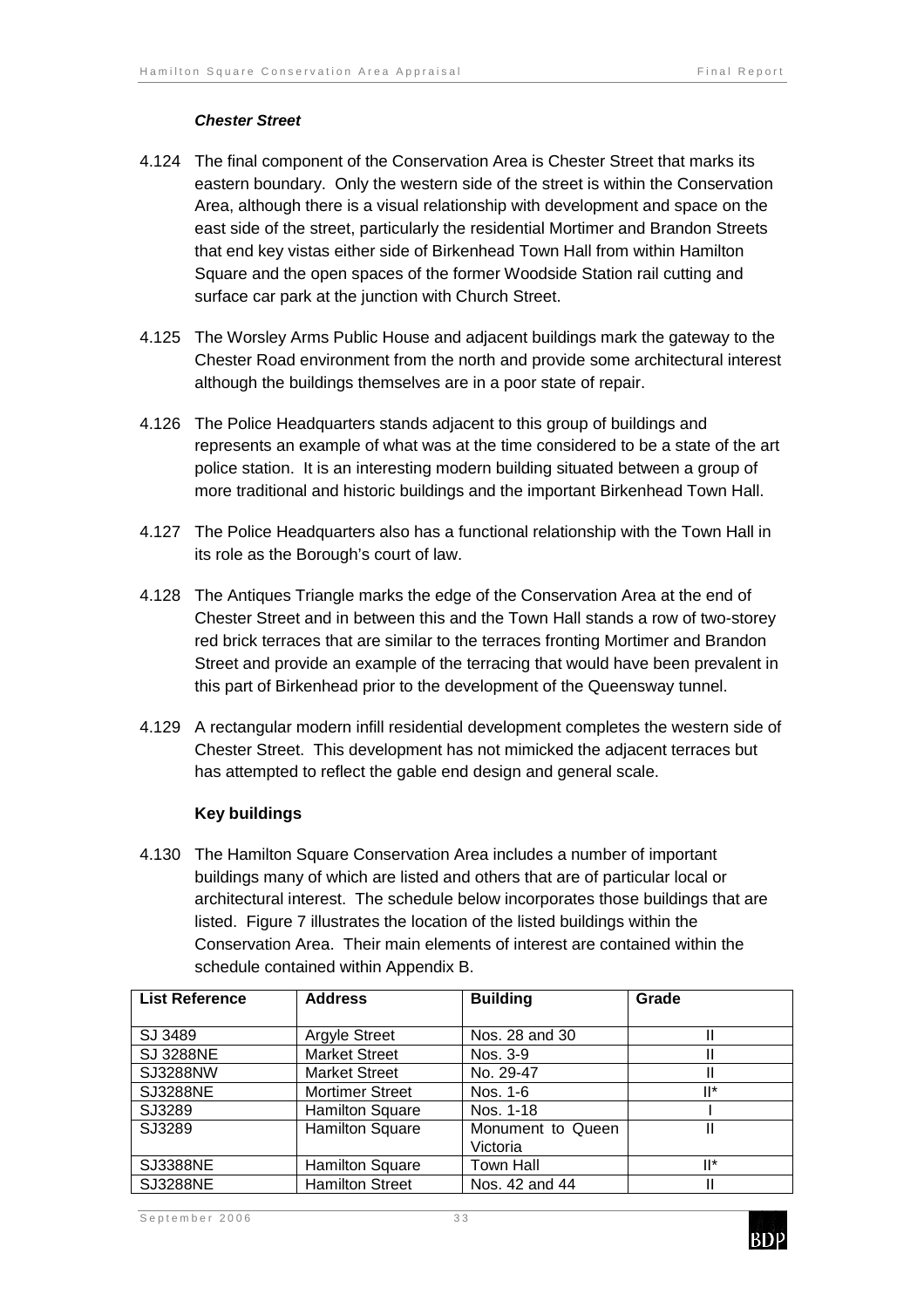| SJ3289          | <b>Hamilton Street</b> | Pair of K6 Telephone                 | $\mathbf{H}$              |
|-----------------|------------------------|--------------------------------------|---------------------------|
|                 |                        | Kiosks at corner of                  |                           |
|                 |                        | Duncan Street                        |                           |
| SJ3289          | <b>Bridge Street</b>   | Nos. 23-31                           | $\overline{\mathbb{I}}$   |
| <b>SJ3288NE</b> | <b>Chester Street</b>  | <b>Sessions Court</b>                | Ш                         |
| <b>SJ3288NW</b> | <b>Argyle Street</b>   | The Letters Public                   | $\overline{\mathsf{I}}$   |
|                 |                        | House                                |                           |
| <b>SJ3288NW</b> | <b>Argyle Street</b>   | No. 22                               | $\mathsf{II}$             |
| <b>SJ3288NE</b> | <b>Hamilton Square</b> | Nos. 58-63                           |                           |
| <b>SJ3288NE</b> | Hamilton Square        | <b>War Memorial</b>                  | $\overline{\mathsf{I}}$   |
| SJ3289          | <b>Hamilton Street</b> | Nos. 24, 26 and 28                   | π                         |
| <b>SJ3288NE</b> | <b>Hamilton Street</b> | No. 50                               | $\mathbf{I}$              |
| SJ3289          | <b>Hamilton Street</b> | Hamilton Square<br>Station           | $\overline{\mathsf{I}}$   |
| <b>SJ3288NE</b> | <b>Hamilton Street</b> | Copperfield<br>The<br>Public House   | $\mathbf{I}$              |
| <b>SJ3288NE</b> | <b>Market Street</b>   | Nos. 11 and 13                       | $\mathbf{I}$              |
| <b>SJ3288NE</b> | <b>Market Street</b>   | Nos. 25 and 27                       | Ш                         |
| SJ3288NW        | <b>Market Street</b>   | Nos. 56-66                           | $\mathbf{II}$             |
| <b>SJ3288NE</b> | <b>Hamilton Street</b> | No 56                                | $\mathsf{II}$             |
| <b>SJ3288NW</b> | <b>Hamilton Square</b> | Nos. 35-51                           |                           |
| SJ3289          | <b>Hamilton Square</b> | Statue of John Laird                 | $\mathbf{I}$              |
| SJ3289          | <b>Hamilton Square</b> | Nos. 19-34                           |                           |
| <b>SJ3288NE</b> | <b>Duncan Street</b>   | No. 6                                | $\overline{\mathsf{I}}$   |
| SJ3288NW        | <b>Argyle Street</b>   | Nos. 38-50                           | $\overline{\mathsf{I}}$   |
| SJ3388NW        | Argyle Street          | Nos. 32, 34 and 36                   | $\mathbf{II}$             |
| SJ3289          | Shore Road             | Pumping Station and<br>boundary wall | $\overline{\mathsf{I}}$   |
| <b>SJ3288NE</b> | <b>Chester Street</b>  | Nos. 94-104                          | $\mathbf{I}$              |
| SJ3289          | Argyle Street          | Nos. 19 and 21                       | $\mathbf{I}$              |
| <b>SJ3288NE</b> | <b>Market Street</b>   | No. 12 and Glass                     | π                         |
|                 |                        | <b>Barrell Public House</b>          |                           |
| <b>SJ3288NE</b> | <b>Hamilton Square</b> | Nos. 52-57                           | I                         |
| <b>SJ3288NE</b> | <b>Hamilton Square</b> | Nos. 30, 32 and 34                   | $\overline{\mathsf{I}}$   |
| <b>SJ3288NE</b> | <b>Hamilton Square</b> | <b>Midland Bank</b>                  | $\overline{\mathsf{I}}$   |
| <b>SJ3288NE</b> | <b>Mortimer Street</b> | Nos. 1-6                             | $\overline{\mathbb{H}^*}$ |
| <b>SJ3288NE</b> | <b>Brandon Street</b>  | No. 17                               | $\mathbf{I}$              |
| <b>SJ3288NE</b> | <b>Cross Street</b>    | Nos. 5-15                            | π                         |
| <b>SJ3288NE</b> | <b>Gertrude Street</b> | Former Stables and                   | П                         |
|                 |                        | Carriage Houses to                   |                           |
|                 |                        | nos. 52-57                           |                           |
| SJ3289          | <b>Price Street</b>    | <b>No. 2A</b>                        | $\mathbf{H}$              |

- 4.131 The following buildings are not listed but have some local interest or architectural merit/interest:
	- a. Woodside Hotel
		- i. The Woodside Hotel is currently occupied as a public house and is the oldest built structure within the Chester Street/Bridge Street/Hamilton Street area, completed in 1833.
		- ii. Pevsner and Hubbard in 1971 stated that it was an example of Birkenhead's existence as a resort, but that the symmetrical principal elevation is spoilt by recent alterations and additions. The river formerly nearer, which marks a historical line of the river

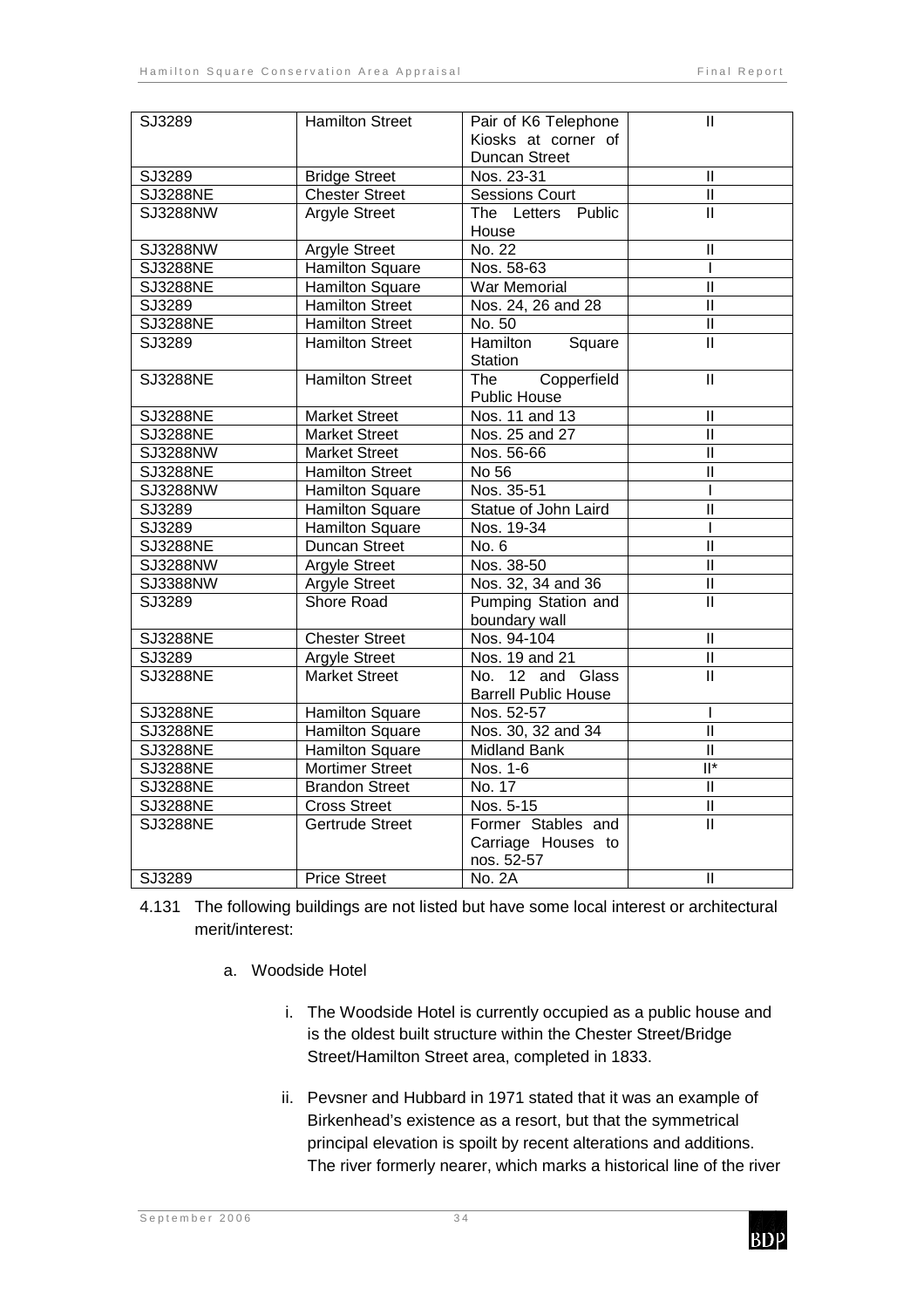bank, with the present Woodside Ferry approach being reclaimed land.

- iii. Indeed, the Woodside Hotel does not have significant architectural quality, not least as the interior has been completely altered over the years, and additions to the exterior, including a extension to the east side of the hotel facing towards the bus station and the River Mersey are low quality.
- b. Police Headquarters, Chester Street
	- i. This building represents an example of a state of the art police station with every technological assistance and equipment incorporated available at the time it was opened by Sir David Maxwell Fyfe, Secretary of State for the Home Department in 1953.
	- ii. It is an interesting modern building situated between a group of more traditional and historic buildings and the important Birkenhead Town Hall and is impressive when lit at night.
	- iii. It also has an important functional relationship with the Town Hall in its role as the Borough's court of law.
- c. Pier Hotel, Canning Street.
	- i. The frontage of the public bar retains the original Birkenhead Brewery Crest and a distinctive stone façade that gives this building particular architectural and historic interest.
- d. No. 70 Argyle Street
	- i. This is a red brick building with stone detailing around the windows, cornices and third storey dormer windows. Unfortunately the building stands on its own adjacent to a railway cutting and has proved difficult to convert or refurbish. It is therefore currently at risk.

#### **Intrusion and damage**

4.132 There are, however, some elements which have a negative impact on the character of the conservation area and these are summarised below:

#### **Surface car parks**

- a. Hamilton Street/Duncan Street
	- i. This surface car park has replaced a block of buildings that would originally have retained the continuity of the stone terracing on the east side of Hamilton Square.

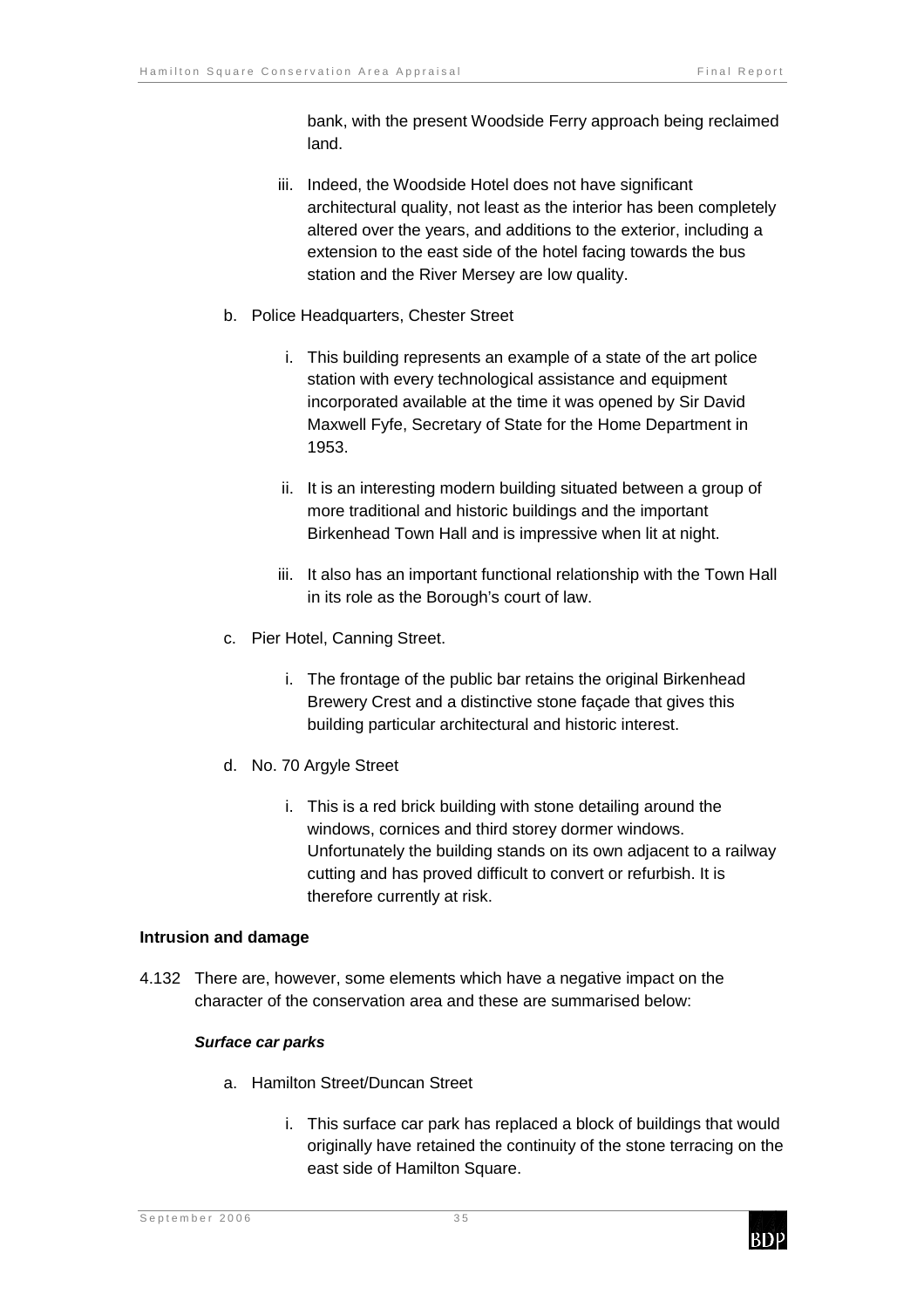ii. It has sparse tree cover to the edges fronting Hamilton Street and Duncan Street but this does not offset the visual intrusion of a poor quality space and many parked cars.

#### b. Market Street

- i. A vacant piece of land between the Glass Barrell Public House and the Hornblowers Public House has been utilised as a small surface car park. It has a low wooden fence around it and is not surfaced properly.
- ii. It backs onto a single storey side extension to the Hornblowers Public House and a palisade fence on its northern boundary.
- c. Woodside Hotel
	- i. Figure 8 Chester Street/Bridge Street/Hamilton Street illustrates the expanse of surface car parking that surrounds the Woodside Hotel.
	- ii. The surface of the car parking areas range from tarmac with formal markings to simple concrete covering. As such the public realm has no coherence or visual quality and detracts from the setting of the Hotel that is building of local interest and the special interest of the Conservation Area as a whole.

### d. Chester Street

- i. This surface car park is outside the Conservation Area boundary but opposite the Police Headquarters building on Chester Street.
- ii. The surface car park has been surfaced in black tarmac and surrounds a brick building housing a sub station. The visual appearance of the car park opposite an important local building, adjacent to a good quality area of terraced houses and close to the Birkenhead Town Hall is poor and detrimental to these important buildings and groups of buildings.
- iii. It also breaks the continuity of the built form on the east side of the street.

#### **Infill development**

e. The east side of Argyle Street contains two stand alone buildings that break up the continuity of the terraced form that begins at Hamilton Square. The two buildings are in use as a snooker hall, which appears to have been converted from a cinema, and an Indian Restaurant. Both buildings are not of the scale or form that is consistent with the rest of Argyle Street and represent an area of the Conservation Area where the characteristics of its special interest begin to break down close to the

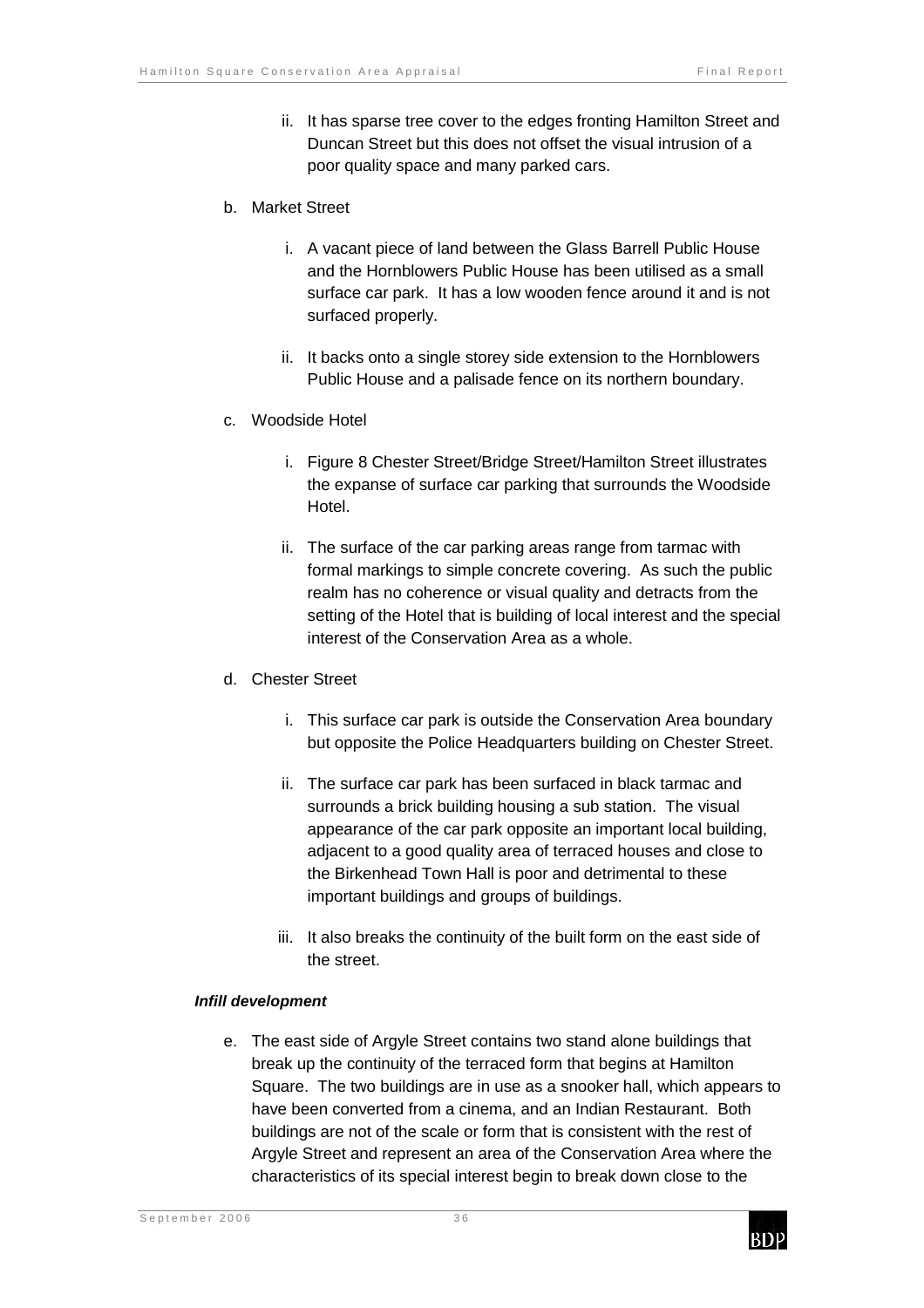southern boundary. The snooker hall is in poor repair but could if refurbished sensitively provide architectural interest. The Indian restaurant does not have much architectural merit.

- f. A new development of residential flats has been built between the Waterloo Buildings and the Worsley Arms Public House Bridge Street. The architecture, yellow brick and scale of the residential development does not complement the historic and listed buildings that it stands beside and does not enhance the character of the Conservation Area at this point.
- g. A modern office development has been developed between number 4 Hamilton Street and the Pier Hotel Canning Street that is a visual intrusion to an otherwise historic and positive architectural setting, especially with Hamilton Square Station and Shire Road Pumping Station on either side. The white render, red brick and red window frames are all uncharacteristic of this component of the Conservation Area as is the form and detailing does not protect or enhance the special character.

#### **Vacant space**

- h. Chester Street/Market Street
	- i. A small area of tarmac and grassed vacant land is located on the corner of Chester Street and Market Street, opposite the refurbished Antiques Triangle.
	- ii. This is an important gateway into the Conservation Area and the vacant land and the advertising hoarding that encloses it on two sides are detrimental to the character and special interest at this important south-east entrance.

### **Neutral areas**

- 4.133 Whilst not detrimental to the character of the Conservation Area, there are two environments that do not enhance the character or special interest of the Conservation Area:
	- a. Woodside Hotel
		- i. As described in paragraph 4.131, the Woodside Hotel is a building of local interest. Its contribution to the special interest of the Conservation Area, however, is offset by the environment that it is set within.
		- ii. It is located within the centre of a large vehicular gyratory that serves the busy A41 and A554 highways. As such the Hotel and its curtilage are separated from the rest of the character area as well as being subjected to the noise, pollution and movement from the constant and heavy flow of traffic. The gyratory generates a

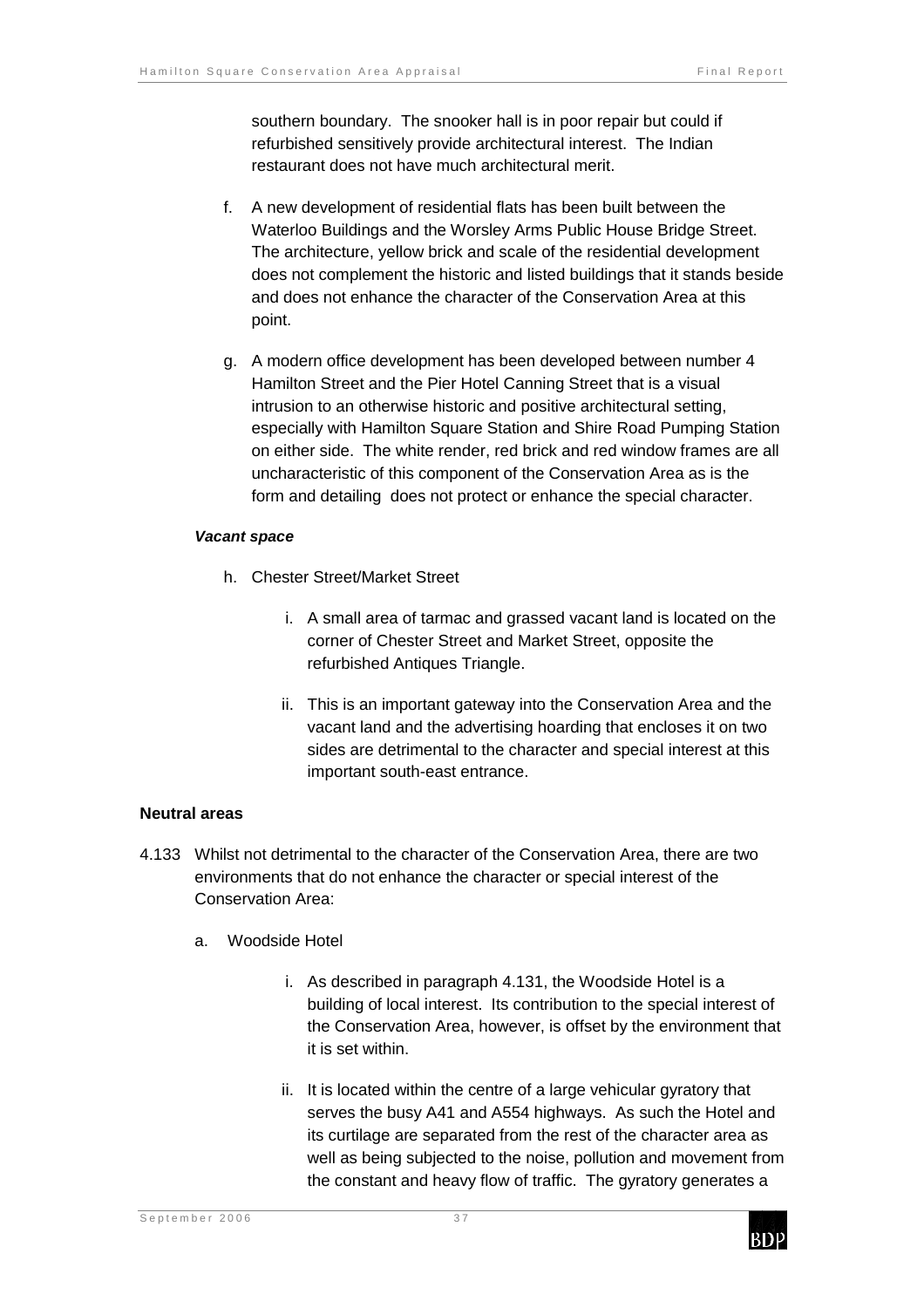negative visual and sensory experience within the character area as well as presenting a poor setting for the Hotel.

- iii. This setting is not aided by the recent alterations and additions to the exterior of the building or the ancillary buildings, structures and large expanse of formal and informal surface car parking within the hotel's curtilage. This results in a complex of buildings and spaces that lacks quality and coherence in both its built form, open space and public realm to the detriment of the character of the area and the special interest of the whole Conservation Area.
- iv. The open space in front of the Woodside Ferry Terminal furthers this negative experience because of its adjacency to the frontage of the Hotel. The space is a large, wind swept area, which has been poorly maintained in recent years. The Old Lairage area which holds the submarine vessel is particularly poorly maintained, and has become filled with litter and dirty water.
- v. As well as being underused, and windswept the area is also very cluttered containing railings, lamp posts, a range of different ground levels, seating and street furniture which has been poorly maintained, and a variety of streetscape materials. This area is surrounded by the bus station which also reduces its attractiveness
- vi. There are positive elements that are in the vicinity of the Woodside Hotel and its immediate environment, most notably to the south-west and north-west that incorporate the Waterloo Buildings, 4 Hamilton Street, Hamilton Square Station, the Pier Hotel and the Shore Road Pumping Station, all of which are listed.
- vii. These buildings and the spaces that they overlook counter balance the detrimental visual and sensory impact of the A41/A554 gyratory and Woodside Hotel environment that can be surmised to result in an area that has a neutral influence on the special interest of the Conservation Area.
- b. Hamilton Street Surface Car Park
	- i. One of the cleared blocks on either side of the stone terraces that define the east side of Hamilton Square has been replaced by a formal surface car park.
	- ii. The boundary of the car park onto Hamilton Street is 1.8 metre stone wall with stone coping and 2 metre plus stone gate posts. The stone is one that is characteristic of the stone that has been used to construct many of the historic and period buildings within the Conservation Area, for example, number 4 Hamilton Street.

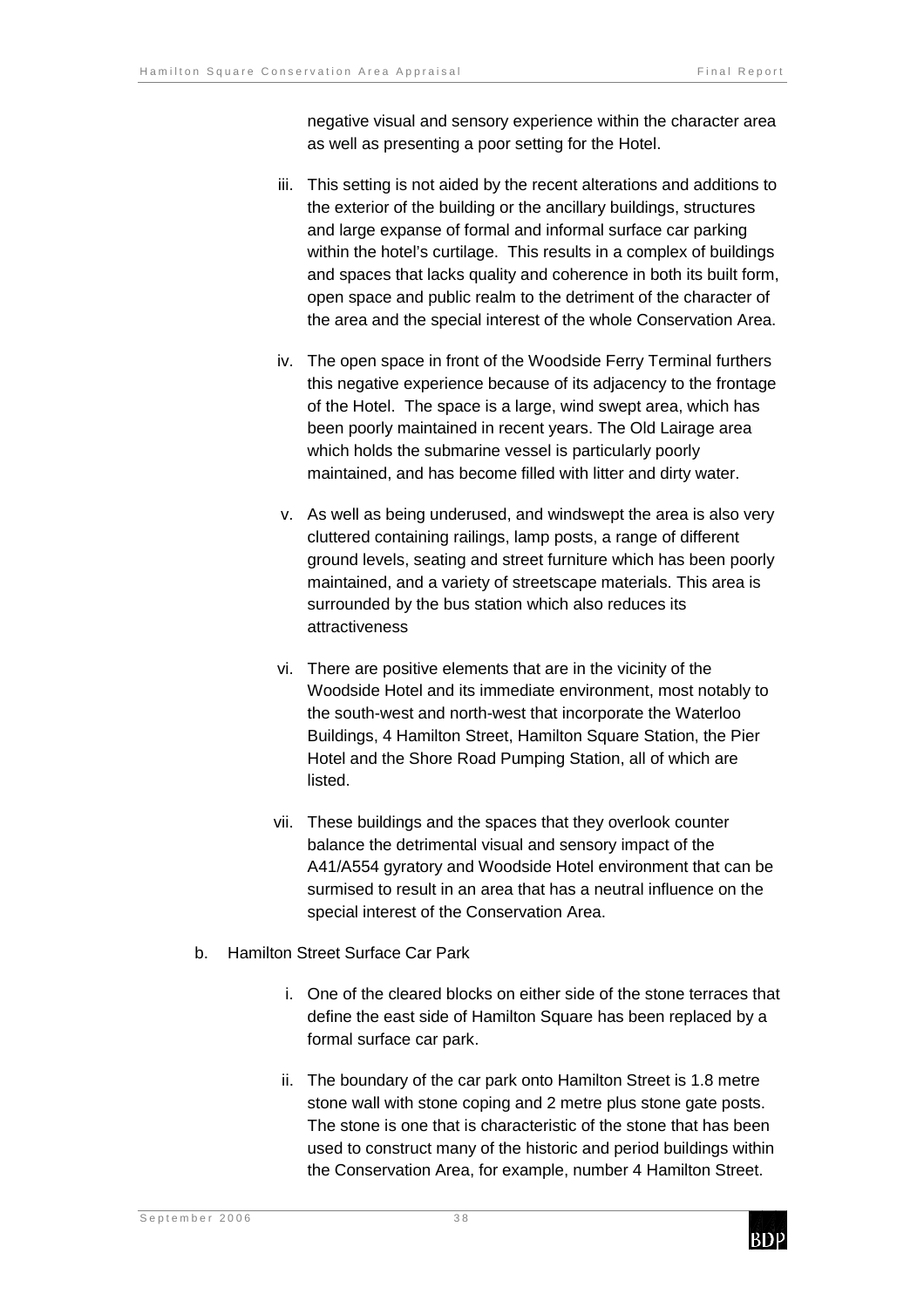- iii. Although the car park has interrupted the continuity of the building line that is likely to have once existed along Hamilton Street, it, along with the other surface car park at the junction with Duncan Street, frames the east side of the square and further accentuates the importance of the setting of the Town Hall.
- iv. Any detrimental impact that this surface car park makes to the Conservation Area is further offset by the stone boundary wall and gate posts fronting onto Hamilton Street.

#### **Problems. Pressures and Capacity for Change**

- 4.134 The previous paragraphs of this section have identified particular problems within the Conservation Area that have a detrimental and neutral impact on its character and special interest.
- 4.135 One of main problems within the Conservation Area is the poor quality surface car parks that as well as having a visual impact also break down an otherwise tight, dense urban form
- 4.136 The other main problem relates to insensitive infill developments that do not respect the scale, form, detailing or materials of buildings across the Conservation Area. As a consequence this breaks down the tight, dense urban form and sense of enclosure that gives the area its character and special interest.
- 4.137 Given the nature of the historic development of the Conservation Area set out earlier in this section it can be inferred that these problems are symptoms of historic development that reflect an area that has been the subject of grand plans for its transformation that have never been fully realised.
- 4.138 The Conservation Area, particularly Hamilton Square has seen significant investment that has been focused on protecting and enhancing the character and special interest as well as providing a sustainable economic future that will also serve to protect and enhance this important urban area.
- 4.139 This investment has achieved positive change within the Conservation Area and has never been able to secure its sustainable economic future.
- 4.140 The prime example of this situation is the Hamilton Quarter SRB project that sought to transform the area into an arts and cultural quarter. Although elements of this have been achieved, a vitality and vibrancy has never been able to be sustained in the long term and there is evidence to suggest that Hamilton Square is becoming increasingly reliant on the legal profession and their associated businesses that cluster close to the Borough's court of law contained within Birkenhead Town Hall.
- 4.141 Investment into the area has also affected detrimental change and the "Reilly Plan" of 1946 is testament to this. The plan influenced great change as a result of the construction of the Queensway Mersey Tunnel, mostly to the detriment of the Conservation Area, particularly to the trade and custom of Argyle Street and

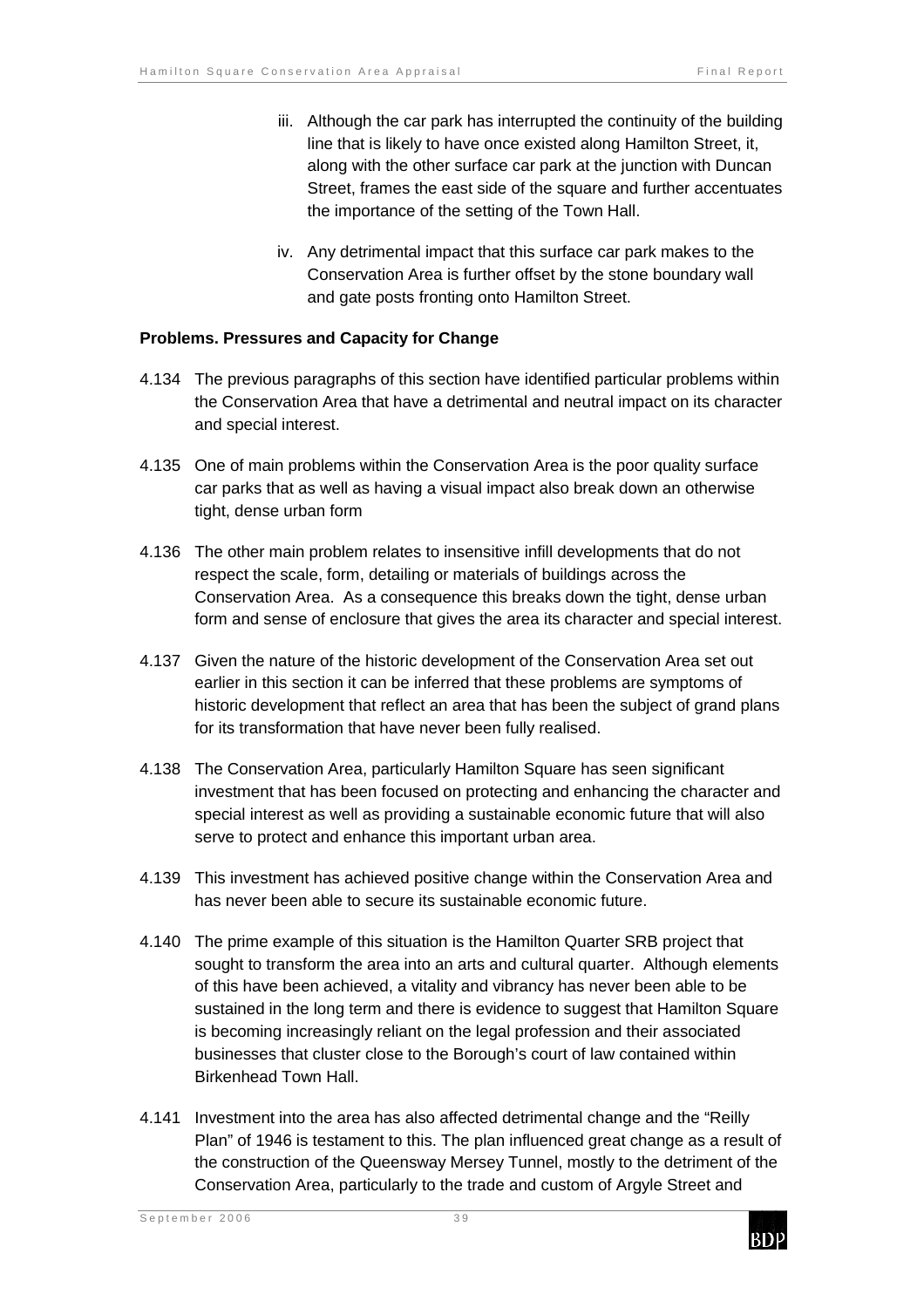Market Street and the large residential areas to the south and south east. This is a legacy that is still felt today and can be evidenced by the residential new build and conversion that has occurred along Argyle and Market Street that have historically been focuses of retail and enterprise.

- 4.142 Inevitably the economic and social future of an area is related back to its land use. To be able to sustain the long term future of an urban area, particularly one that is historically and architecturally important, a viable land use has to be supported and this is a challenge for the Hamilton Square Conservation Area in the future.
- 4.143 Recent regeneration projects have been produced that seek to address this situation and contribute to a strategy for the sustainable future of the area.
- 4.144 The Woodside Development Area Regeneration Strategy was completed in 2005 and considered the development and regeneration opportunity at Woodside, Birkenhead and presents a preferred strategy to achieving the area's potential.
- 4.145 The strategy was also prepared in response to a there being a growing development interest in sites in the Woodside area and Wirral Metropolitan Borough Council proactively seeking to secure a successful and sustainable future for Woodside and Hamilton Square.
- 4.146 The strategy was premised on creating a new, distinct, mixed use Quarter which complements the offer of Birkenhead Town Centre and supports the continued regeneration of Hamilton Square and set out some key development aims;
	- a. To create a landmark destination for Birkenhead to which people want to return again and again;
	- b. To preserve, as far as possible, key views to Liverpool Waterfront;
	- c. To enhance, as far as possible, and animate the key views from Liverpool;
	- d. To create and maintain and proactively use a high quality public realm;
	- e. To maximise accessibility to the site, particularly for pedestrians and those using public transport, whilst minimising the impact of car parking on the public realm;
	- f. To create a central 'promenade' or 'causeway' linking Hamilton Square, through the Woodside Hotel site and on to the Woodside Ferry Terminal. This should be a key focus of visitor and leisure attractions as part of creating a vibrant 'street' scene;
	- g. To minimise the barrier effect of the A41 Chester Road; and
	- h. To better integrate the Pacific Road Arts and Exhibition Centre and the Tram Museum into the Woodside area.

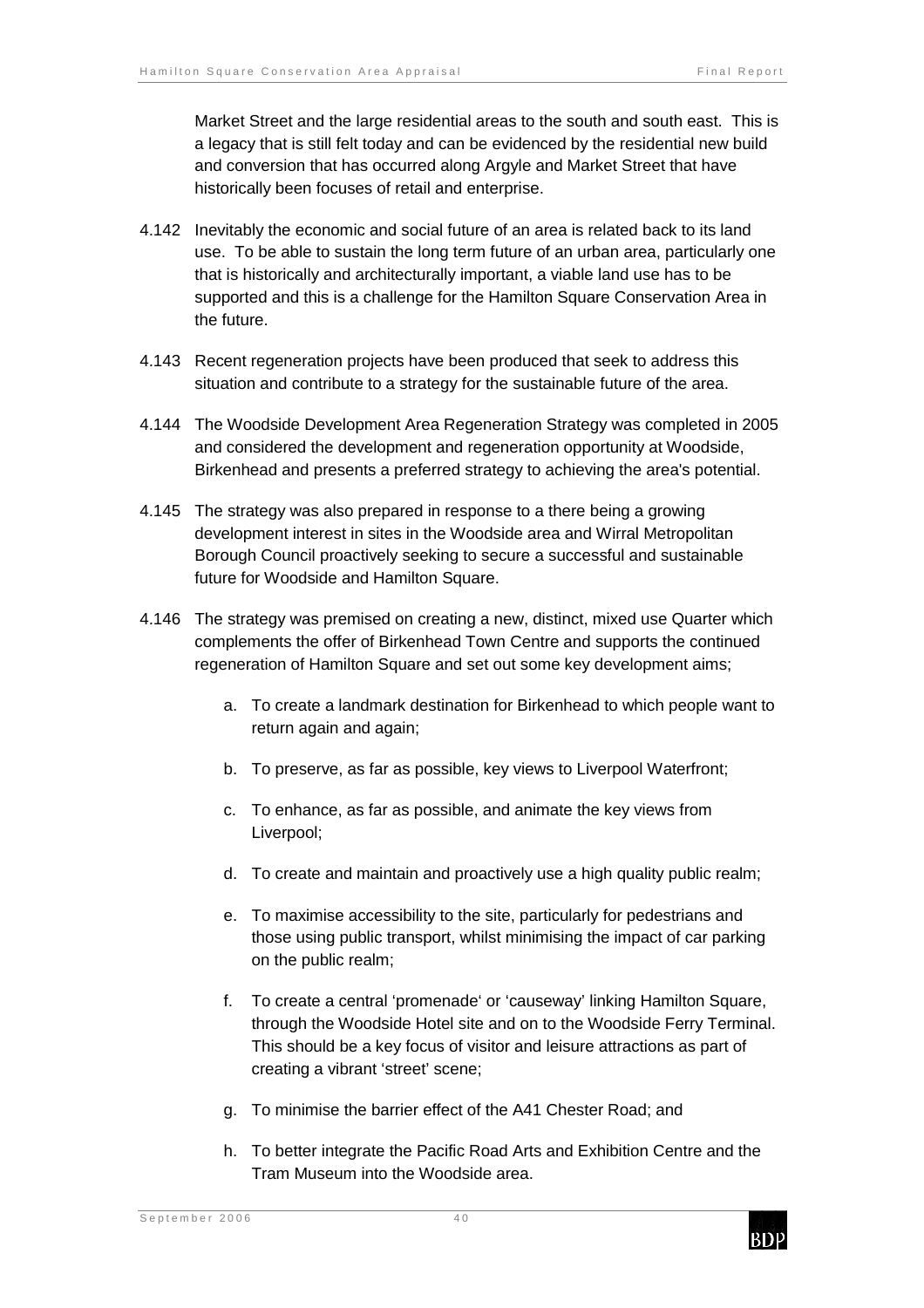- 4.147 A Tall Buildings Strategy has also recently been completed to further inform and guide the growing development interest in the Woodside Development Area in particular and protect and enhance the character and special interest of the Hamilton Square Conservation Area.
- 4.148 These strategies should be referred to alongside this Conservation Area Appraisal in order to inform any development proposal within the Woodside Development Area and Hamilton Square Conservation Area.
- 4.149 These strategies, the development interest and proactive work of Wirral Borough Council clearly indicate that there is capacity and pressure for change within and directly adjacent to the Hamilton Square Conservation Area. This change must be managed sensitively and carefully in the context of protecting and enhancing the character and special interest of the Conservation Area set out in this Appraisal.
- 4.150 The best way to achieve this is for a Conservation Area Management Plan to be developed to support this Appraisal document in managing change. This is the responsibility of Wirral Metropolitan Borough Council.

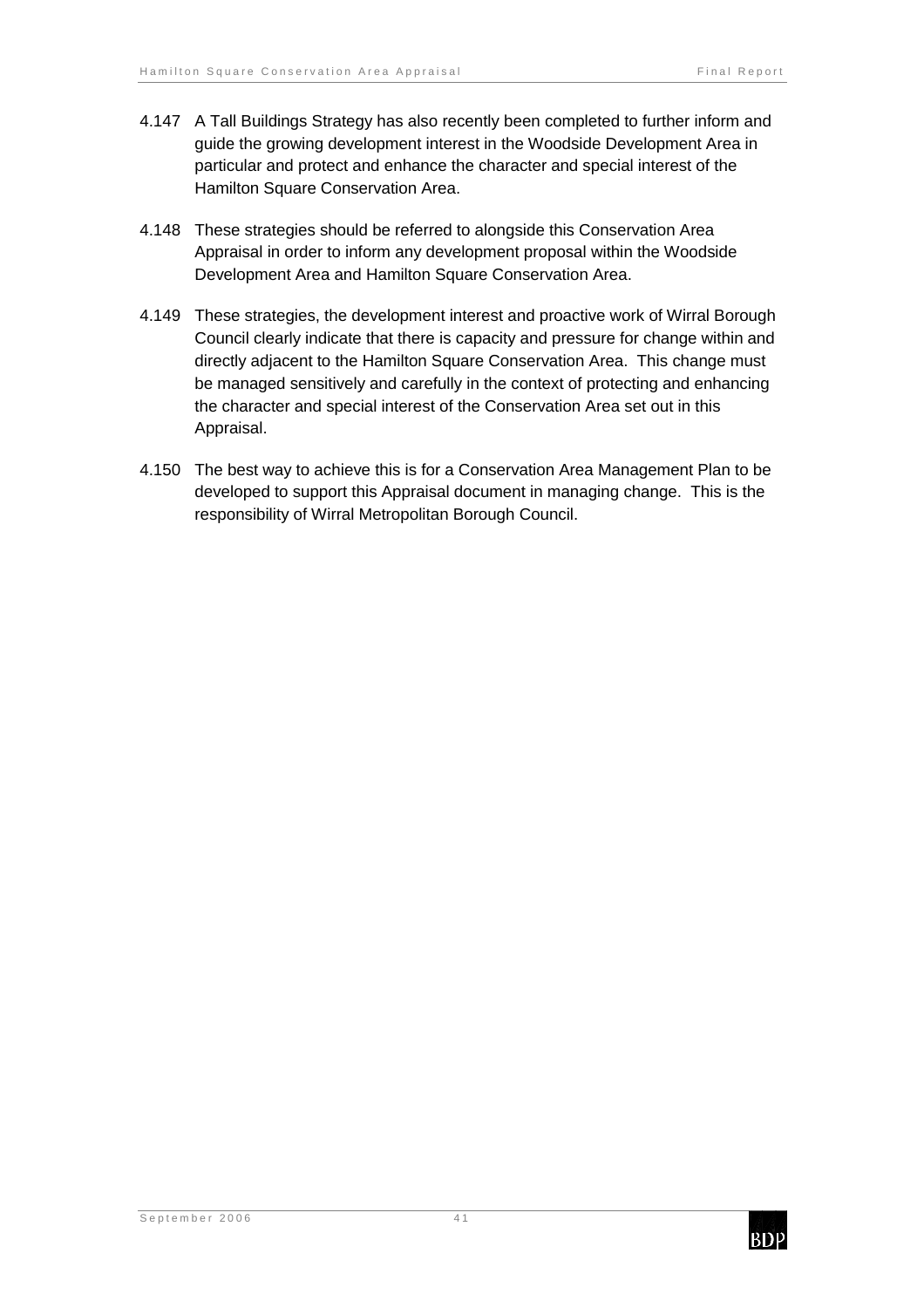# **5.0 Boundary Changes**

### **Introduction**

- 5.1 An important aspect of the Conservation Area appraisal process is considering where the boundary of the conservation area should be drawn.
- 5.2 For existing areas, the boundary has already been defined, however, the urban environment evolves over time and the appropriateness of current boundaries should therefore be re-assessed on a regular basis, which is suggested by English Heritage as a five-year cycle.

#### **Appropriateness of the Current Boundary**

- 5.3 This appraisal has demonstrated that the character of the Hamilton Square Conservation Area derives from 6 component areas that incorporate similar architectural, spatial and sensory elements that define the Conservation Areas overall special interest as well as contributing their own character as a further contribution to the special interest.
- 5.4 The similar architectural, spatial and sensory elements can be defined as the:
	- a. Gillespie Graham street grid;
	- b. Long, wide and seemingly endless streets;
	- c. Sense of enclosure and tight urban form;
	- d. Scale, form and detailing of terraced and individual buildings with particular reference to the stone terraces surrounding Hamilton Square; and
	- e. Strategic views and local vistas.
- 5.5 The detail provided in Section 4 presents the individual character of each of these component areas that also contributes to the special interest of the Conservation Area.
- 5.6 On this basis the appraisal included within Section 4 concurs with the boundary extension designated in 1994 and at the present time does not recommend any reassessment of this boundary.

#### **Future Assessment**

5.7 The appraisal, however, has identified that the immediate environment surrounding the Woodside Hotel in conjunction with the open space in front of the Woodside Ferry Terminal, is detrimental to the character and special interest of the Conservation Area and that it is only the existence of the Waterloo Buildings, 4 Hamilton Street, Hamilton Square Station, the Pier Hotel and the Shore Road

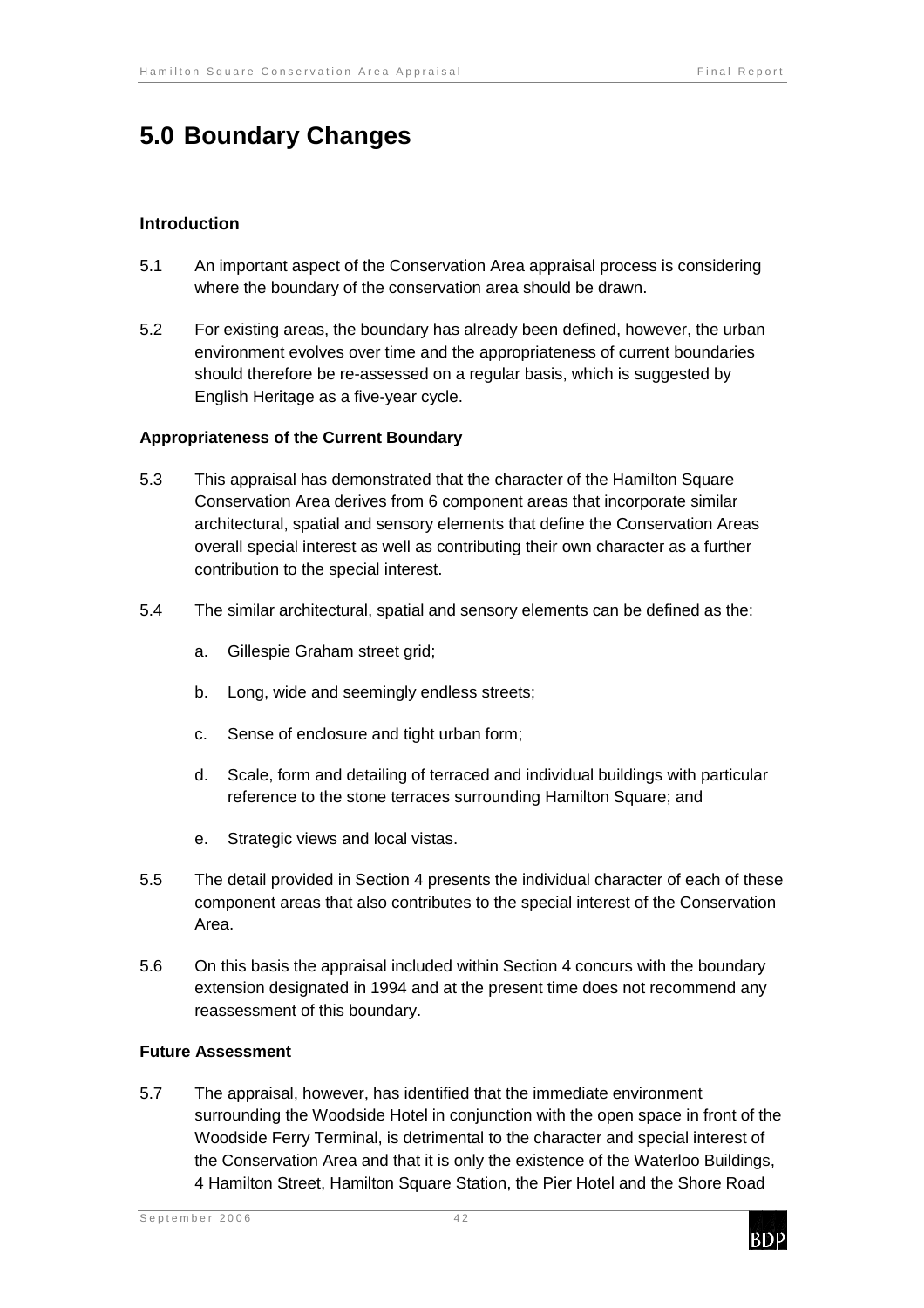Pumping Station that provides a balance to ensure that the overall impact is neutral rather than detrimental or negative.

5.8 Given this situation and the future development potential of this area as advocated by the Woodside Development Area, Tall Buildings Study and Wirral Metropolitan Borough Council, future reviews of this boundary, particularly with regard to a Conservation Management Plan, should monitor this environment closely.

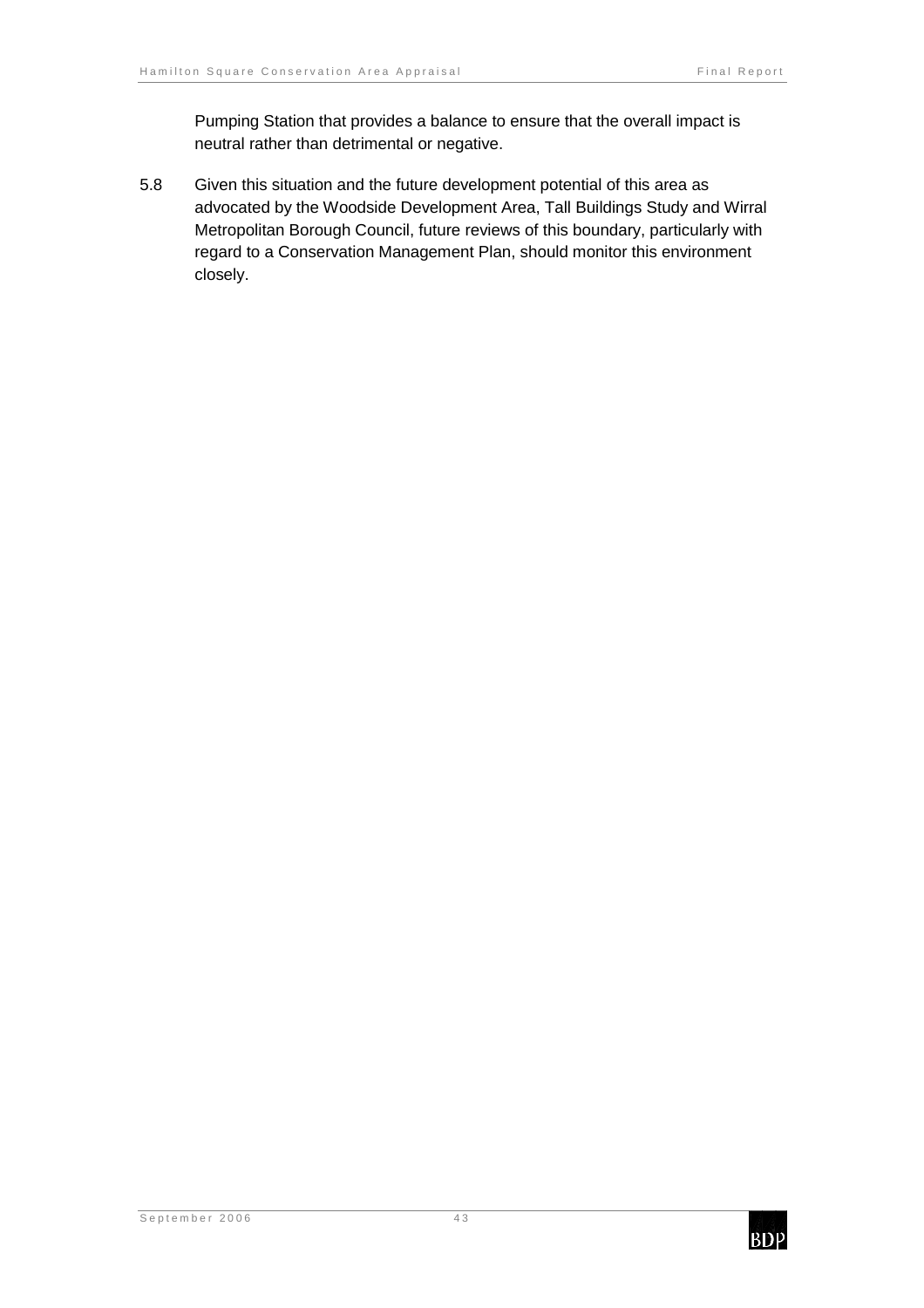# **Appendix A: Borough Council Conservation Policies**

### **Introduction**

The Wirral Metropolitan Borough Council Local Plan (adopted) contains a comprehensive set of conservation policies. These are as follows:

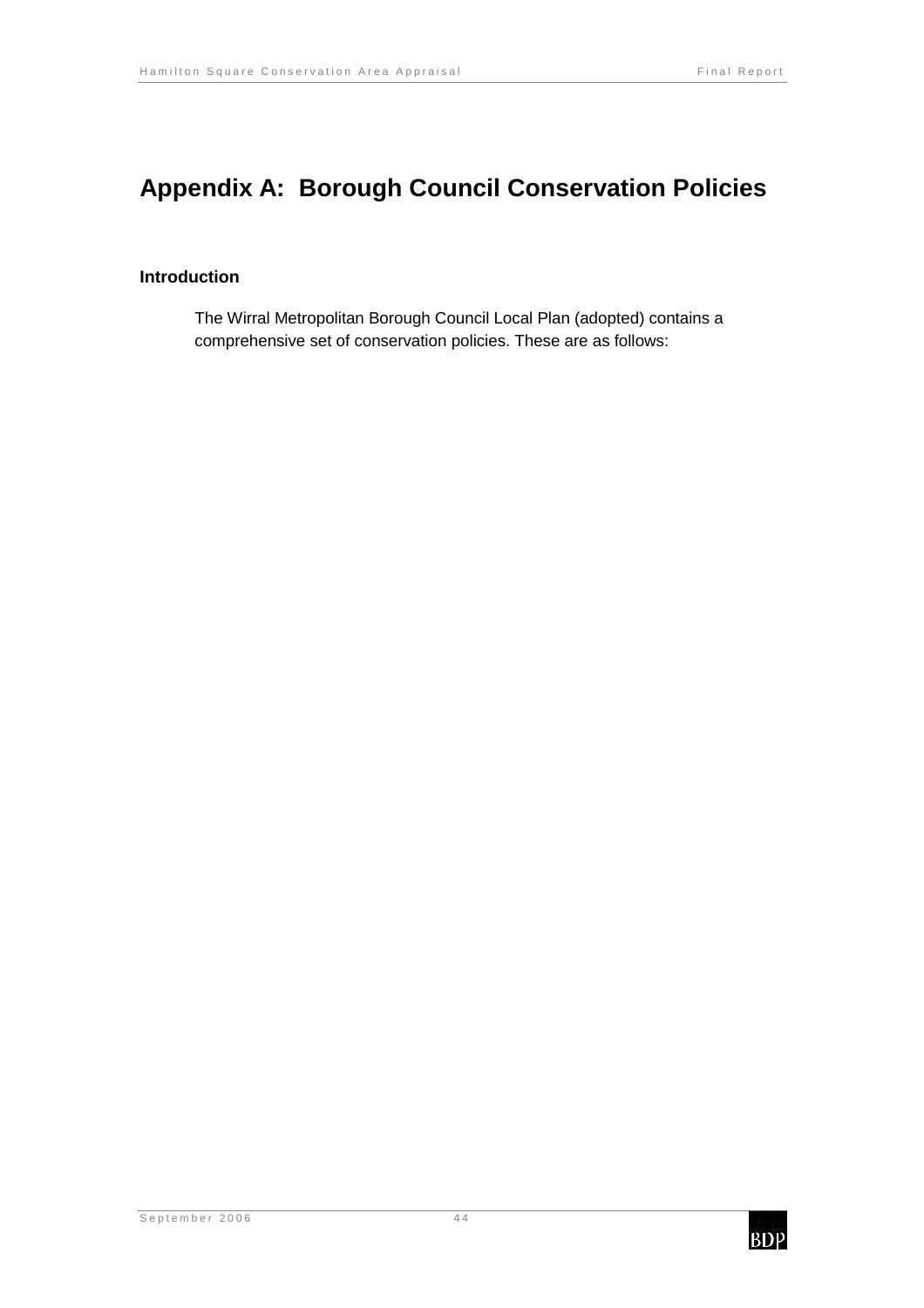# **Appendix B: Schedule of Buildings and Structures with Special Interest**

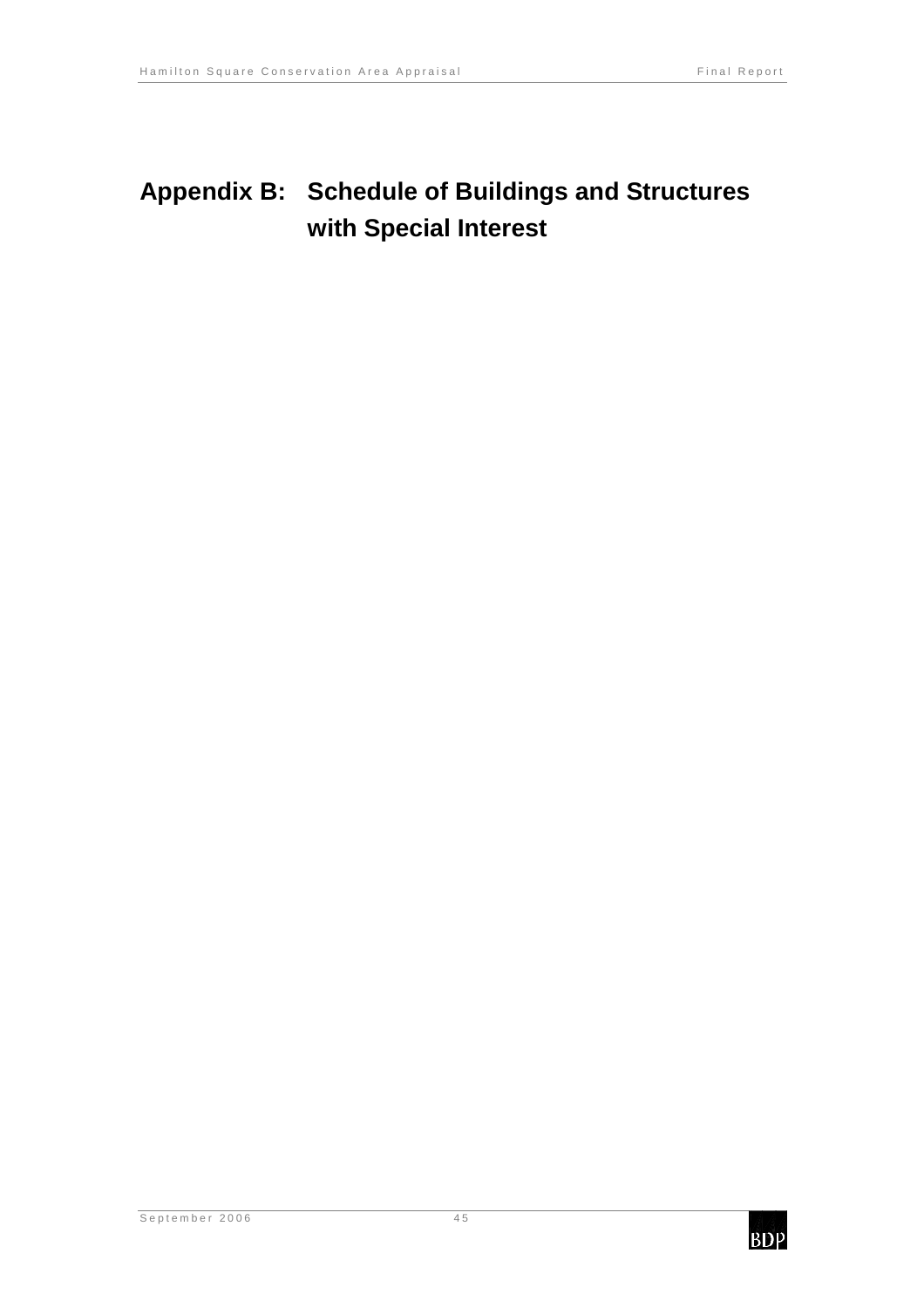# **Appendix C: Historic Maps**

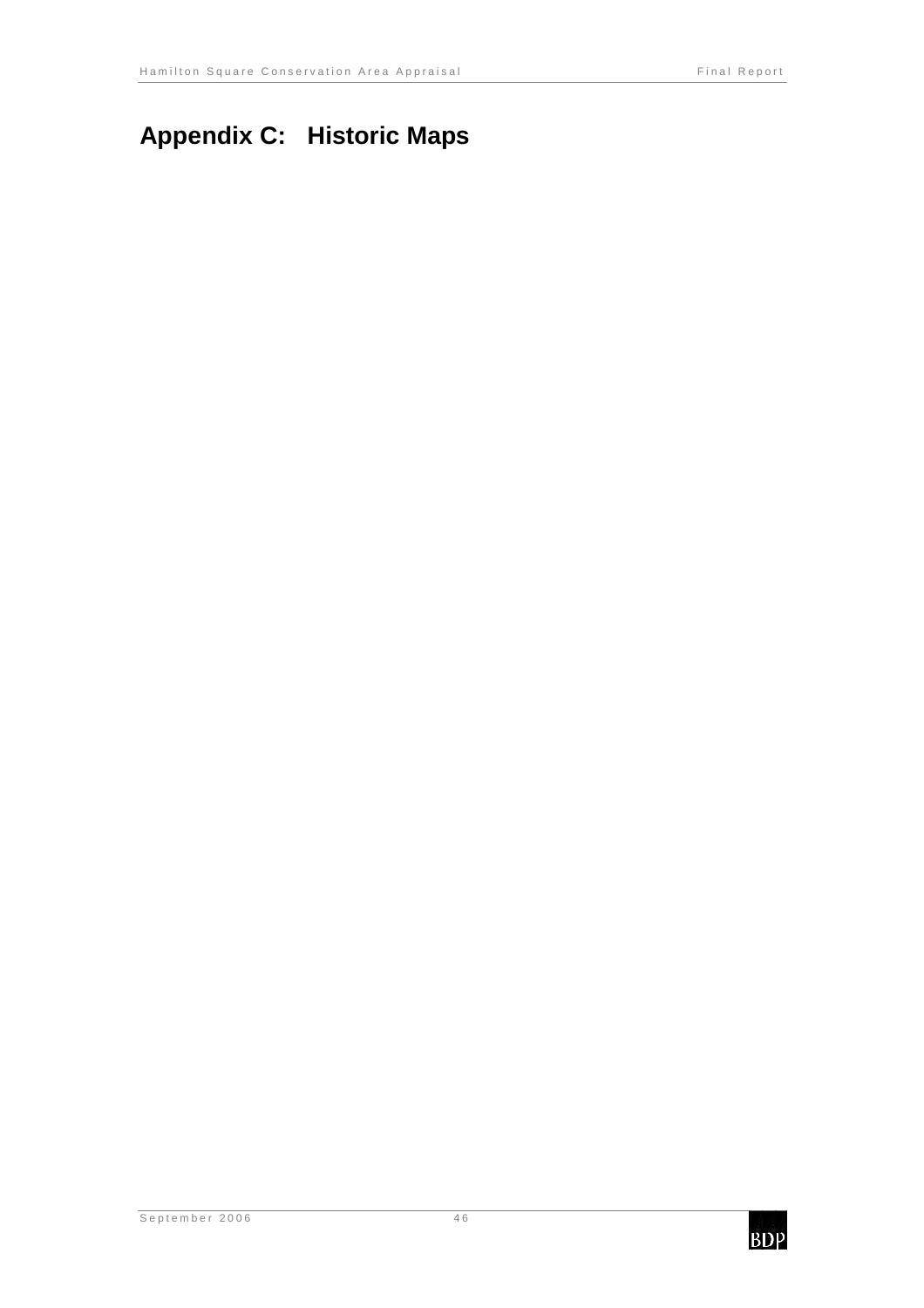# **Bibliography**

Wirral Metropolitan Borough Local Plan (adopted February 2000);

Historic Towns and Cities in England's Northwest;

Pevsner Architectural Guides Liverpool, Joseph Sharples;

Hamilton Square Design Guide;

Birkenhead An Illustrated History;

Conservation of European Cities – Birkenhead European Commission Studies;

Merseyside Archaeological Service Designation Record

Merseyside Archaeological Service Sites and Monument Record

Wirral Urban Areas Survey Report 1983, Merseyside County Council/Merseyside County Museum

Extracts from Merseyside Archaeological Service Records Relating to Hamilton Square Conservation Area:

Pevsner and Hubbard, 1971

Rees, 1991

Ashmore, 1982

Dodgson, 1972

Woodside Development Area Masterplan Strategy